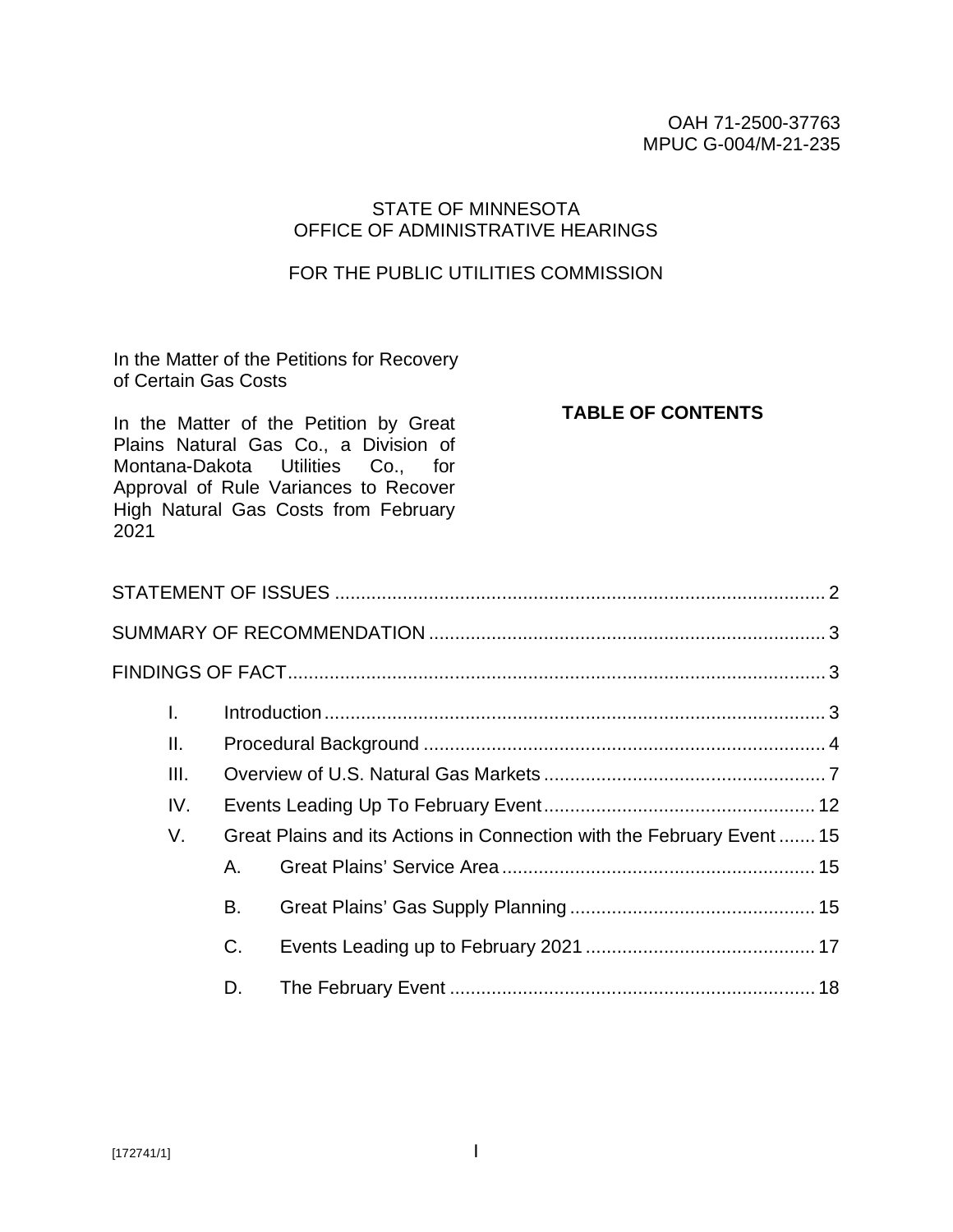|    | VI.   |    |     |                                                                                                                              |  |
|----|-------|----|-----|------------------------------------------------------------------------------------------------------------------------------|--|
|    | VII.  |    |     |                                                                                                                              |  |
|    | VIII. |    |     |                                                                                                                              |  |
| Α. |       |    |     |                                                                                                                              |  |
|    |       | Β. |     |                                                                                                                              |  |
|    |       | C. |     |                                                                                                                              |  |
|    |       | D. |     |                                                                                                                              |  |
|    |       | Е. |     | Assignment of Extraordinary Costs to Customers or Customer<br>Classes Based on Their Consumption During the February Event30 |  |
|    | IX.   |    |     |                                                                                                                              |  |
|    |       | Α. |     |                                                                                                                              |  |
|    |       |    | (1) | Great Plains' Use of Storage Gas During the February                                                                         |  |
|    |       |    | (2) |                                                                                                                              |  |
|    |       | В. |     |                                                                                                                              |  |
|    |       | C. |     |                                                                                                                              |  |
|    |       |    |     |                                                                                                                              |  |
|    |       |    |     |                                                                                                                              |  |
|    |       |    |     |                                                                                                                              |  |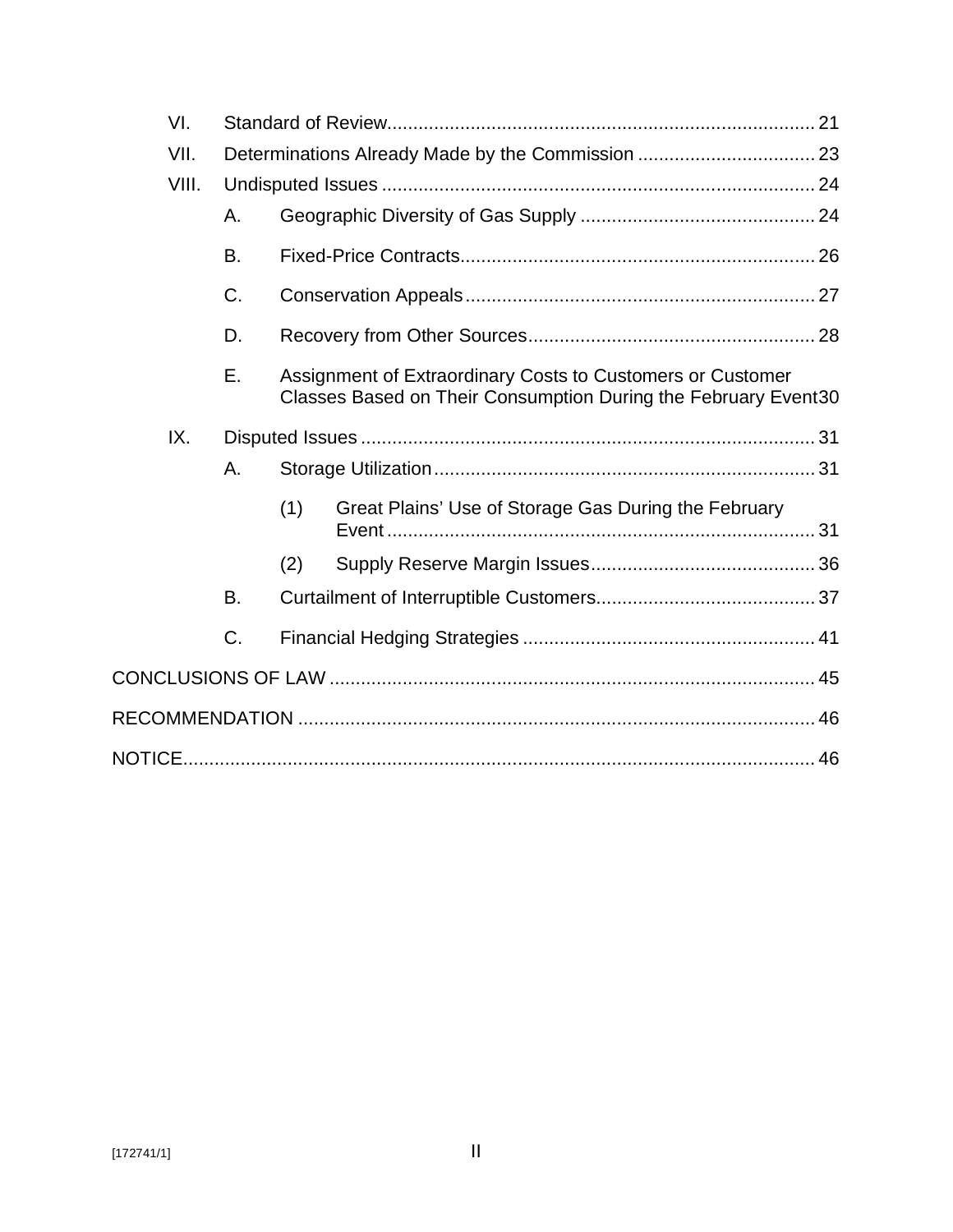### STATE OF MINNESOTA OFFICE OF ADMINISTRATIVE HEARINGS

#### FOR THE PUBLIC UTILITIES COMMISSION

In the Matter of the Petitions for Recovery of Certain Gas Costs

In the Matter of the Petition by Great Plains Natural Gas Co., a Division of Montana-Dakota Utilities Co., for Approval of Rule Variances to Recover High Natural Gas Costs from February 2021

### **FINDINGS OF FACT, CONCLUSIONS OF LAW, AND RECOMMENDATION**

This matter was assigned to Administrative Law Judges (ALJs) Jessica A. Palmer-Denig and Barbara J. Case to conduct a consolidated contested case hearing regarding whether Great Plains Natural Gas Co., a Division of Montana-Dakota Utilities Co. (Great Plains) and other Gas Utilities<sup>1</sup> prudently incurred extraordinary costs for natural gas to serve their customers during the period of February 13-17, 2021 (the February Event). The Minnesota Public Utilities Commission (Commission) referred this matter pursuant to its Order Granting Variances and Authorizing Modified Cost Recovery Subject to Prudence Review, and Notice of and Order for Hearing (Order for Hearing) issued on August 30, 2021,<sup>2</sup> in which it requested the preparation of a full report, based upon the consolidated case record.

The ALJs held an evidentiary hearing remotely by videoconference via Microsoft Teams on February 17-18 and 22, 2022. The parties filed post-hearing briefs on March 15, 2022, and responsive briefs on March 25, 2022. Additionally, Administrative Law Judge Christa L. Moseng held two remote public hearings on March 3, 2022. The hearing record closed on March 25, 2022.

Brian M. Meloy, Stinson LLP, appeared on behalf of Great Plains.

<sup>&</sup>lt;sup>1</sup> In addition to Great Plains, the "Gas Utilities" include CenterPoint Energy (CenterPoint Energy), Northern States Power Company d/b/a Xcel Energy (Xcel Energy) and Minnesota Energy Resources Corporation (MERC).

<sup>&</sup>lt;sup>2</sup> Order Granting Variances and Authorizing Modified Cost Recovery Subject to Prudence Review, and Notice of and Order for Hearing at 7 (Aug. 30, 2021) (eDocket No. 20218-177548-04) (Order for Hearing).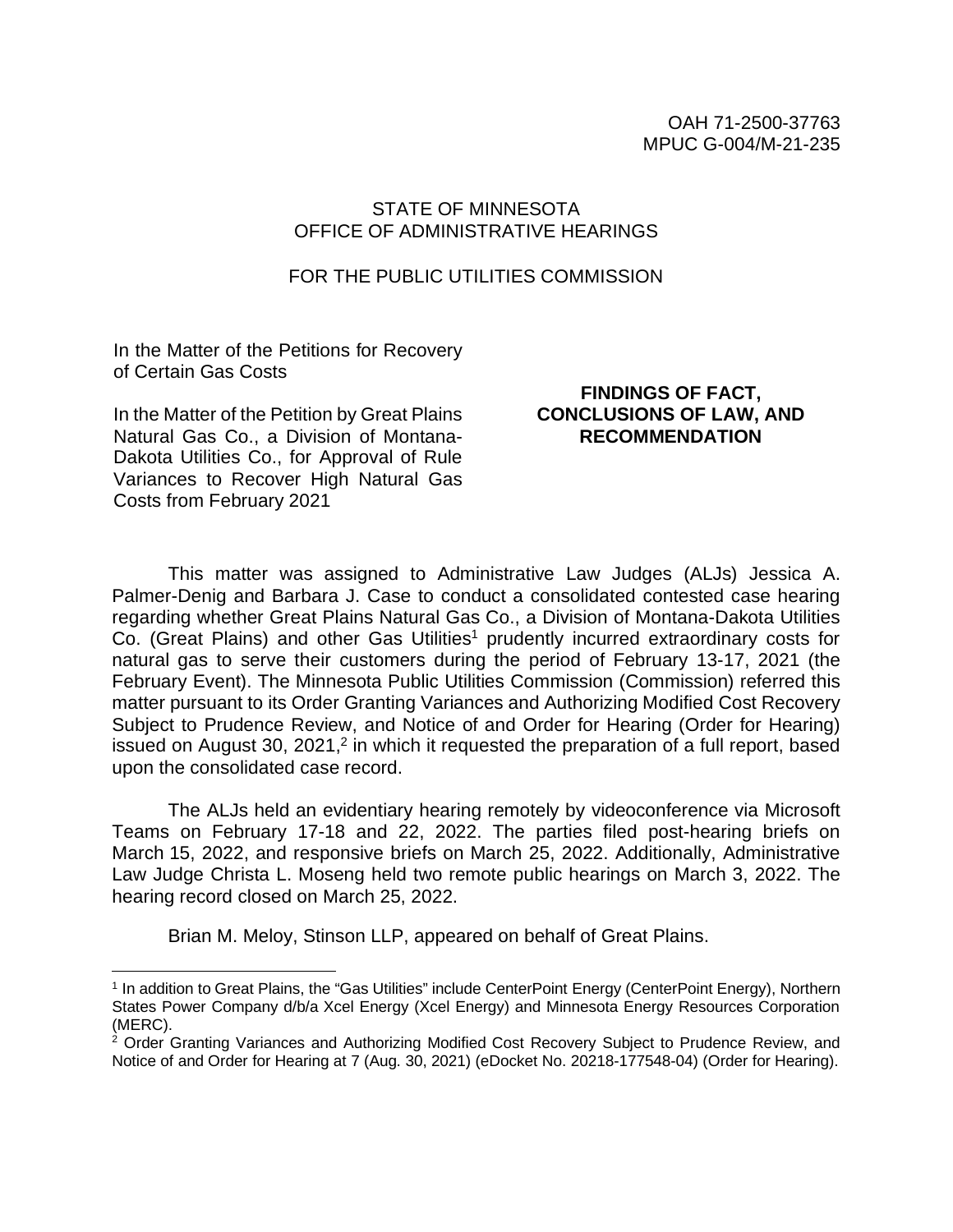Katherine Hinderlie and Richard Dornfeld appeared on behalf of the Department of Commerce, Division of Energy Resources (Department).

Joseph Meyer, Kristin K. Berkland and Peter Scholtz, appeared on behalf of the Office of the Minnesota Attorney General – Residential Utilities Division (OAG).

Brian Edstrom appeared on behalf of Citizens Utility Board of Minnesota (CUB).

Ryan Barlow, General Counsel, Jorge Alonso, James Worlobah, and Andrew Larson of the Commission appeared on behalf of Commission Staff.

## **STATEMENT OF ISSUES**

The Commission identified the following issues in its Order for Hearing:<sup>3</sup>

A. Did the individual Gas Utilities act prudently before, during, and after the February Event, and are costs related to the February Event reasonable to recover from ratepayers?

B. Should the Commission disallow recovery of any costs for each utility?

C. If there are any disallowances for imprudent or unreasonable action, how should these costs be calculated?

D. The specific prudence questions raised so far, including but not limited to:

i. When and to what extent did Gas Utilities become aware of the potential for extreme weather during the February Event, and did they respond prudently and reasonably?

ii. Did the Gas Utilities have enough geographic diversity of gas supply and, if not, what was the potential financial impact?

iii. Should the Gas Utilities have had additional fixed-price contracts and, if so, what was the potential financial impact?

iv. Did the Gas Utilities maximize use of storage capacity and, if not, what was the potential financial impact?

v. Did the Gas Utilities maximize use of peaking capacity and, if not, what was the potential financial impact? Has Xcel's maintenance and

<sup>3</sup> *Id.* at 7-8.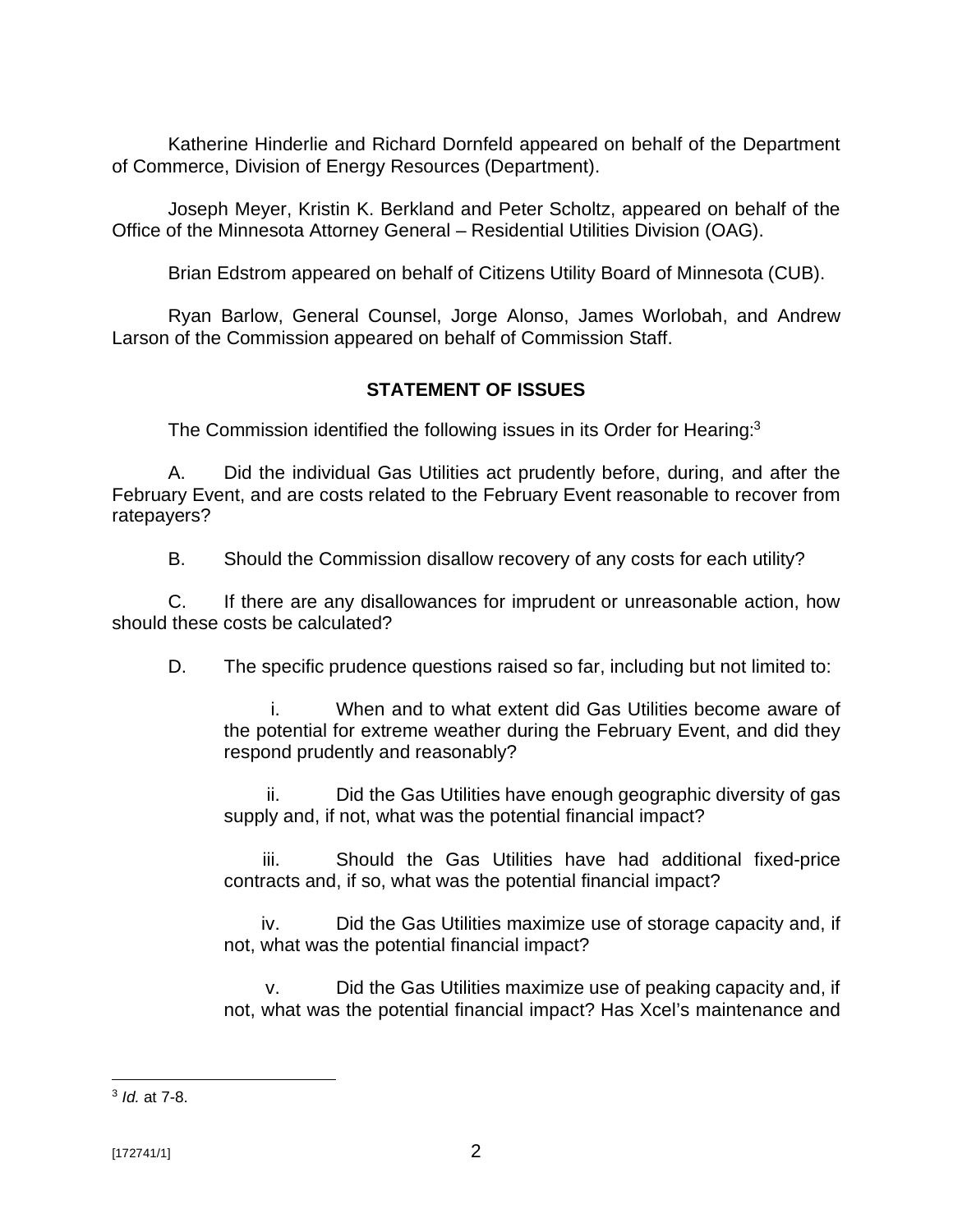operation of its Wescott, Sibley, and Maplewood facilities resulted in financial impact?<sup>4</sup>

vi. Should the Gas Utilities have made more robust conservation efforts and, if so, what was the potential financial impact?

vii. Did the Gas Utilities timely and appropriately pursue recovery through insurance, federal regulatory actions, market rules, contract enforcement, and other available legal actions such that they have not missed deadlines or become barred from possible recovery on behalf of ratepayers and, if not, what is the potential financial impact?

viii. Are there any other issues or actions related to prudence and, if so, what is the potential financial impact?

E. Is it possible to assign extraordinary costs to customers or customer classes based on their consumption during the February Event and, if so, would it be reasonable to do so $?5$ 

#### **SUMMARY OF RECOMMENDATION**

The ALJs conclude that Great Plains acted prudently in connection with the February Event, that the extraordinary gas costs Great Plains incurred in order to serve its customers are recoverable, and that no disallowance related to the February Event is warranted.

Based on the testimony and other evidence in the record, the ALJs make the following:

### **FINDINGS OF FACT**

#### **I. Introduction**

1. In February 2021, a winter weather event brought extremely cold weather to the southern United States, including the natural gas producing areas of Texas and Oklahoma. The cold temperatures caused significant disruption in the production and distribution of natural gas.

2. Natural gas is not price-regulated; rather it is a commodity, and its price is determined by the marketplace. As a result of the cold weather event in February 2021,

<sup>4</sup> Great Plains does not have peaking capacity on its system and, therefore, this inquiry is not relevant to Great Plains.

<sup>&</sup>lt;sup>5</sup> The Commission noted that this list was not exhaustive, and the Commission requested the development of any other issues that could be relevant to its evaluation of the Gas Utilities actions or costs relating to the February Event. Order for Hearing at 8.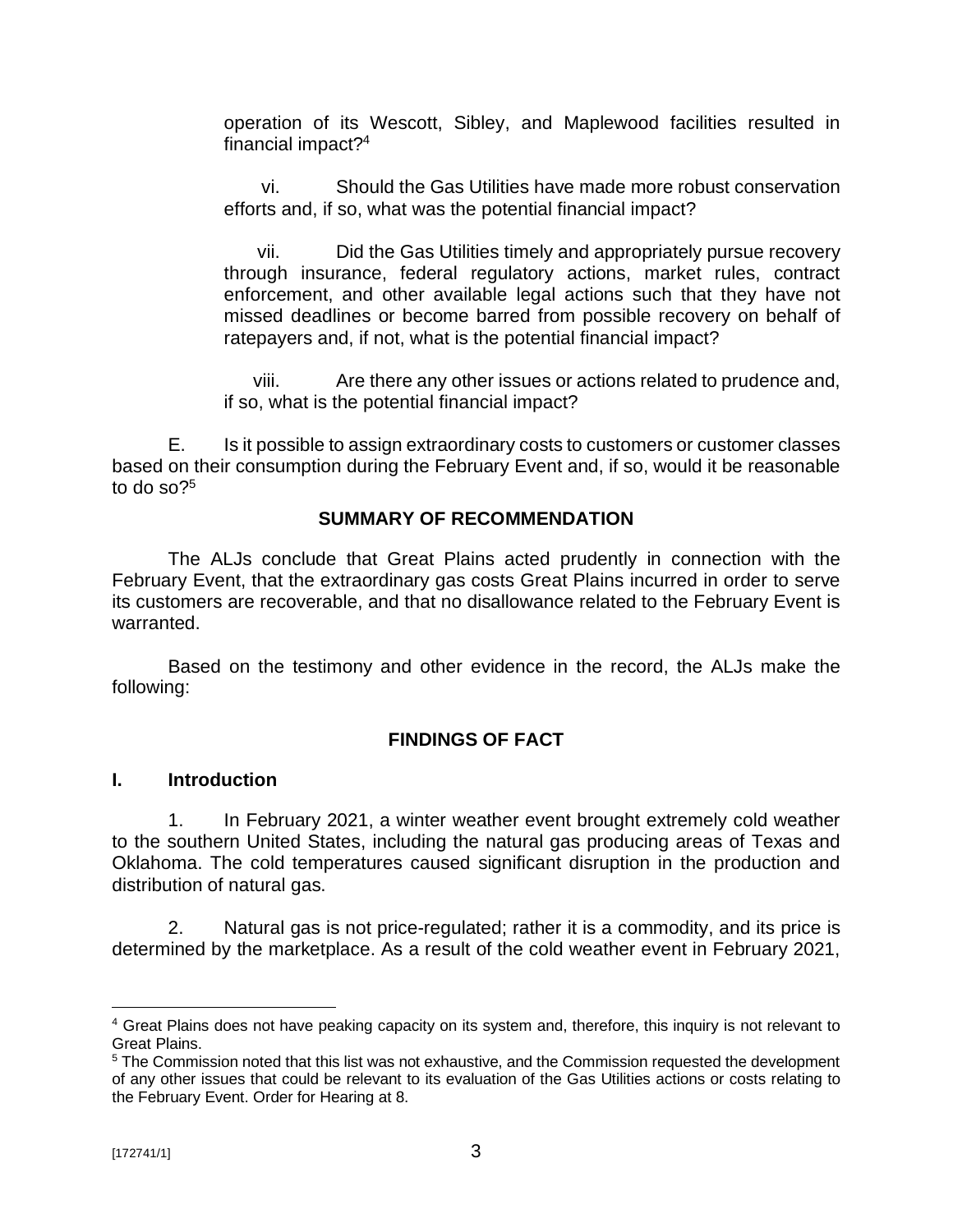natural gas prices in some areas of the United States soared to levels never before previously seen.

3. In Minnesota, the four companies identified here as the Gas Utilities, provide natural gas service to nearly all Minnesota natural gas customers. These Gas Utilities are responsible for purchasing sufficient gas to meet customer demand and ensuring that their distribution systems remain functioning.

4. During February 13-17, 2021, which the Commission calls the "February Event," the Gas Utilities maintained service to their customers, but incurred unprecedented levels of under-recovered costs for the purchase of natural gas in order to do so.

5. The Gas Utilities, including Great Plains, now seek to recover those costs. The Commission determined that a proceeding to assess the prudency of the Gas Utilities' decisions in connection with the February Event was necessary as a part of that process.

## **II. Procedural Background**

6. On August 30, 2021, the Commission issued an Order for Hearing, which, among other things, referred these matters to the Office of Administrative Hearings (OAH) for contested case proceedings.<sup>6</sup>

7. The Commission identified the parties to the contested case proceeding as CenterPoint, Xcel Energy, MERC, Great Plains, the Department, and OAG.<sup>7</sup>

8. The ALJs held a prehearing conference on September 13, 2021, and issued the First Prehearing Order on September 20, 2021.<sup>8</sup> The First Prehearing Order established a procedural schedule, procedures for discovery, deadlines for prehearing filings, and procedures for the evidentiary hearing and briefing.<sup>9</sup>

9. The First Prehearing Order established the following schedule:

| Event                                    | Date              |
|------------------------------------------|-------------------|
| <b>Utility Direct Testimony</b>          | October 22, 2021  |
| <b>Intervenor Direct Testimony</b>       | December 22, 2021 |
| <b>Rebuttal Testimony by all Parties</b> | January 21, 2022  |

<sup>6</sup> *Id.* at 7.

<sup>7</sup> *See* First Prehearing Order at 3 (Sept. 20, 2021) (eDocket No. 20219-178082-02).

<sup>8</sup> *Id.* 9 *Id.*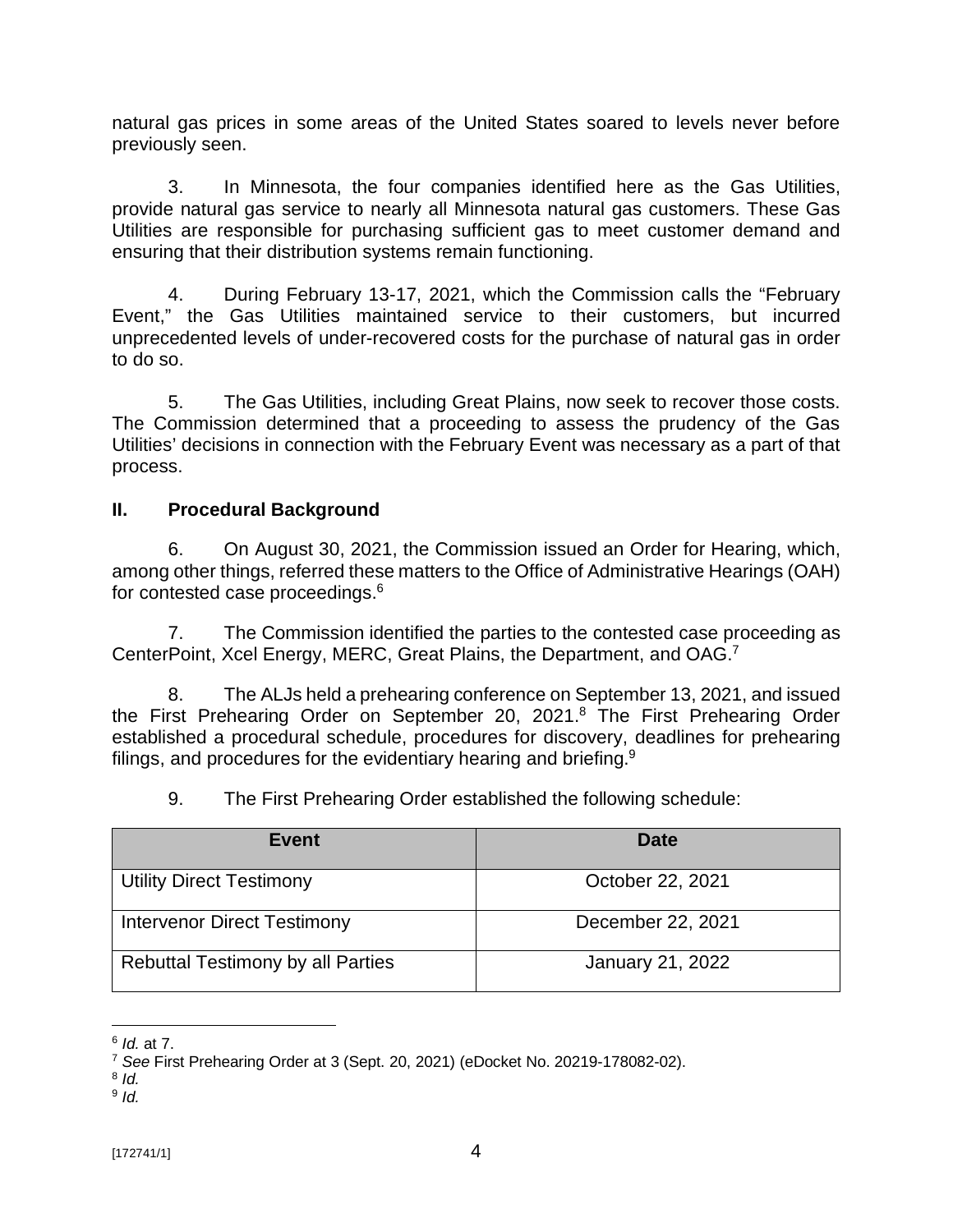| Surrebuttal Testimony by all Parties                                                                                                   | February 11, 2022              |
|----------------------------------------------------------------------------------------------------------------------------------------|--------------------------------|
| All Parties File and Exchange Prehearing<br><b>Filings</b>                                                                             | February 14, 2022              |
| <b>Evidentiary Hearing</b>                                                                                                             | February 17-18 and 22-23, 2022 |
| Post-Hearing Briefs by All Parties and<br><b>Proposed Findings Submitted by Utilities</b>                                              | March 15, 2022                 |
| Post-Hearing Reply Briefs and Revised<br>Findings Submitted by All Parties (All<br>Parties to Submit Redlines of Proposed<br>Findings) | March 25, 2022                 |
| <b>ALJ Report Issued</b>                                                                                                               | May 24, 2022                   |
| <b>Arguments and Exceptions</b>                                                                                                        | June 3, 2022 <sup>10</sup>     |

10. On October 1, 2021, CUB petitioned to intervene as a party.<sup>11</sup> The ALJs granted CUB's petition on October 12, 2021.<sup>12</sup>

11. On October 8, 2021, SLGI petitioned to intervene in MERC's Docket No. G011/CI-21-611.<sup>13</sup> On October 20, 2021, SLGI's Petition to Intervene was granted as to the prudence review in MPUC Docket No. G-011/CI-21-611.<sup>14</sup>

12. On October 11, 2021, Minneapolis submitted a Petition to Intervene in MPUC Docket No. G008/M-21-138, stating that CenterPoint is the exclusive gas provider for Minneapolis and its residents.<sup>15</sup> On October 20, 2021, Minneapolis's Petition to Intervene was granted as to the prudence review in MPUC Docket No. G008/M-21-138.<sup>16</sup>

<sup>10</sup> *Id.* at 4.

<sup>&</sup>lt;sup>11</sup> Petition to Intervene by The Citizens Utility Board of Minnesota (Oct. 1, 2021) (eDocket No. 202110-178489-01).

<sup>12</sup> Order Granting Petition to Intervene by The Citizens Utility Board of Minnesota (Oct. 12, 2021) (eDocket No. 202110-178734-03).

<sup>13</sup> Petition to Intervene of Super Large Gas Intervenors (Oct. 8, 2021) (eDocket No. 202110-178613-03).

<sup>&</sup>lt;sup>14</sup> Order Granting in Part and Denying in Part the Petition to Intervene of the Super Large Gas Intervenors (Oct. 20, 2021) (eDocket No. 202110-178980-01) (SLGI's Petition to Intervene in MPUC Docket No. G-999/CI-21-135 was denied as that docket was not referred to the OAH for inclusion in the contested case proceeding.).

<sup>15</sup> Petition to Intervene (Oct. 11, 2021) (eDocket No. 202110-178639-01).

<sup>&</sup>lt;sup>16</sup> Order Granting in Part and Denying in Part the Petition to Intervene of the City of Minneapolis (Oct. 20, 2021) (eDocket No. 202110-178978-04) (To the extent that Minneapolis's filings could be construed as a request to intervene in the remaining three dockets, Minneapolis's Petition to Intervene was denied.).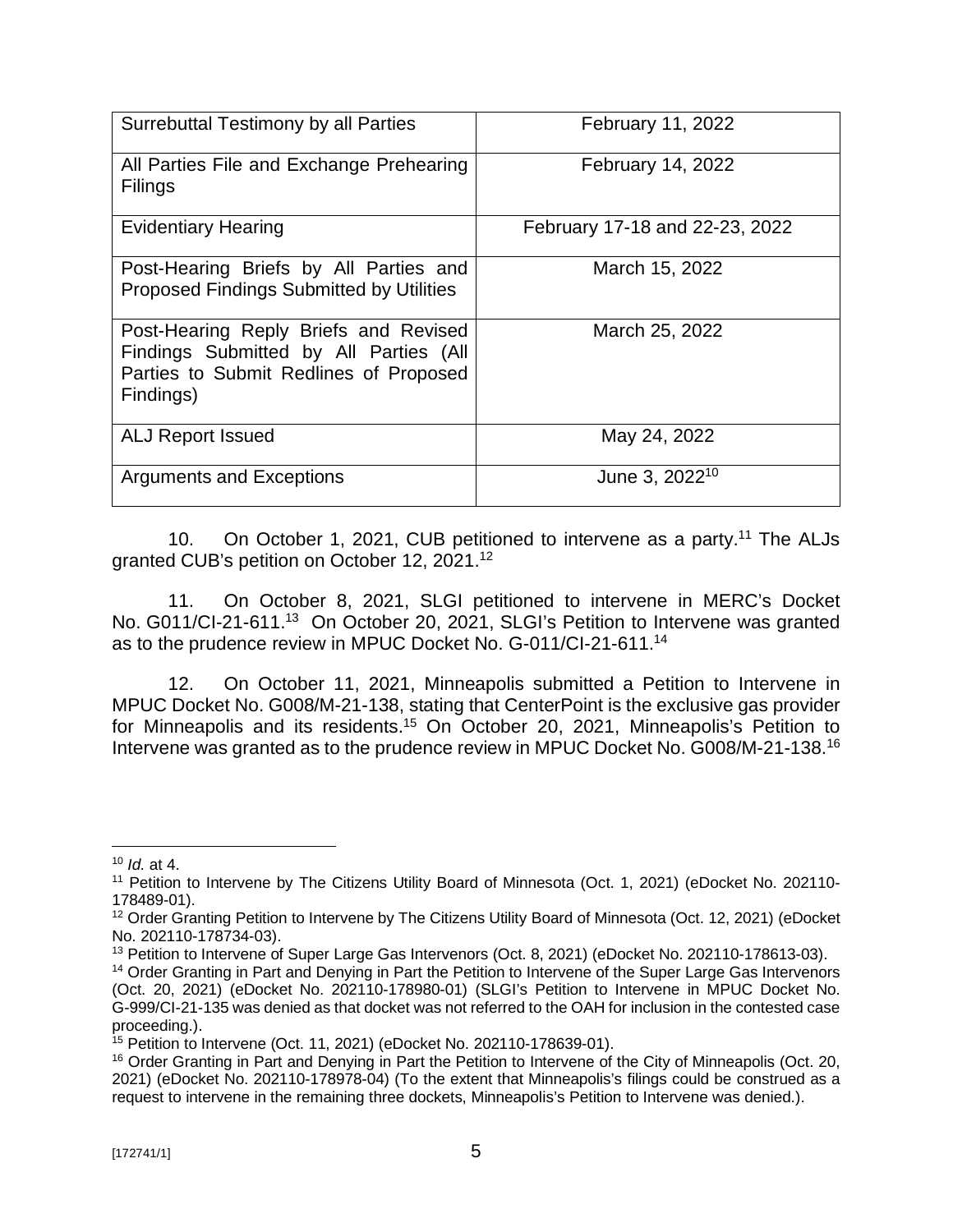13. A Protective Order was issued on October 8, 2021, to address the handling of trade secret and nonpublic data.<sup>17</sup> A Protective Order for Highly-Confidential Trade Secret Data was subsequently issued on October 11, 2021, and amended on October 26, 2021.<sup>18</sup>

14. On October 22, 2021, CenterPoint Energy, Xcel Energy, Great Plains, MERC, and the Joint Gas Utilities filed Direct Testimony.

15. On December 22, 2021, CUB, the Department, and the OAG filed Direct Testimony.

16. On January 21, 2022, CenterPoint Energy, Xcel Energy, Great Plains, MERC, and the Joint Gas Utilities filed Rebuttal Testimony.

17. On January 27, 2022, the Commission requested that the OAH hold two virtual public hearings in early March 2022 and provide a summary report.<sup>19</sup>

18. The ALJs held a second prehearing conference via Microsoft Teams on February 3, 2022.<sup>20</sup> They then issued the Second Prehearing Order on February 7, 2022, scheduling the evidentiary hearing to be held via Microsoft Teams on February 17, 18, 22, and 23, 2022, beginning at 9:30 a.m. each day, and requiring prehearing filings.<sup>21</sup>

19. On February 4, 2022, the Commission issued a Notice of Virtual Public Hearings, scheduling public hearings for March 3, 2022, at 1:00 p.m. and 6:00 p.m.<sup>22</sup> On February 14, 2022, the Commission issued an addition to the February 4, 2022, Notice to inform the public that the Commission will also accept video comments as another method to participate in the virtual hearings.<sup>23</sup>

20. On February 11, 2022, CUB, the Department, and the OAG filed Surrebuttal Testimony.

21. On February 14, 2022, the Joint Gas Utilities, CenterPoint Energy, Great Plains, Xcel Energy, MERC, the Department, CUB, and the OAG filed Written Summaries of Pre-Filed Testimony.

22. The ALJs held the evidentiary hearing on February 17, 18, and 22, 2022, via Microsoft Teams.

<sup>17</sup> Protective Order (Oct. 8, 2021) (eDocket No. 202110-178630-02).

<sup>18</sup> Protective Order for Highly-Confidential Trade Secret Data (Oct. 11, 2021) (eDocket No. 202110-178678- 01); Amended Highly Confidential Trade Secret Protective Order (Oct. 26, 2021) (eDocket No. 202110- 179189-04).

<sup>&</sup>lt;sup>19</sup> Request for the OAH to Hold Public Hearings (Jan. 27, 2022) (eDocket No. 20221-182049-03).

<sup>&</sup>lt;sup>20</sup> Notice of Prehearing Conference (Jan. 31, 2022) (eDocket No. 20221-182273-02).

<sup>21</sup> Second Prehearing Order (Feb. 7, 2022) (eDocket No. 20222-182513-04).

 $22$  Notice of Virtual Public Hearings (Feb. 4, 2022) (eDocket No. 20222-182412-02).

<sup>&</sup>lt;sup>23</sup> Addition to Notice of Virtual Public Hearings (Feb. 14, 2022) (eDocket No. 20222-182753-01).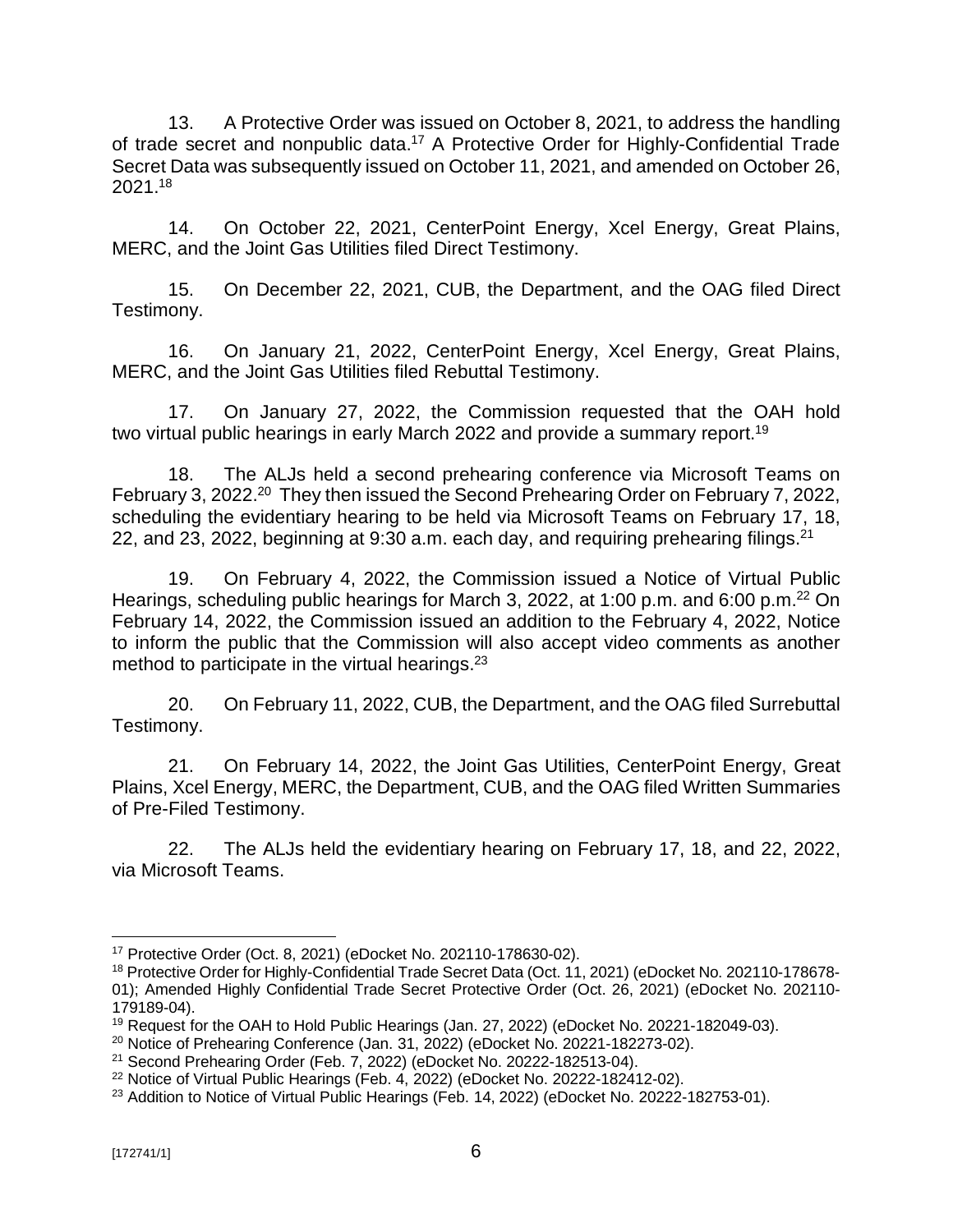23. On March 3, 2022, ALJ Christa L. Moseng held virtual public hearings via telephone and internet.

24. On March 15, 2022, all parties filed Initial Briefs and Proposed Findings of Fact.

25. On March 25, 2022, the parties filed Reply Briefs, redlines of the Proposed Findings of Fact, and CenterPoint Energy, Great Plains, Xcel Energy, and MERC filed responses to public comments.<sup>24</sup>

### **III. Overview of U.S. Natural Gas Markets**

26. The natural gas market differs in important and fundamental ways from the electric power market, reflecting the different structures of the two industries and the different products moving through those markets.<sup>25</sup> The electric power industry operates as a single, fully-integrated system, and the market operates in real-time, since electricity travels near the speed of light.<sup>26</sup> In contrast, the natural gas industry consists of multiple entities operating independently.<sup>27</sup> And while dynamic, the natural gas market is far more static than the electric market, particularly during strained operating conditions such as a winter storm. 28

27. The natural gas industry consists of: (1) producers that drill wells that bring raw natural gas to the surface; (2) midstream gathering and processing entities that carry the raw gas to treatment and processing facilities; (3) transmission pipelines which move dry (processed) gas and gas from storage to distant consuming markets; (4) storage providers which supply underground natural gas storage for system balancing and/or for later consumption; (5) local distribution companies (LDCs) that supply and deliver the natural gas actually consumed by utility customers to those customers; and (6) directconnect end-users, such as power plants or large industrial users, which take natural gas service directly from the transmission pipelines rather than from an LDC.<sup>29</sup>

28. In 1993, the Federal Energy Regulatory Commission (FERC) implemented Order No. 636.<sup>30</sup> Order No. 636 "unbundled" different aspects of the natural gas industry.<sup>31</sup> Previously transmission pipelines bought and sold the bulk interstate gas, and

<sup>&</sup>lt;sup>24</sup> The Administrative Law Judges requested that the parties use their best efforts to provide redlined findings of fact, in order to clearly highlight specific areas of dispute. The parties did so, but given the short timelines required in this matter and the volume of material to be reviewed, the Department and OAG noted that the failure to strike or revise certain facts did not constitute a stipulation or waiver as to that issue. The Administrative Law Judges appreciate the efforts of all of the parties to build the record for the Commission's decision and have reviewed the parties' final submissions and the entire record in light of the reservations asserted by the Department and OAG.

<sup>25</sup> Ex. 100 at 3, 15-16 (Smead Direct).

<sup>26</sup> *Id.* at 3, 15-16.

<sup>27</sup> *Id.* at 3-4.

<sup>28</sup> *Id.* at 16.

<sup>29</sup> *Id.* at 3-4; *see also* Ex. 506 at 3-4 (King Direct).

 $30$  Ex. 100 at 4 (Smead Direct).

<sup>31</sup> *Id.*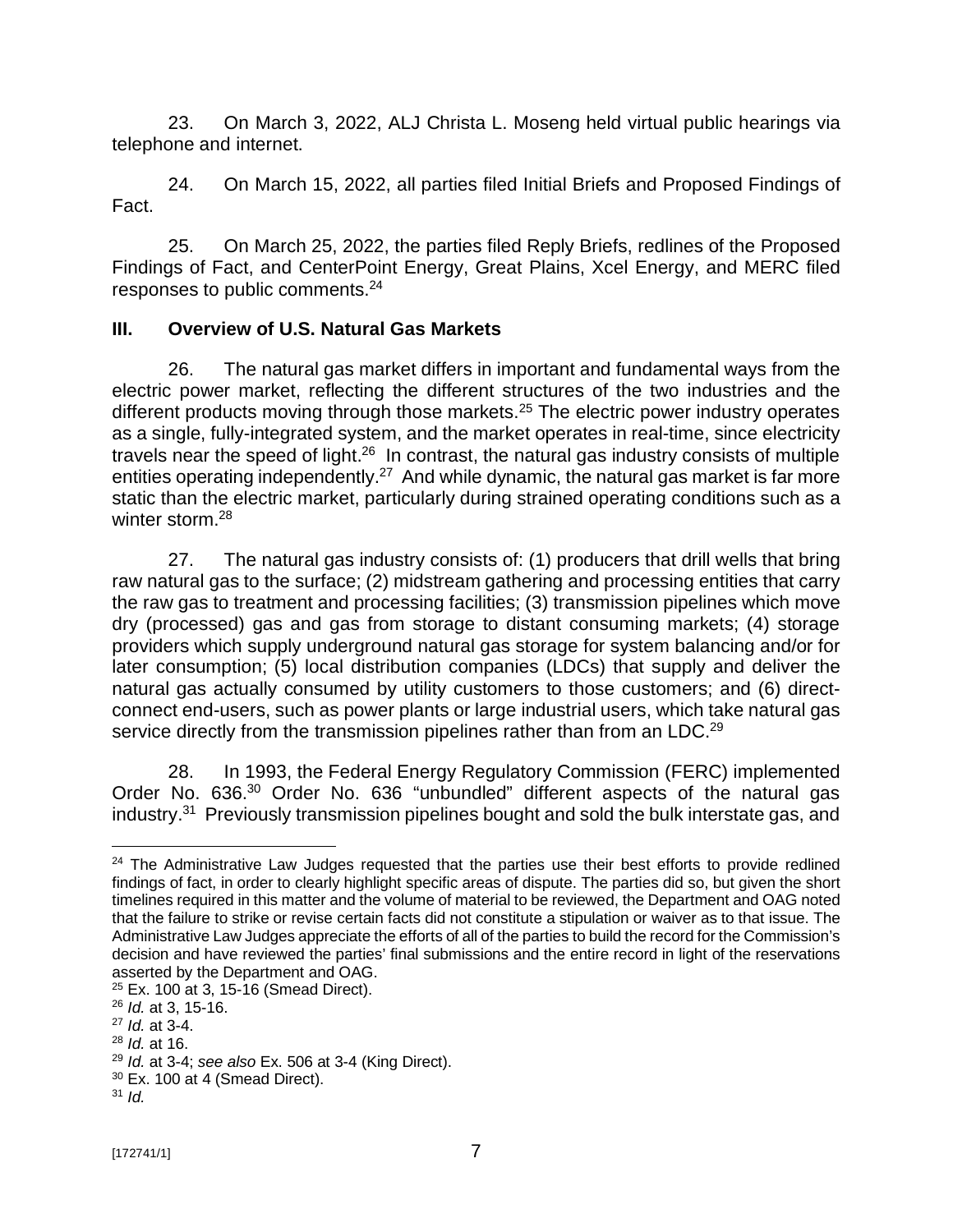thus delivered to their customers a "bundled" product consisting of gas, transmission, and storage; through unbundling, FERC instituted the current structure in which transmission pipelines strictly transport and store gas as contract carriers, while buyers and sellers purchase and sell gas separately, moving it through the transportation and storage services provided by the pipelines. $32$ 

29. To serve the needs of firm customers, a natural gas LDC must contract with two different types of entities. First, the LDC contracts with transportation pipelines, who transport natural gas to the LDC's service territory from the locations where it is produced, purchased and stored, under agreements and pursuant to tariffs regulated by FERC. 33 Natural gas is not produced within Minnesota, so the Gas Utilities rely on interstate pipelines to transport gas produced in other states to Minnesota.<sup>34</sup> Second, the LDC also contracts with suppliers of physical natural gas. $35$ 

30. The trading of natural gas as a commodity is unregulated, but the United States natural gas market is subject to extensive reporting, observation, and analysis.<sup>36</sup> Natural gas prices "are driven by the competitive market forces of supply and demand."<sup>37</sup>

31. Many factors affect the competitive market pricing of natural gas, including weather forecasts, storage levels and activity, current and projected production levels, demand for liquefied natural gas (LNG) exports, pipeline constraints, pipeline tariff provisions and operational actions, and uncertainty of supply reliability.<sup>38</sup>

32. The sale and purchase of natural gas takes place both through one-on-one bilateral negotiated transactions directly between counterparties and through open and transparent trading on organized and regulated exchanges, including the Intercontinental Exchange (ICE).<sup>39</sup>

33. Physical gas is commonly traded at "market hubs" or "market centers," collectively referred to as "trading hubs." There are four trading hubs directly relevant to the Minnesota market: (1) Northern Natural Gas Company (NNG) Field/Market Demarcation (Demarc), which is the Kansas boundary between NNG's supply-area system and the market system that serves Minnesota; (2) Ventura, Iowa (Ventura), where Northern Border Pipeline Company (Northern Border) and NNG intersect; (3) Emerson, Manitoba (Emerson), where TransCanada Pipeline feeds both Great Lakes Gas Transmission LP and Viking Gas Transmission Company (VGT); and (4) NiGas in the

<sup>32</sup> *Id.*; *see also* Ex. 506 at 5 (King Direct).

 $33$  Ex. 506 at 6 (King Direct).

<sup>34</sup> *Id.* at 7.

<sup>35</sup> *Id.* at 6. Suppliers can either be producers of natural gas or marketers, who aggregate supply for commercial disposition. Ex. 100 at 5 (Smead Direct).

<sup>36</sup> *Id.* at 7; Ex. 506 at 5-6 (King Direct).

<sup>37</sup> Ex. 506 at 5 (King Direct).

<sup>38</sup> Ex. 100 at 20-23 (Smead Direct).

<sup>39</sup> *Id.* at 7; *see also* Ex. 506 at 24 (King Direct).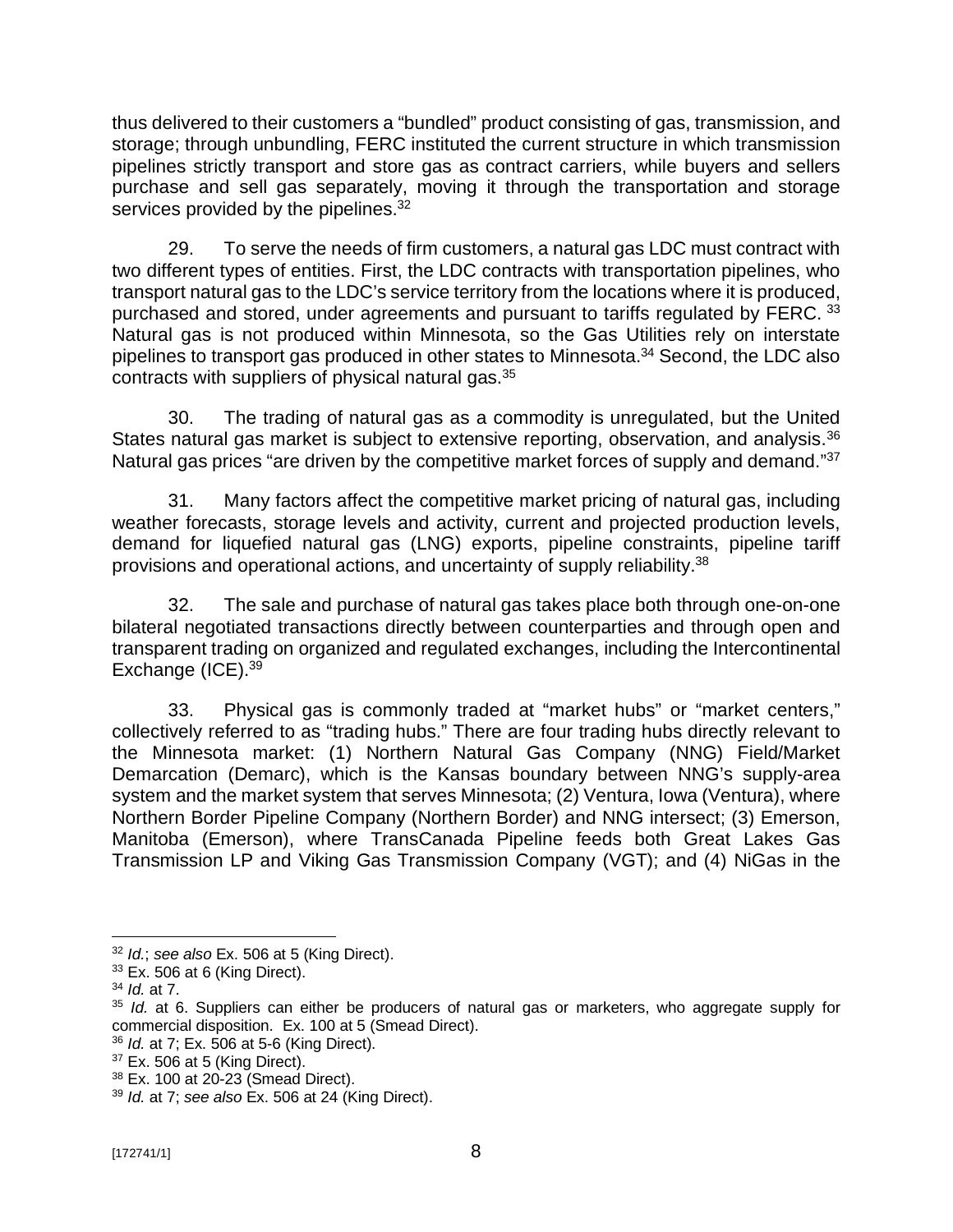Chicago area (Chicago), where extensive storage connects with the pipelines serving Minnesota.<sup>40</sup>

34. The physical delivery of gas from a seller to a buyer is typically arranged in one of three ways: (1) the daily physical spot market, where natural gas is bought and sold for delivery the next day (or in the case of a Friday, trades include nominations for flow on Saturday, Sunday, and Monday (and if Monday is a holiday, then Tuesday as well));<sup>41</sup> (2) the monthly spot market, where gas is sold on monthly contracts for the upcoming month during a period called "bidweek" historically being completed sometime during the last week prior to the first day of the month the gas is intended to flow; and (3) long-term contracts, where gas supply is contracted under seasonal, annual, or multi-year deals.<sup>42</sup> All of these different types of deals can be based on a fixed price or indexed based on a price reporting agency (PRA)<sup>43</sup> index.<sup>44</sup>

35. Monthly transactions are for delivery of specified volumes, effective on the first of the month (and thus called "FOM") and remain in effect each day of the upcoming month.<sup>45</sup> These deals typically occur during bidweek, which closes prior to the end of the preceding month. The bidweek FOM index is then published on or about the first business day of the month in which the trades will flow.<sup>46</sup> For February 2021 FOM deals, trading closed on January 28, 2021.<sup>47</sup>

36. Because the major trading platforms are not open on the weekends or holidays, it is difficult for an LDC to find uncommitted supply during the weekend.<sup>48</sup> The intra-weekend market represents a less liquid bilateral market without the benefits of regular business day trading.<sup>49</sup>

37. A subset of physical fixed price transactions (both monthly and daily) are reported on a voluntary basis to PRAs such as S&P Global Platts and Natural Gas Intelligence.<sup>50</sup> PRAs use this information to produce price indices, which are used for

<sup>40</sup> Ex. 100 at 5-6 (Smead Direct); *see also* Ex. 506 at 6-7 (King Direct).

<sup>41</sup> Ex. 100 at 11, 14 (Smead Direct).

<sup>42</sup> *Id.* at 11.

<sup>&</sup>lt;sup>43</sup> In the wake of the Enron collapse, natural gas sales, futures transactions, the way these transactions are reported to PRAs, and the PRAs themselves became subject to a high degree of government oversight, through initiatives at FERC (such as FERC's 2003 Policy Statement on Natural Gas and Electric Price Indices and FERC Order No. 704), the Commodity Futures Trading Commission (CFTC) and through major federal legislation (such as the Energy Policy Act of 2005, which provides broad enforcement power to both FERC and the CFTC), in order to ensure the integrity and reliability of price indices, so that they will be representative of the market. *Id.* at 8-9.

<sup>44</sup> *Id.* at 12.

<sup>45</sup> *Id.* at 14.

<sup>46</sup> *Id.* at 14-15.

<sup>&</sup>lt;sup>47</sup> Evidentiary Hearing Tr. Vol. 2C at 26-27 (King).

<sup>48</sup> Ex. 100 at 18 (Smead Direct).

<sup>49</sup> Ex. 506 at 24-25 (King Direct).

 $50$  Ex. 100 at 7 (Smead Direct).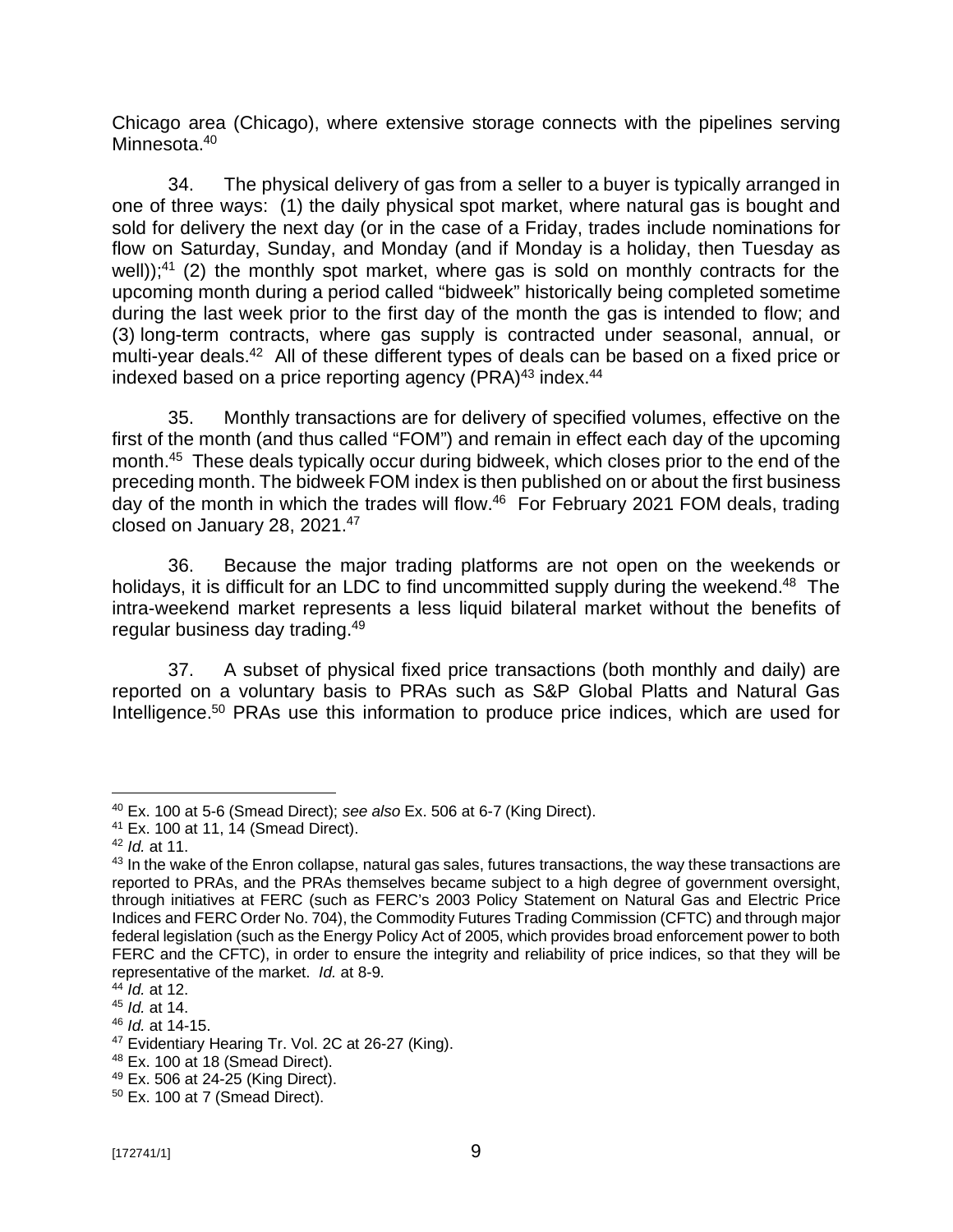index deals (i.e., deals that are settled based on a published index price).<sup>51</sup> Fixed price deals that companies choose to report must be reported to PRAs by 3:00 p.m. central time. The PRAs pull the information into a database to create a weighted average (or some other mathematical midpoint).<sup>52</sup>

38. Index deals are common in the natural gas industry—about 84 percent of the physical daily and monthly transactions in 2020 were done based on an index price.<sup>53</sup> Index deals are the dominant pricing structure, because these transactions share the risk of a changing market for the duration of the agreement.<sup>54</sup>

39. Once physical natural gas is purchased, it needs to be scheduled (or nominated) to flow on the transportation pipelines. FERC requires transportation pipelines to incorporate nomination standards developed by the North American Energy Standards Board (NAESB) into their tariffs.<sup>55</sup> These standards set five different cycles upon which natural gas can be nominated — two during the day prior to the Gas Day, which begins at 9:00 a.m. central time, and three opportunities during the Gas Day.<sup>56</sup> The figure below illustrates these five nomination cycles. This pipeline nomination structure leaves limited ability to respond to changes during the day by buying and selling flowing gas supply.<sup>57</sup>



# **NAESB Timeline<sup>58</sup>**

- <sup>55</sup> *Id.* at 16.
- <sup>56</sup> *Id.* at 16-17.
- <sup>57</sup> *Id.* at 16.

<sup>51</sup> *Id.*; *see also* Ex. 506 at 75 (King Direct) ("Natural gas price indices are widely relied on to be representative of the price of gas at their respective locations.").

<sup>52</sup> Ex. 100 at 14 (Smead Direct).

<sup>53</sup> *Id.* at 7-8.

<sup>54</sup> *Id.* at 12.

<sup>58</sup> Ex. 506 at 24, Figure 10 (King Direct).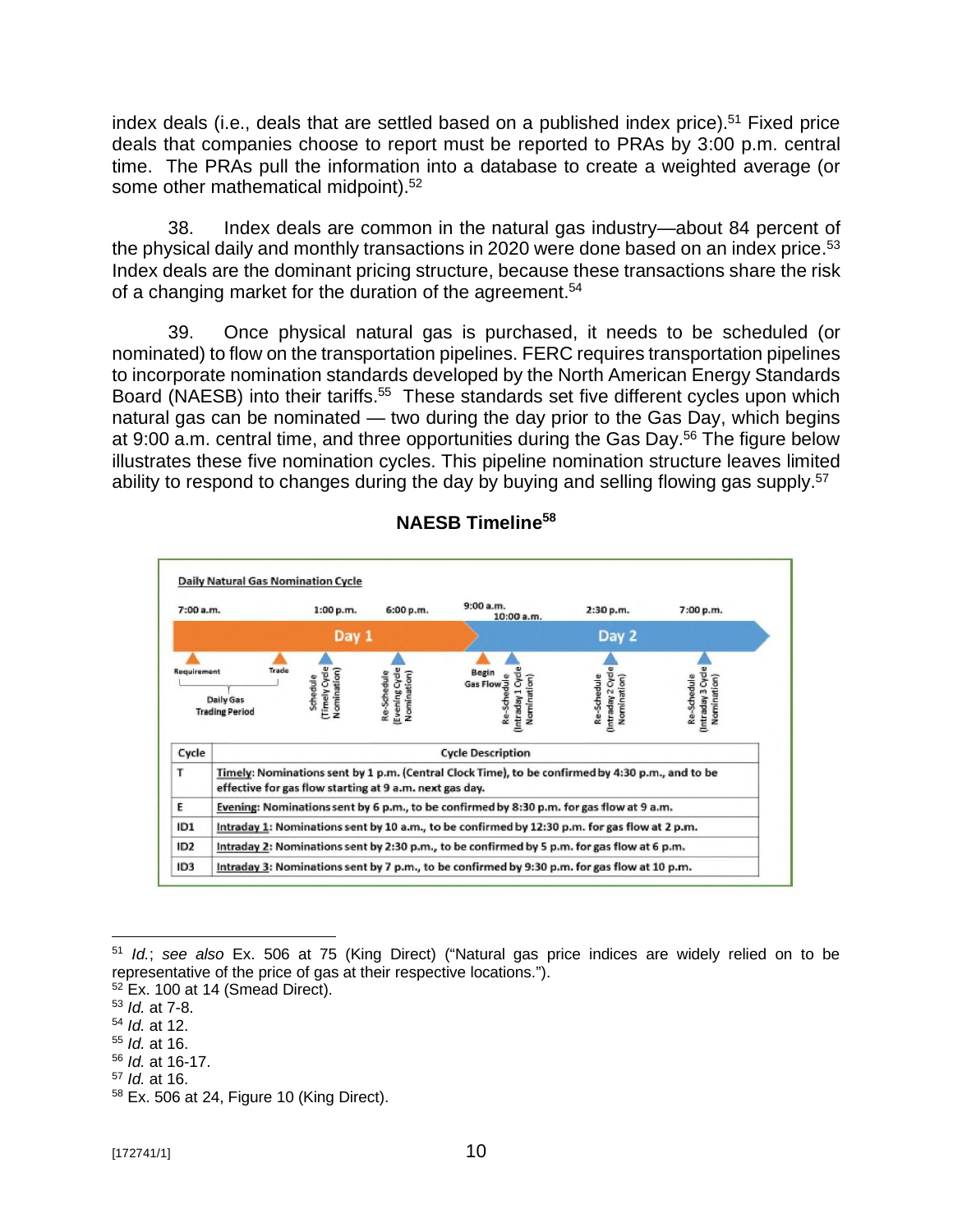40. When a transportation pipeline declares constrained operating conditions, which can include a "critical day," "system overrun limitation," or a "system underrun limitation," LDCs and others flowing gas through pipelines can be exposed to substantial penalties for taking too much natural gas or for being out of balance between receipts and deliveries.<sup>59</sup> Those penalties can be up to three times the applicable daily spot price per unit on that day.<sup>60</sup>

41. The restriction and penalty provisions of pipeline tariffs mean that during strained operating conditions the penalty rate for a pipeline imbalance is a multiple of the prevailing market price, making an imbalance penalty far more expensive than ensuring an adequate supply at the market price.<sup>61</sup>

42. The physical gas supply options available to the Joint Gas Utilities are: (1) baseload purchases; (2) storage assets; (3) swing supply; and (4) daily spot purchases.<sup>62</sup>

43. Baseload purchases refer to fixed volumes of gas that flow every day for the term of the contract.<sup>63</sup> Baseload contracts are either monthly or longer-term contracts.<sup>64</sup> Typically, these baseload purchases are prices at FOM index price or a fixed price.<sup>65</sup>

44. There are several different types of storage assets: (1) pipeline storage; (2) virtual marketer storage; and (3) utility-owned storage facilities. Pipeline storage contracts and virtual marketer storage contracts lay out the terms of how these storage assets can be used, including for example, maximum daily withdrawal limits.<sup>66</sup> Storage supplies are filled during the lower demand summer season for use during the higher  $\overline{1}$  demand winter season.<sup>67</sup> On a daily basis, storage provides an operational balancing tool to allow utilities to manage uncertainty and variability of load, including across weekends during which gas trading is limited.<sup>68</sup> Because regional storage around Minnesota is fully subscribed, the Gas Utilities cannot readily acquire additional storage without considerable effort and investment.<sup>69</sup>

45. Swing supply refers to a commitment in advance for a supplier to bring an agreed upon volume of supply at the option or request of the buyer.<sup>70</sup> Swing supply provides assurance in advance that a quantity of physical gas supply will be available.<sup>71</sup>

- <sup>66</sup> *Id.*
- <sup>67</sup> *Id.*
- <sup>68</sup> *Id.*

<sup>59</sup> Ex. 100 at 18 (Smead Direct).

<sup>60</sup> *Id.* at 24.

<sup>61</sup> *Id.* at 24-25.

<sup>62</sup> *Id.* at 31.

<sup>&</sup>lt;sup>63</sup> Ex. 506 at 21 (King Direct).  $64$  *Id.* 

<sup>65</sup> *Id.*

<sup>69</sup> *Id.* at 21-22.

<sup>70</sup> *Id.* at 20.

 $71$  *Id.*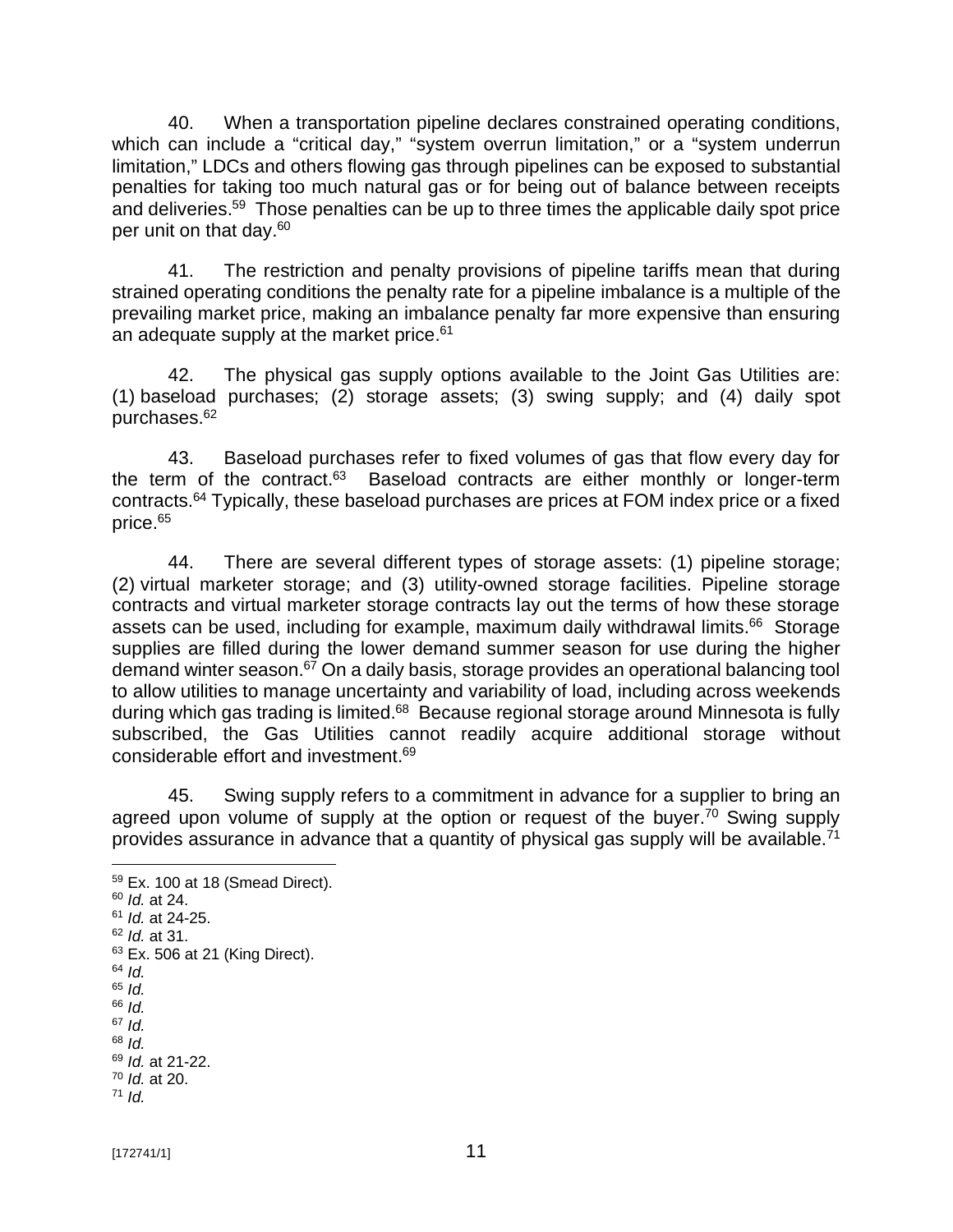Although swing supply provides quantity certainty, those deals are typically priced at a daily spot index.<sup>72</sup>

46. Daily spot purchases refers to gas bought in the spot market for delivery the next day or the next few days (weekend or holiday period).<sup>73</sup> Daily spot purchases can be purchased for a negotiated fixed price or pricing can be based on the published daily market price index.<sup>74</sup>

## **IV. Events Leading Up To February Event**

47. In February 2021, cold weather across much of the United States led to increased demand for natural gas and, in some areas, supply disruptions.<sup>75</sup> An extreme rise in natural gas spot market prices ensued.<sup>76</sup> Minnesota's regulated gas utilities maintained continuous service to customers during this period, but some incurred unprecedented levels of costs purchasing gas on the daily spot market from February 13 through February 17, 2021, which the Commission has identified as the date range for the February Event.<sup>77</sup>

48. During the February Event, the quantity of natural gas demanded increased considerably, as is typical with increasingly cold weather.<sup>78</sup> At the same time, production of natural gas decreased significantly because of freezing or power outages at wellheads and processing facilities.<sup>79</sup> The production decrease was regional.<sup>80</sup> The states further to the south, most notably Texas, had the biggest decrease in production because the electric and natural gas infrastructure in that region was not weatherized sufficiently to permit performance during long periods of extreme cold.<sup>81</sup>

49. In January 2021, the weather forecasts for February 2021 indicated that temperatures in Minnesota would be warmer than normal, as January 2021 had been.<sup>82</sup>

50. On January 31, 2021, the revised weather forecast indicated that Minnesota and the rest of the Upper Midwest would be colder than normal in the month of February, but that temperatures would be normal or above normal in the south and south-central United States.<sup>83</sup> Thus, in late January, the Gas Utilities expected that while demand for

<sup>72</sup> *Id.*

<sup>73</sup> Ex. 100 at 11, 14 (Smead Direct).

<sup>74</sup> *Id.* at 12.

<sup>&</sup>lt;sup>75</sup> Order for Hearing at 1.

<sup>76</sup> *Id.*

<sup>77</sup> *Id.* at 1, 7 n. 7.

 $78$  Ex. 506 at 10 (King Direct).

<sup>79</sup> *Id.* 

<sup>80</sup> *Id.*

<sup>81</sup> *Id.*

<sup>82</sup> Ex. 100 at 41-42 (Smead Direct).

<sup>83</sup> *Id.* at 42-43.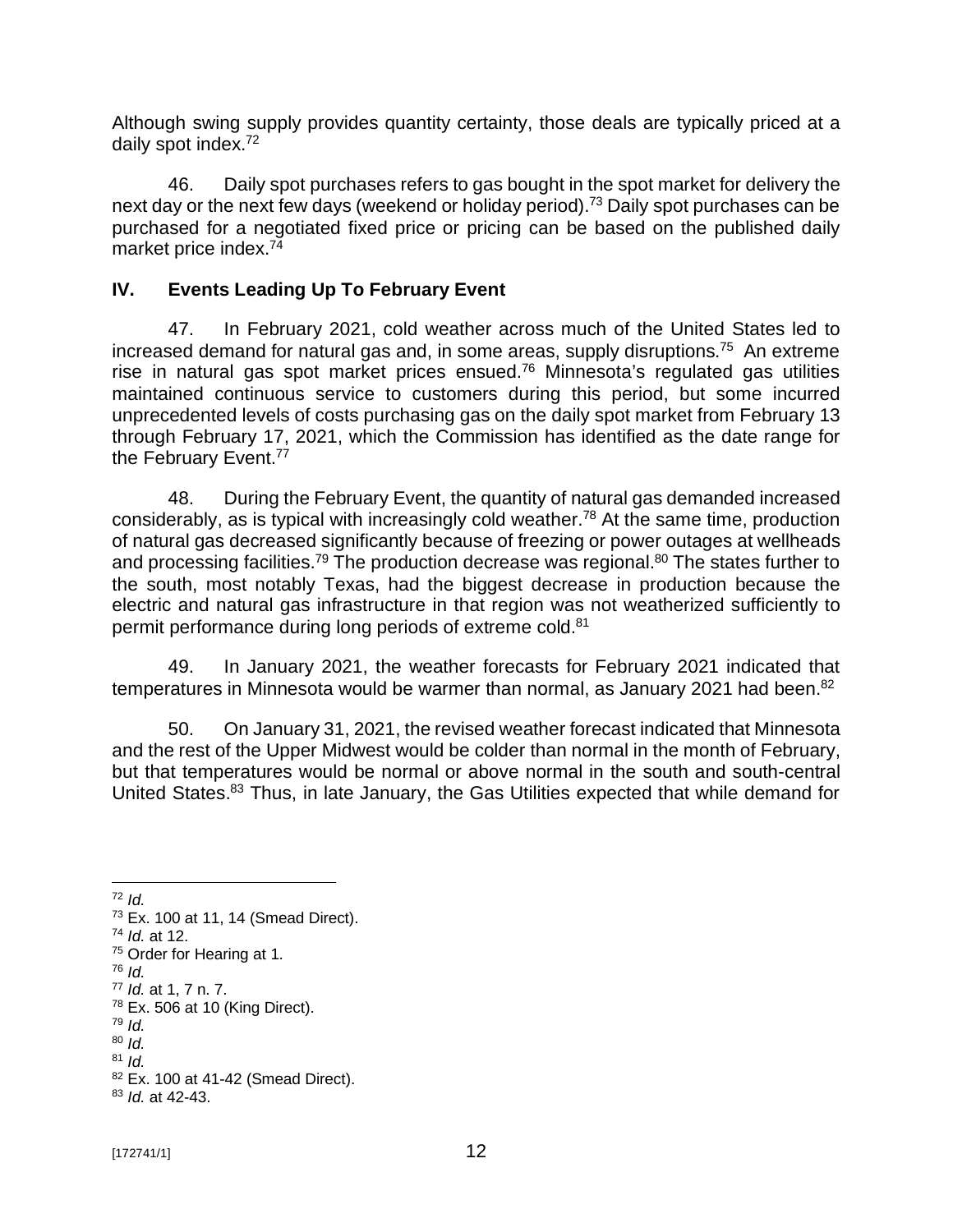gas in Minnesota could be higher in February 2021, there was no indication that weather conditions would impact Minnesota's gas supplies from the southern United States.<sup>84</sup>

51. The energy industry became aware of the potential for extreme weather at some point in early February,<sup>85</sup> but the extent of the extreme weather was not known early on in February.<sup>86</sup> The weather situation leading to the February Event continued to change and develop.<sup>87</sup>

52. Both the February 8 and February 10 forecasts for Texas, relied on by the Electric Reliability Council of Texas (ERCOT), underestimated the extent of the cold weather experienced during the February Market Event.<sup>88</sup> The February 12 forecast was the first Texas weather forecast that captured the extent of the cold weather, and even that forecast had significant errors on certain days.<sup>89</sup> Notably, the February 12 forecast for Texas projected cold weather for a shorter duration and warmer temperatures than those that actually occurred.<sup>90</sup>

53. On Thursday, February 4, 2021, NNG first called a system overrun limitation (SOL) and continued to call SOLs daily through February 17.<sup>91</sup> When a SOL is in effect, the Gas Utilities may be assessed significant imbalance penalties by the pipeline.<sup>92</sup>

54. On Friday, February 5, 2021, the weekend before the February Event began, Minnesota started to experience colder than normal temperatures.<sup>93</sup> Even with colder than normal temperatures in Minnesota, daily spot market gas prices at the supply points for Minnesota did not start to noticeably rise until February 10, 2021.<sup>94</sup>

55. Also on February 5, 2021, the National Weather Service's 8- to 10-day outlook forecasted the probability of a cold weather event for the Midwest over the Presidents' Day weekend.<sup>95</sup>

56. Predictions that the southern United States, including natural gas producing states of Texas and Oklahoma, would be faced with extreme weather did not occur until February 8, 2021.<sup>96</sup> On February 10 and 11, 2021, potential production freeze-offs were being reported by the trade presses.<sup>97</sup>

- <sup>86</sup> *Id.* at 53.
- <sup>87</sup> *Id.*
- <sup>88</sup> *Id.* <sup>89</sup> *Id.*
- <sup>90</sup> *Id.*

- <sup>92</sup> *Id.*
- <sup>93</sup> *Id.* at 14.

<sup>95</sup> *Id.* at 14.

<sup>84</sup> *Id.* at 42.

 $85$  Ex. 506 at 51 (King Direct).

<sup>&</sup>lt;sup>91</sup> Ex. 801 at 15 (Cebulko Direct).

<sup>94</sup> *Id.* at 18-19.

 $96$  Ex.100 at 42 (Smead Direct).

<sup>&</sup>lt;sup>97</sup> Ex. 801 at 16 (Cebulko Direct).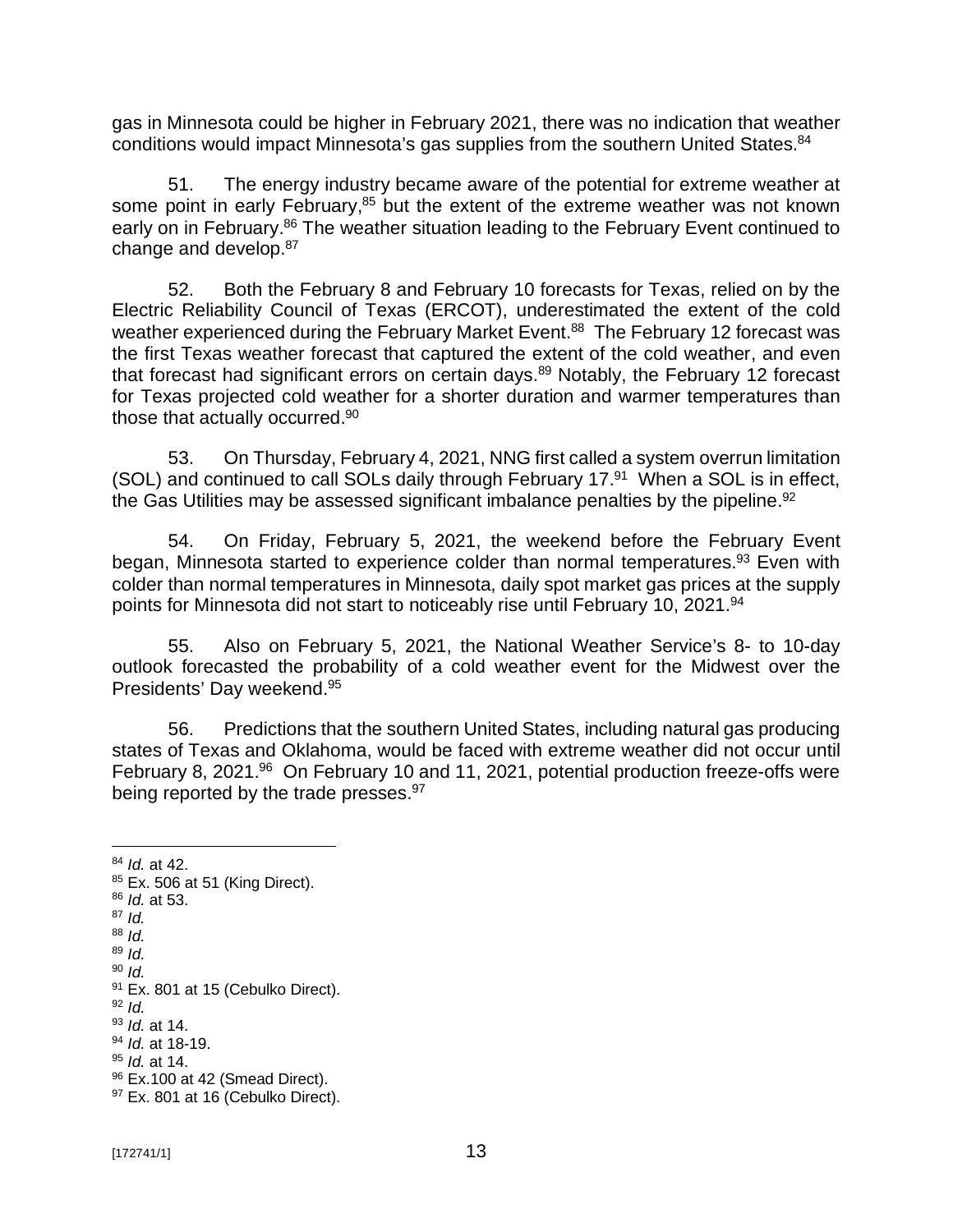57. On Wednesday, February 10, as colder than normal weather was forecasted to persist in Minnesota, daily spot market gas prices began to rise for gas delivered on February 11.<sup>98</sup> At the end of the day on February 10, daily prices for deliveries on February 11 settled at \$6.61/Dth at Northern-Demarc and \$6.91/Dth at Northern-Ventura.<sup>99</sup>

58. On Thursday, February 11, the colder than normal weather continued to impact daily spot market gas prices.<sup>100</sup> Daily index prices at the end of the day on February 11 for gas day February 12 settled at \$15.68/Dth at Northern-Demarc and \$15.42/Dth at Northern-Ventura.<sup>101</sup> While prices increased from the prior day, these prices were still within the price ranges seen during prior cold weather events. 102

59. On the morning of Friday, February 12, 2021, the Gas Utilities purchased gas for delivery over the four-day Presidents' Day weekend (February 13-16) with forecasted continued colder than normal weather.<sup>103</sup> Typically, index priced gas purchases occur earlier in the trading day than fixed price transactions.<sup>104</sup> The Gas Utilities bought the entirety of their daily spot market purchases for the Presidents' Day weekend by the early morning on February 12.<sup>105</sup> Index trading that took place prior to 9:00 a.m. occurred, by design, without the benefit of any published prices.<sup>106</sup> When the Gas Utilities purchased index priced gas on the morning of February 12, they did not know what gas prices would ultimately be until later in the day.<sup>107</sup>

60. On February 12, 2021, NNG posted a critical day notice effective from Saturday, February 13 through February 14.<sup>108</sup> NNG also posted critical day notices each morning from February 13-19.<sup>109</sup> A critical day is called when the operating condition of the pipeline system has severely deteriorated, and the integrity of the system is threatened.<sup>110</sup>

<sup>98</sup> Ex. 133 at 103 (Reed Direct); Ex. 203 at Sch. 2 at 23 (Derryberry Direct); Ex. 403 at 45-46 (Mead Direct). 99 Ex. 203 at Sch. 2 at 23 (Derryberry Direct); Ex. 403 at 46 (Mead Direct).

<sup>100</sup> Ex. 133 at 75 (Reed Direct); Ex. 203 at Sch. 2 at 23 (Derryberry Direct); Ex. 403 at 47 (Mead Direct).

<sup>101</sup> Ex. 203 at Sch. 2 at 23 (Derryberry Direct); Ex. 403 at 47 (Mead Direct); Ex. 133 at 75-76 (Reed Direct). <sup>102</sup> Ex. 133 at 75-76 (Reed Direct); *see also* Ex. 100 at 53-55, Sch. 7 (Smead Direct).

<sup>103</sup> Ex. 133 at 79 (Reed Direct); Ex. 405 at 46-47 (Mead Direct); Ex. 200 at 4 (Boughner Direct); Ex. 303 at 14 (Nieuwsma Direct).

 $104$  Ex. 506 at 58 (King Direct).

<sup>105</sup> *Id.* at 58-59. Both CenterPoint Energy and MERC purchased a portion of their spot market gas for the Presidents' Day weekend prior to the morning of February 12. Ex. 126 at 31-32 (Toys Direct); Ex. 403 at 46 (Mead Direct).

<sup>106</sup> Ex. 506 at 59 (King Direct).

<sup>107</sup> *Id.* at 60.

<sup>&</sup>lt;sup>108</sup> Ex. 801 at 15 (Cebulko Direct).

<sup>109</sup> *Id.* <sup>110</sup> *Id.*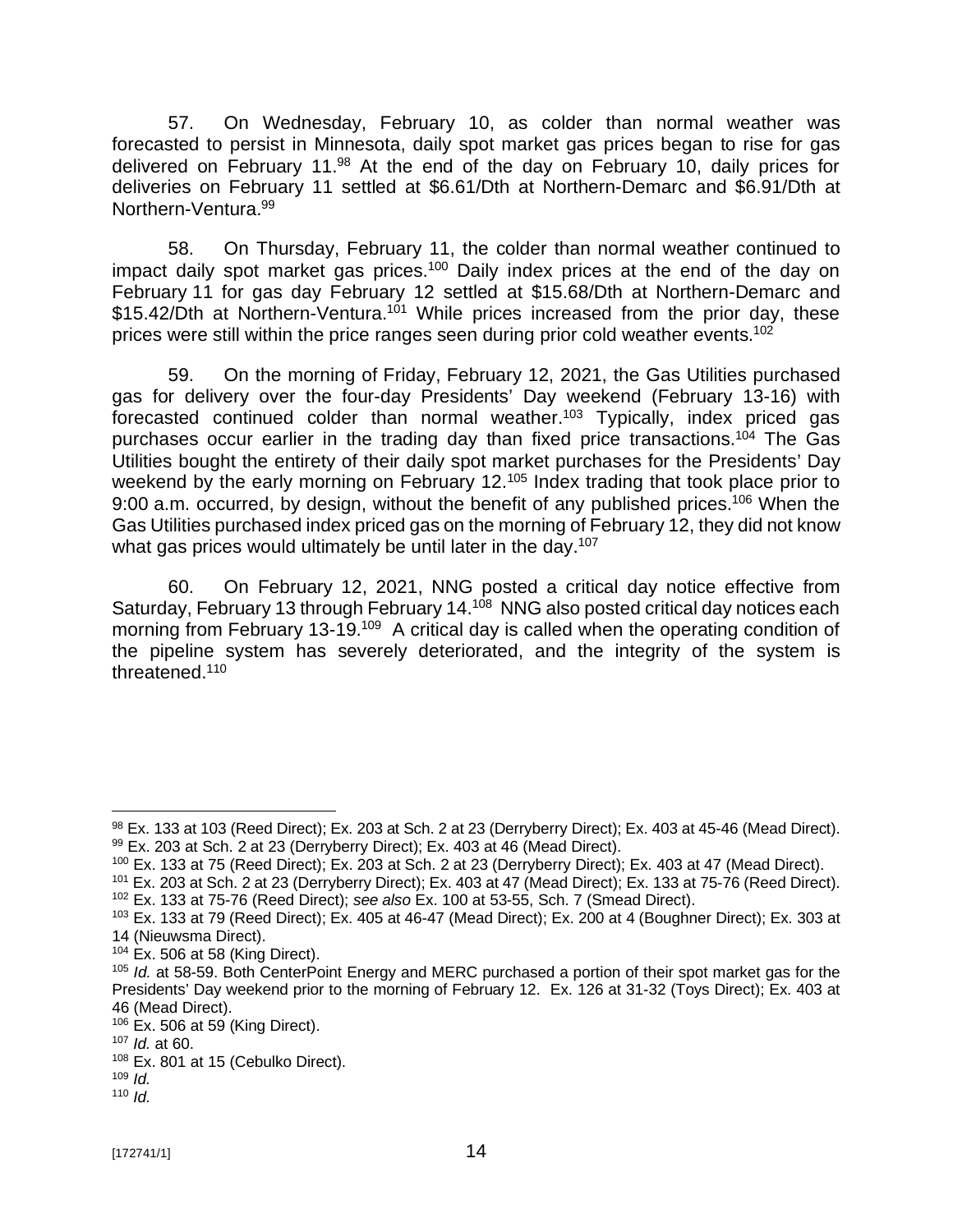## **V. Great Plains and its Actions in Connection with the February Event**

## **A. Great Plains' Service Area**

61. Great Plains provides retail natural gas service to 18 communities in Minnesota, serving approximately 22,500 customers.<sup>111</sup> Great Plains serves small urban communities within a largely rural service territory.<sup>112</sup> Great Plains serves its "northern" communities via gas delivered by VGT; these communities include Crookston, Vergas, Pelican Rapids, Fergus Falls, and Breckenridge. The "southern" communities Great Plains serves include Dawson, Boyd, Montevideo, Clarkfield, Granite Falls, Marshall, Wood Lake, Sacred Heart, Renville, Danube, Echo, Belview, and Redwood Falls, which receive gas delivered by NNG.<sup>113</sup>

62. Great Plains contracts for pipeline capacity on VGT and NNG in quantities sufficient to satisfy a design cold weather day based on its Gas Supply Group's analysis of the natural gas requirements of its retail natural gas sales customers for the upcoming heating season.<sup>114</sup>

# **B. Great Plains' Gas Supply Planning**

63. Great Plains' primary objective in gas supply planning is to ensure the reliable delivery of natural gas supply to its retail customers.<sup>115</sup> To mitigate risks associated with supply interruption or loss, Great Plains "diversifies its gas supply portfolio geographically, to the extent possible, to prevent against regional loss of gas supplies and contracts with proven suppliers who have demonstrated reliable performance."<sup>116</sup> To mitigate price risk, Great Plains contracts for gas at regionally diverse pricing hubs, utilizes a mix of pricing options, contracts for supply with multiple natural gas suppliers, and supplements its contracted natural gas supply with storage.<sup>117</sup>

64. Prior to each winter heating season, Great Plains issues a request for proposals (RFP) to natural gas suppliers for its winter base natural gas supply and swing gas supply.<sup>118</sup> Great Plains evaluates supplier offers from the RFP process based on pricing, term, quantity, supply source diversity, and supplier diversity, to determine the most reliable and cost-effective portfolio of supply.<sup>119</sup> In some instances, Great Plains

 $119$  *Id.* 

<sup>&</sup>lt;sup>111</sup> Ex. 300 at 3 (Jacobson Direct). Great Plains also serves approximately 2,300 customers in Wahpeton, North Dakota. *Id.*

 $112$  *Id.* 

 $113$  Ex. 302 at 3 (Connell Direct).

<sup>114</sup> *Id.* at 3-4.

<sup>115</sup> *Id.* at 5.

<sup>116</sup> *Id.*

<sup>117</sup> *Id.* Great Plains uses supply resource optimization software to assist in supply planning and acquisition, which "has become a standard practice for gas utilities." Ex. 306 at 14 (Amen Direct).

<sup>118</sup> Ex. 302 at 6 (Connell Direct). Base supply is a quantity of gas the Company can receive on a daily basis throughout the month or throughout the entire heating season, regardless of weather conditions. Swing supply is a supply of natural gas a seller will guarantee to deliver, up to an agreed upon maximum quantity, as Great Plains requires it. *Id.*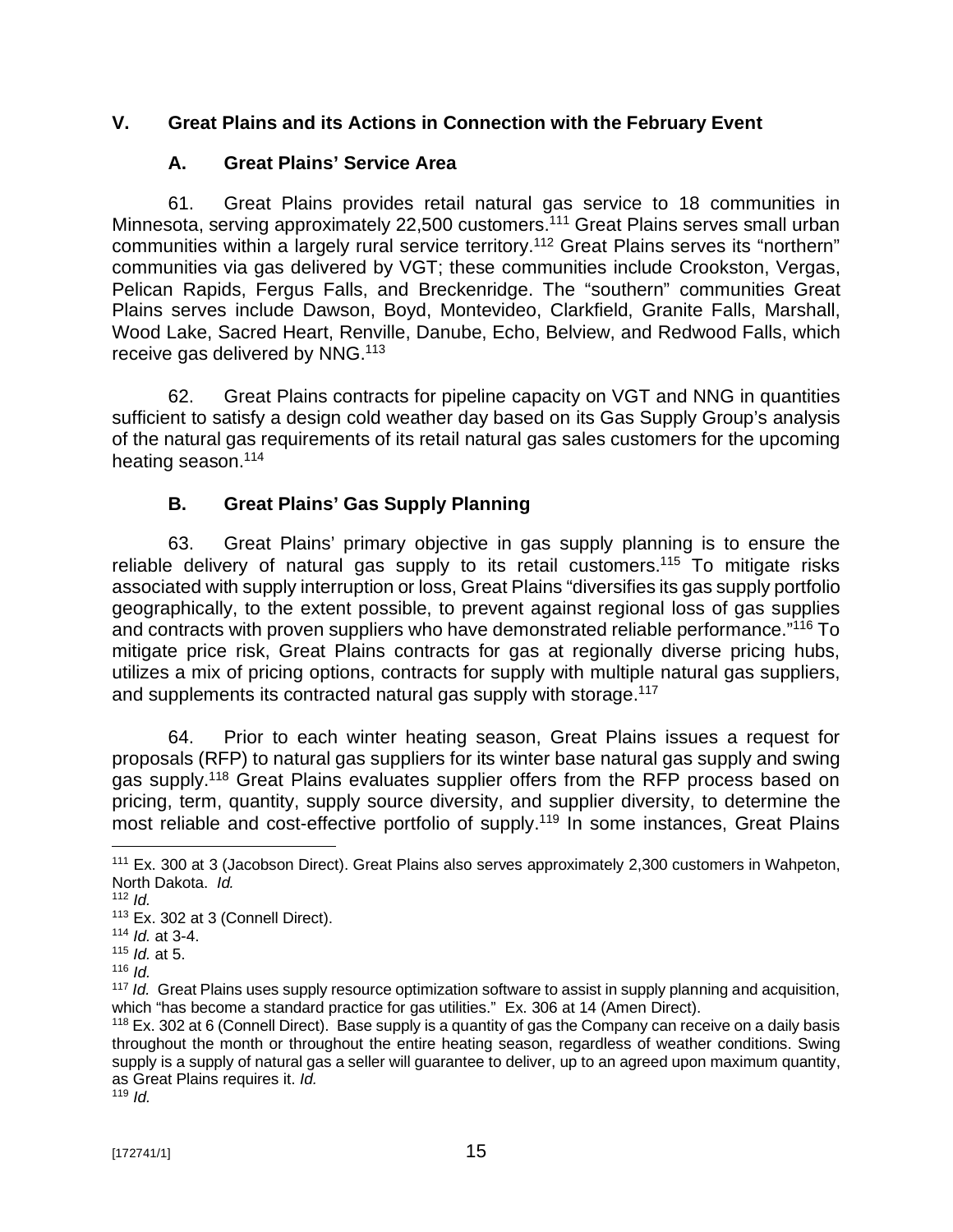seeks certain products from suppliers through its RFP process, but does not always receive responsive offers for the products it wishes to secure.<sup>120</sup>

65. At the end of the RFP process, Great Plains typically has four types of supply within its supply portfolio: (1) Base Supply, (2) Storage, (3) Swing Supply, and (4) Day Gas.<sup>121</sup>

66. As noted above, Base Supply is a fixed quantity of gas that is supplied each day throughout the term of the agreement; the contracted volume may vary from month-to-month, but not day-to-day.<sup>122</sup> Great Plains prices Base Supply agreements against either fixed price or FOM pricing index.<sup>123</sup>

67. Storage Supply is gas delivered into Great Plains' storage account, typically during the summer, for use during the winter season; storage gas represents approximately seven percent of Great Plains' normalized supply requirement during the months of November through April.<sup>124</sup> Under its agreement with its storage provider, Great Plains may withdraw a contracted maximum of 4,640 Dth/day.<sup>125</sup> This 'Withdrawal Capacity' is reduced on a contractually defined schedule.<sup>126</sup>

68. In total, Great Plains plans to obtain 75 percent of its supply through Base Supply and Storage.<sup>127</sup> Great Plains does not secure 100 percent of supply needs from Base Supply because "Great Plains and many utilities in the colder regions must limit the volume of gas taken under Base Supply contracts because regional utility demand may fall well below normal expectations when warmer than normal weather occurs. When demand falls below the contracted Base Supply, utilities risk failure to perform (breach of contract) against the Base Supply contracts if the utility has over contracted Base Supply."<sup>128</sup>

69. A Swing Supply contract is an agreement between Great Plains and a seller, in which the seller guarantees delivery of up to an agreed-upon maximum quantity of gas directed by Great Plains. Swing supplies are priced against daily index prices and are subject to ratable weekend quantities – meaning that the quantity of gas must remain

<sup>&</sup>lt;sup>120</sup> See id. at 9-10 (noting that although Great Plains sought swing gas at VGT-Emerson in both its 2020-2021 and 2021-2022 RFPs, no offers were received).

<sup>121</sup> *See* Ex. 303 at 2-5 (Nieuwsma Direct).

<sup>122</sup> *Id.* at 2.

<sup>&</sup>lt;sup>123</sup> *Id.* Note also that "[i]ndex deals have become the dominant pricing structure, since neither counterparty is making a wager on the difference between the contract price and a changing market during the duration of the agreement. By agreeing to an index deal, neither party assumes the risk of market movement. For that reason, index deals are popular among LDCs, producers, and end-users. Fixed-price deals of any duration have declined in use." Ex. 100 at 12 (Smead Direct).

<sup>&</sup>lt;sup>124</sup> Ex. 303 at 3 (Nieuwsma Direct).

<sup>125</sup> *Id.*

<sup>126</sup> *Id.*

<sup>127</sup> *Id.* at 5.

<sup>128</sup> *Id.*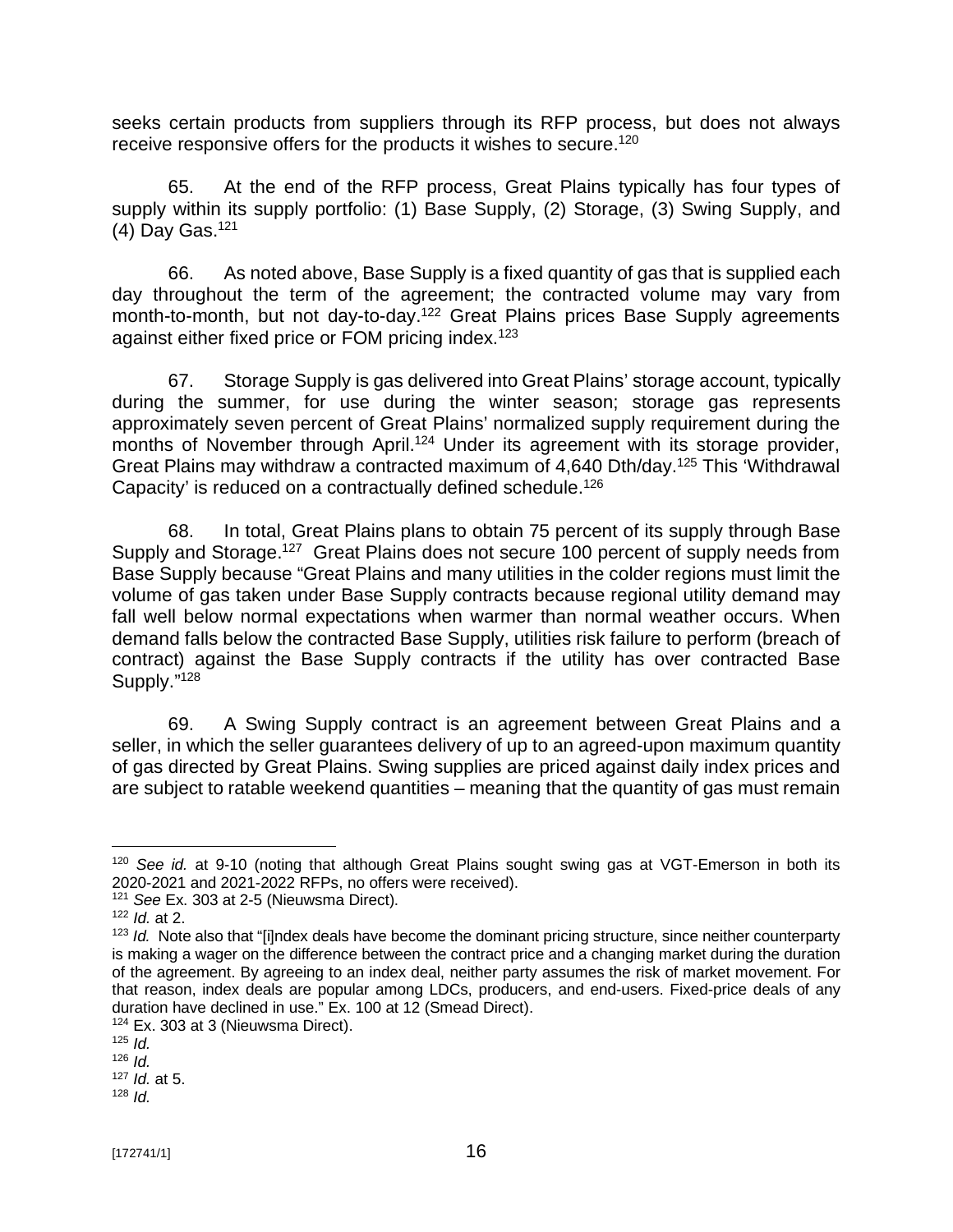static through all weekends (Saturday through Monday) and any holiday when the commodity market is closed.<sup>129</sup>

70. Day Gas is a potential alternative to Swing Supply gas. When Great Plains' Base plus Storage Supply falls short of its total supply needs, Great Plains solicits offers for Day Gas before calling on Swing Supplies in an effort to determine if it can secure better pricing terms. However, because both Swing Supply and Day Gas are settled against an index, the key determinant is the adder (premium or discount) to the settled index price.<sup>130</sup>

# **C. Events Leading up to February 2021**

71. Based upon the weather forecasting described above, in late January, Great Plains expected that demand for gas in Minnesota could be higher in February 2021, but at that time, there was no indication that weather conditions would impact Minnesota's gas supplies from the southern United States.<sup>131</sup>

72. Going into February 2021, Great Plains held a cumulative Base Supply of 15,223 Dth/day, consisting of gas from three receipt locations or "trading hubs:" 132

- (1) Carlton, Minnesota (Carlton), where Great Lakes Pipeline delivers gas into NNG and to other market participants in Minnesota (1,723 Dth/day),
- (2) Emerson, Manitoba (Emerson), where TransCanada Pipeline feeds both Great Lakes and VGT (7,500 Dth/day), and
- (3) NNG Field/Market Demarcation (Demarc) the Kansas boundary between NNG's supply-area system and the market system that serves Minnesota (6,000 Dth/day). $133$

73. With respect to Storage, Great Plains' storage withdrawal schedule called for a total of 60,875 Dth to be pulled out for the balance of the month (approximately 2,174 Dth/day). Great Plains began February with Storage inventory at 107,015 Dth. The targeted end-of-month balance was 46,140 Dth to provide storage security in March and April. Approximately 4,000 Dth/day was the daily limit of storage withdrawal. This value decreases linearly as each day's beginning balance declines.<sup>134</sup>

<sup>129</sup> *Id.* at 3-4.

<sup>130</sup> *Id.* at 4-5.

 $131$  Ex. 100 at 42 (Smead Direct).

<sup>&</sup>lt;sup>132</sup> Ex. 303 at 11 (Nieuwsma Direct). A receipt location is the location at which the party with title to gas inserts such gas into a pipeline. A delivery location is the location at which the party with title to gas takes gas from the pipeline. *Id.*

<sup>133</sup> *Id.* <sup>134</sup> *Id.* at 12.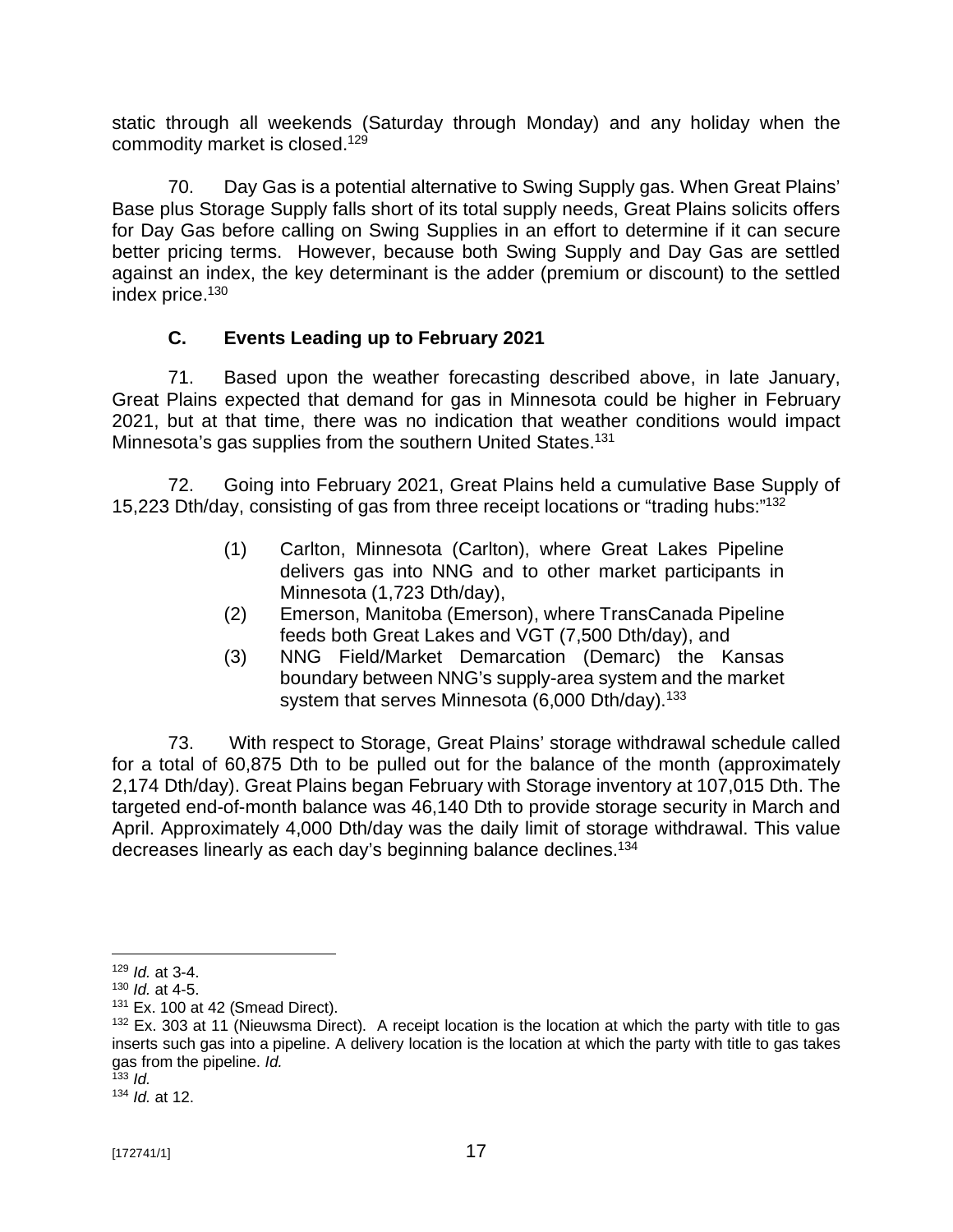74. Great Plains had a total of 16,000 Dth/day of Swing Gas available to be called upon from Demarc (4,000 Dth/day) and Ventura/Marshall (12,000 Dth/day).<sup>135</sup>

### **D. The February Event**

75. Great Plains' storage supply plan called for Great Plains to deploy a daily average of 2,174 Dth/day throughout the month. The storage plan "was designed to deliver sufficient storage supplies to firm requirements customers and retain sufficient supplies in storage for unplanned peaking during the remaining winter months."<sup>136</sup> Great Plains stayed on this schedule for the first 10 days of February 2021. Beginning on February 11, Great Plains responded to decreasing temperatures by increasing its storage withdrawal quantities culminating with a maximized withdrawal of 3,944 Dth on February 14, 2021.<sup>137</sup>

76. As the February Event approached, "Great Plains entered the morning of February 12, 2021, knowing that approximately 33,000 Dth/day of total supply was needed to meet customer demand for the holiday weekend of February 13-16, 2021. This quantity is much higher than normal demand due to expected cold weather; however, well within design conditions." 138

77. Weekends and holiday weekends are the least flexible and adaptable times in the natural gas market.<sup>139</sup> Large scale trading does not occur on weekends and holidays. Although buyers can purchase and transport gas intra-weekend, it is a less liquid bilateral market.<sup>140</sup>

78. Because the February Event ran from Saturday, February 13, 2021, to Wednesday, February 16, 2021, and Monday, February 15 was a holiday (Presidents' Day), there are two business / trade dates of significance for gas flowing over the February Event: February 12 and 16. The Gas Utilities had to make spot purchases on Friday, February 12 for the Four-Day Period, and purchases on Tuesday, February 16 for Wednesday, February 17. Purchases for the Four-Day period of February 13-16 faced the ratable market requirement, meaning that on February 12, the Gas Utilities had to purchase the same amount of spot gas for February 13, 14, 15, and 16.<sup>141</sup>

79. As a result of these marketplace dynamics, all supply transactions Great Plains secured the morning of February 12 would be effective from February 13 through February 16, 2021, and there would be no opportunity for Great Plains to vary quantities of Swing Supplies or Day Gas purchases over this four-day period.<sup>142</sup>

 $135$  *Id.* 

<sup>136</sup> *Id.*

 $137$  *Id.* 

<sup>138</sup> *Id.* at 14.

<sup>139</sup> Ex. 506 at 26 (King Direct).

<sup>140</sup> *Id.* at 24-25.

<sup>141</sup> *Id.* at 25-26.

<sup>&</sup>lt;sup>142</sup> Ex. 303 at 14 (Nieuwsma Direct).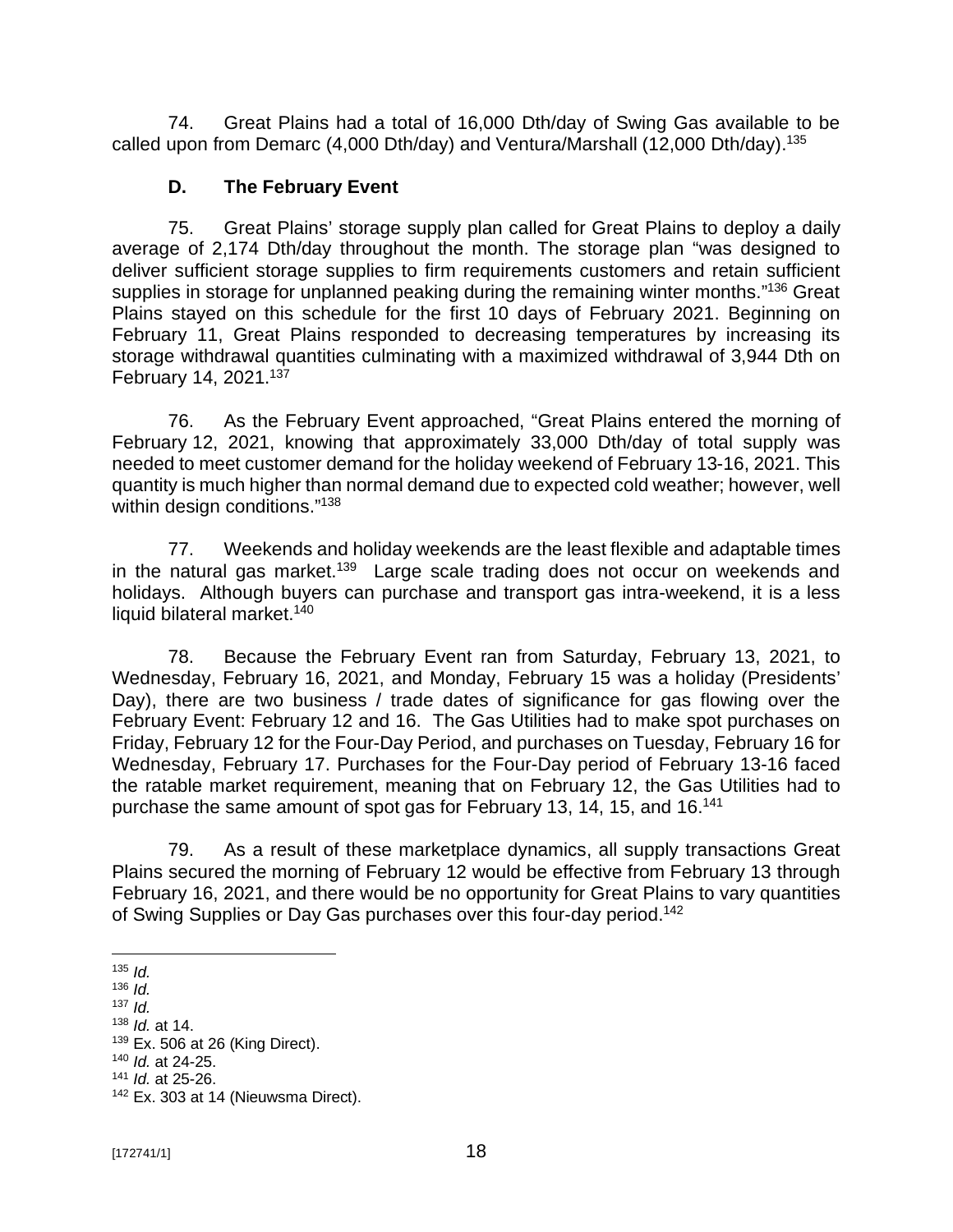80. With respect to pricing, because Gas Daily/Demarc and Gas Daily/Ventura settlement prices had closed at greater than \$15/Dth for gas flowing on February 12, 2021, Great Plains elected to maximize its storage withdrawal for the four-day scheduling period (February 13-16), with a remaining supply requirement of approximately 13,800 Dth for the expected weekend peak.<sup>143</sup> To meet the remaining supply requirement, Great Plains had the option to either purchase Day Gas or call on its Swing Supply.<sup>144</sup>

81. On February 12, Great Plains solicited offers for Day Gas and all offers, prior to 8:00 a.m. Central Time, were indexed-based and included a higher adder to index than did Great Plains' Swing Supply contract.<sup>145</sup> With no offers better than the contracted Swing Supply and with a call deadline in place, Great Plains called on its Swing Supply. At approximately 8:00 a.m., Great Plains decided to purchase an incremental 500 Dth/day for the four-day weekend.<sup>146</sup>

82. Prior to the February Event, "the maximum daily index price for Gas Daily/Demarc was \$8.475 in March of 2019. Gas Daily/Demarc prices during the event settled with a multiple of twenty-seven times greater. Furthermore, Gas Daily/Demarc daily index prices have only settled above \$8 for four days since 2016."<sup>147</sup> The maximum Gas Daily index price for Ventura was \$67.455/Dth in December 2017 and Ventura Gas Daily prices have only settled above \$8/Dth for seven days since 2016.<sup>148</sup>

83. When trading started on February 12, 2021, for flow dates February 13-16, 2021, Great Plains had documented the previous day settlement prices of \$15.68 and \$15.414 for Gas Daily/Demarc and Gas Daily/Ventura, respectively.<sup>149</sup> Further, "[p]rior to the contractually required Call time for Swing Supplies, there were no posted fixed price trades on ICE or fixed price offers available from Great Plains' counterparties." 150

84. In making its decisions to purchase sufficient supply on February 12 for the four-day Presidents' Day weekend, Great Plains had no reason is to believe that index

<sup>143</sup> *Id.* at 15.

<sup>144</sup> *Id.*

<sup>145</sup> *Id.* Great Plains was contractually obligated to call on Swing Supplies by 7:45 a.m. Central Time – well before the last deadline for pipeline nominations at 1:00 p.m. *Id.* at 15, n. 2.

<sup>&</sup>lt;sup>146</sup> *Id.* at 15. As Mr. Nieuwsma testified, "[t]his decision was made because the Company had sufficient capacity, core demand exceeded delivered supply, and there was concern that NNG would be placing constraints to their system. Such constraints by a pipeline would leave shippers exposed to penalties if more gas was physically taken to meet customer demand than was scheduled. Sufficient capacity, demand exceeding supply and the likelihood of pipeline constraints made this purchase an appropriate action." *Id.* at 15-16.

<sup>147</sup> *Id.* at 17.

<sup>148</sup> *Id.* at 17-18; *see also* Ex. 506 at 15-16 (King Direct) (describing the price spike occurring over the New Years' holiday weekend in 2017-2018, in which gas prices at Ventura spiked to approximately \$65/Dth, a then record level).

<sup>&</sup>lt;sup>149</sup> Ex. 303 at 18 (Nieuwsma Direct). <sup>150</sup> *Id.*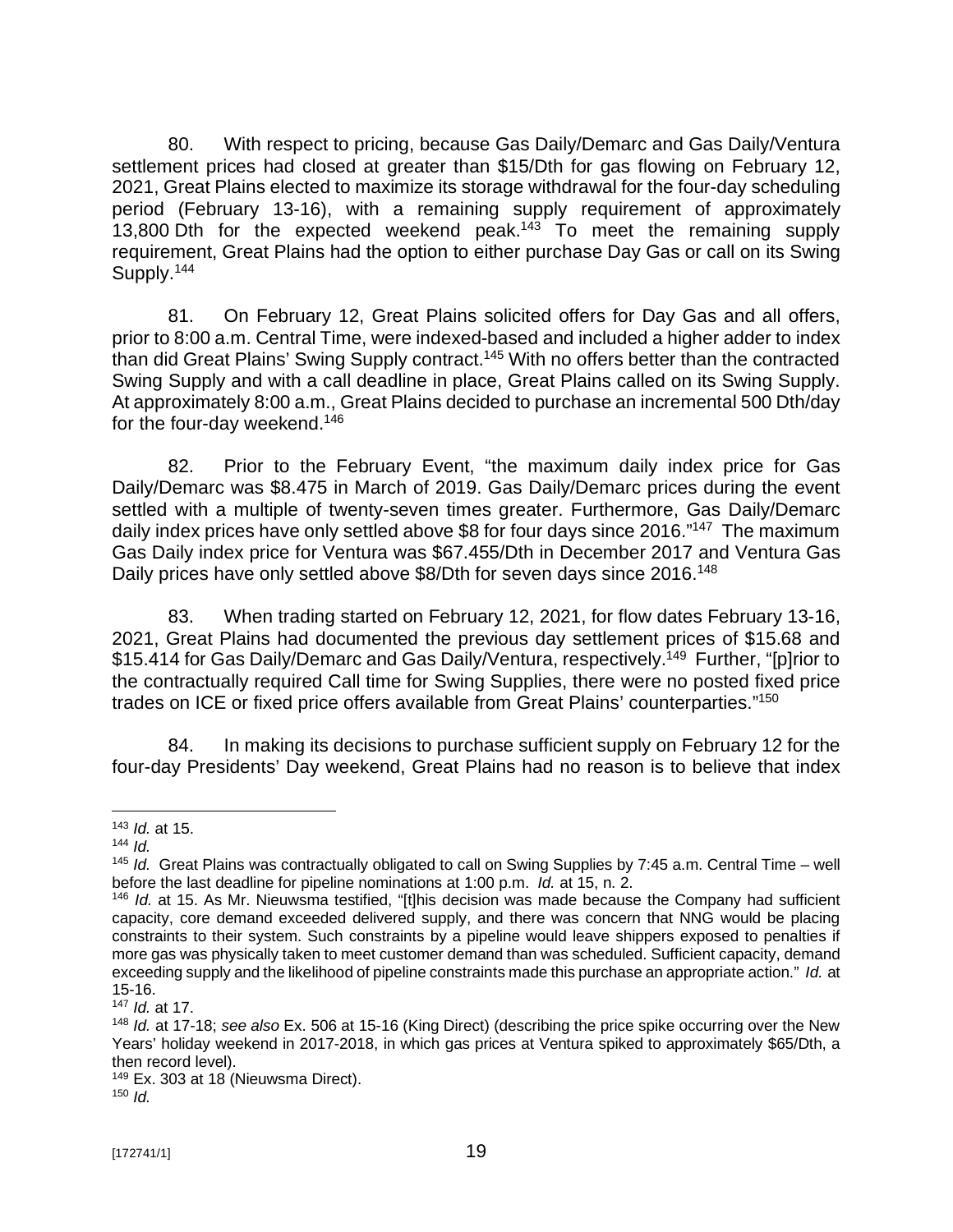prices associated with its Swing Supply purchases could reach \$231.67/Dth and \$154.905/Dth at Demarc and Ventura, respectively.<sup>151</sup>

85. Based on historical pricing, "a reasonable actor on the morning of February 12 may have expected prices in the range of \$15-65/Dth, meaning a continuing increase of prices from the prior day with a ceiling expectation provided by a recent, similar event. A reasonable actor would also have understood the potential for prices to manifest outside of that range but would not have ascribed much serious possibility with those outcomes."<sup>152</sup> Further, "[t]he relevant index prices were not published until the late afternoon as is typical practice."<sup>153</sup> As a result, Great Plains did not know where prices would settle at the time it made purchases prior to the long weekend.

86. Ultimately, gas prices spiked to prices far beyond any amounts previously experienced. Prices at Ventura (shown in bolded black below), the primary hub for the Gas Utilities, spiked to roughly \$155/MMBtu for the four-day period of February 13-16. The Northern Natural Gas (NNG) hubs of Demarc and Ventura encountered some of the highest prices, although there were hubs with even higher prices,<sup>154</sup> as shown below: <sup>155</sup>



87. Prior to the February Event, the second highest price spike previously seen occurred over the New Year holiday weekend in 2017-18, and caused Ventura to spike to the then record high level of about \$65/Dth for the three-day delivery period of December 29-31 (2017-18 New Year Event).<sup>156</sup> The 2017-18 New Year Event was not

 Ex. 506 at 60 (King Direct). <sup>153</sup> *Id. Id.* at 11. *Id.* at 12. *Id.* at 15-16.

<sup>151</sup> *Id.* at 17.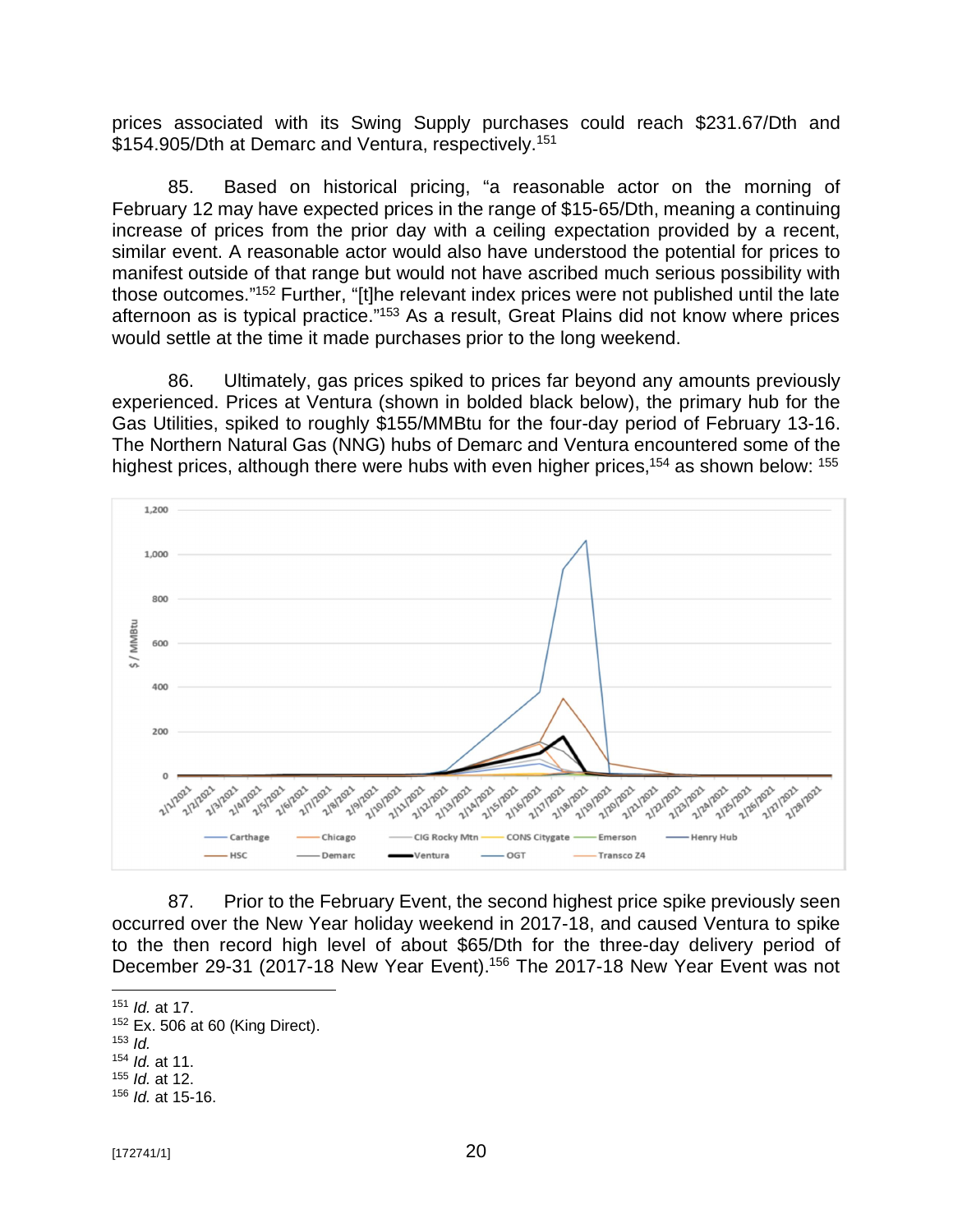identical to the February Event, as it occurred earlier in the winter and did not involve natural gas production declines as significant as those seen in the February Event. Also, the actual price spike at Ventura, although record setting at the time, was significantly lower than the February Event (\$65/MMBtu versus \$155/MMBtu at Ventura). Further, that price spike was focused on the Ventura hub, and so was not as wide-reaching as the February Event.<sup>157</sup>

88. As of February 16, the Gas Utilities knew that natural gas production failures had continued to increase considerably.<sup>158</sup> The U.S. Department of Energy's February 16 Situation Update (DOE Update) summarizes the circumstances over the previous weekend, including information the Gas Utilities would have known by that time.<sup>159</sup> Specifically, the DOE Update states that, "Extreme cold temperatures have led to sharp increases in gas demands to home heating and electricity generation across much of the Central U.S. At the same time, the cold has led to supply disruptions caused by well freeze-offs and natural gas processing plant outages in several producing areas in the U.S. South Central region (TX, OK, KS, LA, AR, MS, AL), which typically accounts for approximately 20-25% of total U.S. gas production." <sup>160</sup> Production outages represented "approximately 7% of total U.S. gas production."<sup>161</sup> The DOE Update also states that, "Although production losses due to freeze-offs are temporary, output takes time to return to normal levels and the cumulative reduction over several days could be substantial."<sup>162</sup>

89. By the time they needed to purchase gas on February 16, the Gas Utilities knew or reasonably should have known that ERCOT, SPP, and MISO were instituting controlled power outages and millions of customers were without power, including wellhead operations, processing facilities, and pipelines moving gas out of the Permian Basin.<sup>163</sup>

## **VI. Standard of Review**

90. Every rate made, demanded, or received by any public utility must be just and reasonable.<sup>164</sup>

91. This proceeding addresses the reasonableness of the costs incurred by the Gas Utilities, and specific to this Report, whether Great Plains acted prudently before,

<sup>157</sup> *Id.* at 17.

<sup>158</sup> *Id.* at 62.

<sup>159</sup> *Id.* Although the DOE Update was not released until noon on Tuesday, February 16, it summarizes information that had developed over the long weekend and that a reasonable utility in the gas industry would have been aware of. Ex. 507 at 4 n.3 (King Surrebuttal).

 $160$  Ex. 506 at Sch. 11 at 7 (King Direct).

<sup>161</sup> *Id.* at Sch. 11 at 2.

<sup>162</sup> *Id.*

<sup>163</sup> *Id.* at Sch. 11; Ex. 100 at 49 (Smead Direct).

<sup>164</sup> Minn. Stat. § 216B.03 (2020).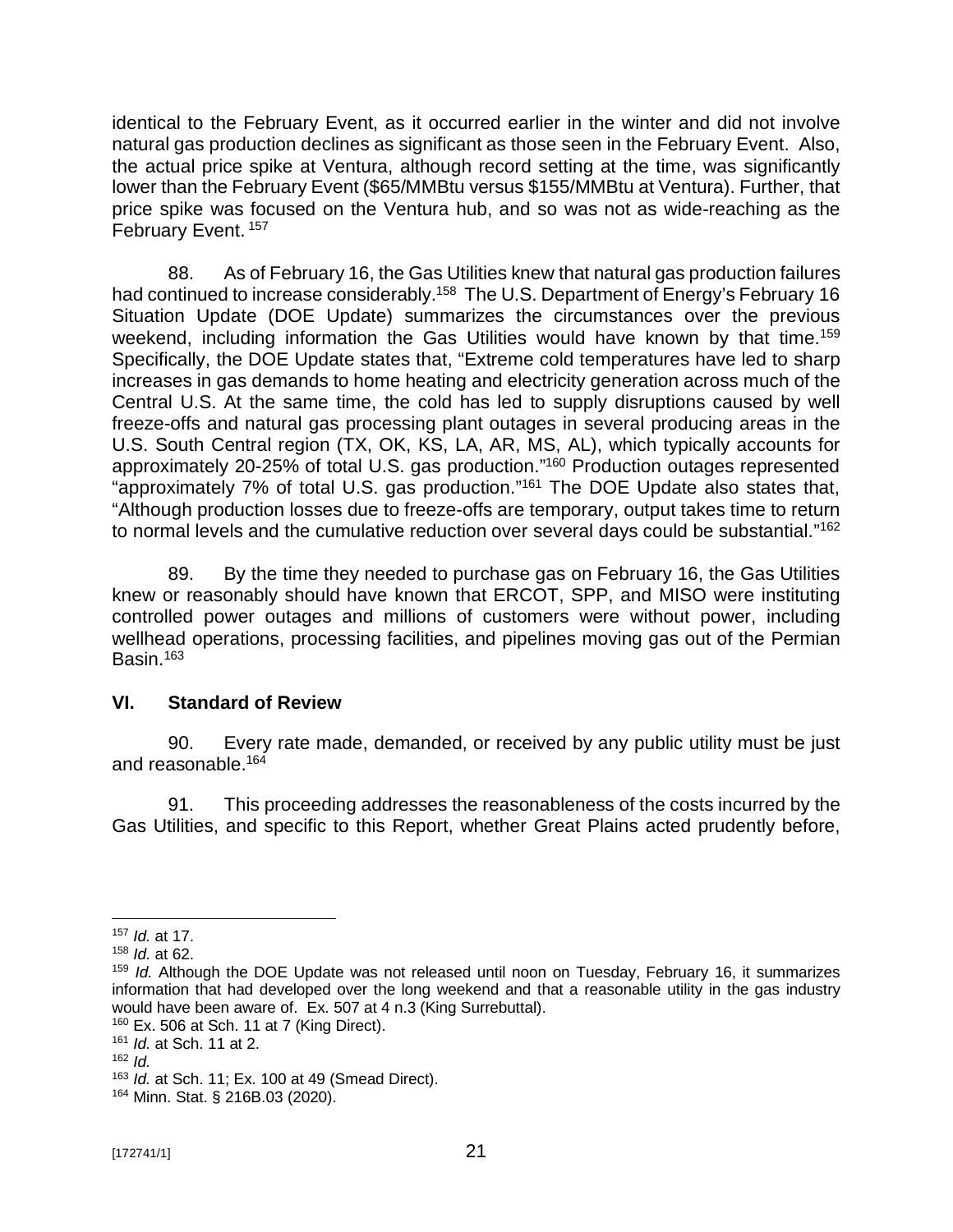during, and after the February Event, and whether the costs related to the February Event are reasonable to recover from ratepayers.<sup>165</sup>

92. The term "prudence" means "skill and good judgment in the use of resources," "caution or circumspection as to danger or risk,"<sup>166</sup> and "behavior that is careful and avoids risk." 167

93. The parties to this proceeding generally agree on the parameters for determining prudence. Prudence is defined as reasonable action taken in good faith based on knowledge available at the time of the action or decision.<sup>168</sup> Actions taken in good faith are those taken without malicious intent,<sup>169</sup> exercising the care that a reasonable person would exercise under the same circumstances at the time the decision was made.<sup>170</sup>

94. Prudence is not evaluated using the benefit of hindsight. Instead, the Gas Utilities' actions and decisions must be judged on the basis of whether each action and decision was reasonable at the time, under all the circumstances, and based on the information that was or should have been known.<sup>171</sup>

<sup>&</sup>lt;sup>165</sup> Order for Hearing at 7.

<sup>166</sup> *Prudence*, MERRIAM WEBSTER, <https://www.merriam-webster.com/dictionary/prudence.>

<sup>167</sup> *Prudence*, CAMBRIDGE DICTIONARY, <https://dictionary.cambridge.org/us/dictionary/english/prudence.>

<sup>&</sup>lt;sup>168</sup> Ex. 506 at 28 (King Direct) ("I define prudence as reasonable action taken in good faith based on the knowledge available at the time."); Ex. 103 at 13 (Honorable Direct) (noting that the prudence standard evaluates "whether the utility acted in good faith and reasonably, based upon the facts that it knew or should have known at the time, without the benefit of hindsight"); Ex. 819 at 13 (Nelson Surrebuttal) (noting the evaluation of prudence must "focus only on whether [t]he utilities exercised due care given what was known and knowable at the time of their actions").

<sup>169</sup> *See* Evidentiary Hearing Tr. Vol. 2C at 25 (King) ("I had thought of it . . . as just meaning without malicious intent.")

 $170$  Ex. 810 at 21 (Nelson Direct) ("The fact that a better outcome could have been reached in hindsight is not in itself permissible evidence in a prudence review; what matters is whether the utility acted reasonably based on the facts it 'knew or should have known' at the time. This is related to the concept of a 'reasonable utility,' which is expected to exercise 'the care that a reasonable person would exercise under the same circumstances at the time the decision was made.'").

 $171$  Ex. 506 at 28 (King Direct) (Prudence must be assessed "based on the information the Gas Utilities had, or could reasonably have obtained, at the time of their actions and not the benefit of hindsight now available."); Ex. 105 at 1 (Honorable Summary of Pre-Filed Testimony) ("It is my opinion that the Joint Gas Utilities have an obligation to act in good faith, based on the circumstances and facts known at the time, to obtain the necessary gas supplies to serve their retail customers at reasonable cost given the prevailing market at the time of the purchases. If they did so during the Winter Storm, the Joint Gas Utilities have acted in a prudent fashion and have incurred costs reasonably necessary to provide service to their customers."); Ex. 600 at 17 (Lebens Direct) (The Commission "should focus as much as possible on evaluating the decisions that would have been prudent based on the information available at the time when those decisions were made."); Ex. 104 at 4-5 (Honorable Rebuttal) ("This proceeding involves gas supply costs incurred by the Joint Gas Utilities to serve their customers in Minnesota during a recognized extreme weather event. Cold weather events create challenging and dynamic environments that require quick responses. Such circumstances should be considered as part of the overall prudence evaluation.").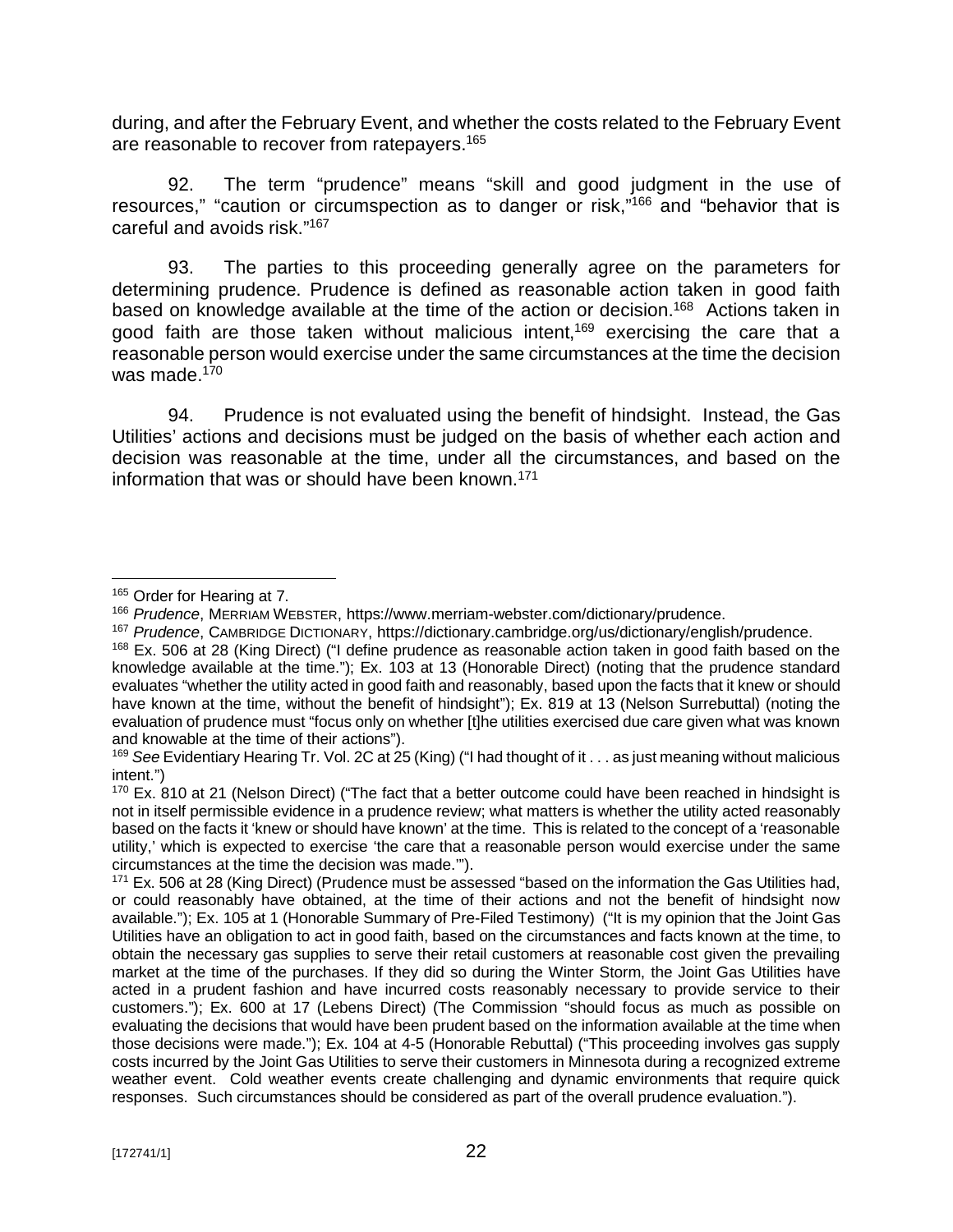95. A determination of prudence must recognize that a utility may take a range of actions or decisions that are prudent.<sup>172</sup> In many instances, there will not be one singular prudent action or decision but rather, a range of actions that are reasonable and prudent.<sup>173</sup>

96. Prudence is applied to decisions.<sup>174</sup> Therefore, a prudence review is focused on an examination of specific decisions and whether the decisions were prudent or imprudent.<sup>175</sup>

97. The burden to prove that its actions were prudent and that recovery of extraordinary costs is reasonable rests on Great Plains. 176

98. Utilities do not enjoy a presumption of prudence.<sup>177</sup> Doubts as to reasonableness are resolved in favor of the consumer.<sup>178</sup>

## **VII. Determinations Already Made by the Commission**

99. In its initial consideration of this matter, the Commission made certain determinations regarding the review in this proceeding.

100. The Commission defined in advance the relevant date range for consideration, identifying February 13-17, 2021, as the February Event.<sup>179</sup>

101. The Commission determined that amounts below \$20/Dth could reasonably be considered "normal," based on prices for natural gas before and after the February Event.<sup>180</sup> Therefore, the Commission concluded that "extraordinary" gas costs at issue in

179 Order for Hearing at 11.

<sup>&</sup>lt;sup>172</sup> Ex. 506 at 28 (King Direct) ("IIIn order for the actions of the Gas Utilities to be deemed prudent, they must fall within a range of reasonable action."); Ex. 105 at 1 (Honorable Summary of Pre-Filed Testimony) ("Prudence is not evaluated on the basis of hindsight, and prudence determinations recognize that a utility may take a range of actions or decisions that are prudent."); Ex. 819 at 19 (Nelson Surrebuttal) (agreeing that a range of utility decisions taken in response to a specific circumstance may be prudent).

<sup>173</sup> *See* Evidentiary Hearing Tr. Vol. 2C at 23 (King) ("Q. In order to be deemed prudent, the gas utilities' actions must fall within a range of reasonable action. Correct? A. Yes. Q. Would you agree that a range of reasonable action includes more than one possible action? A. Yes"); Ex. 104 at 3 (Honorable Rebuttal) ("[T]he standard is clear that a range of reasonable utility management decisions made in response to specific circumstances may qualify as prudent – there is no single 'right answer.'").

<sup>174</sup> *See* Ex. 810 at 21 (Nelson Direct) ("The fact that a better outcome could have been reached in hindsight is not … permissible evidence in a prudence review[.]").

 $175$  Ex. 819 at 17 (Nelson Surrebuttal) ("[T]he focus of a prudence review is on specific decisions – not a vague 'totality of decisions' in which no specific decision can be identified as unreasonable.").

<sup>176</sup> *See* Minn. Stat. § 216B.16, subd. 4 (2020).

<sup>177</sup> *In re a Comm'n Investigation into Xcel Energy's Monticello Life-Cycle Management/Extender Power Uprate Project*, MPUC Docket No. E-002/CI-13-754, Order Finding Imprudence, Denying Return on Cost Overruns, and Establishing LCM/EPU Allocation for Ratemaking Purposes at 12 (May 8, 2015).

<sup>178</sup> Minn. Stat. § 216B.03; *see also* Order for Hearing at 3 ("In incurring costs necessary to provide service, utilities are expected to act prudently to protect ratepayers from unreasonable risks.").

 $180$  *Id.*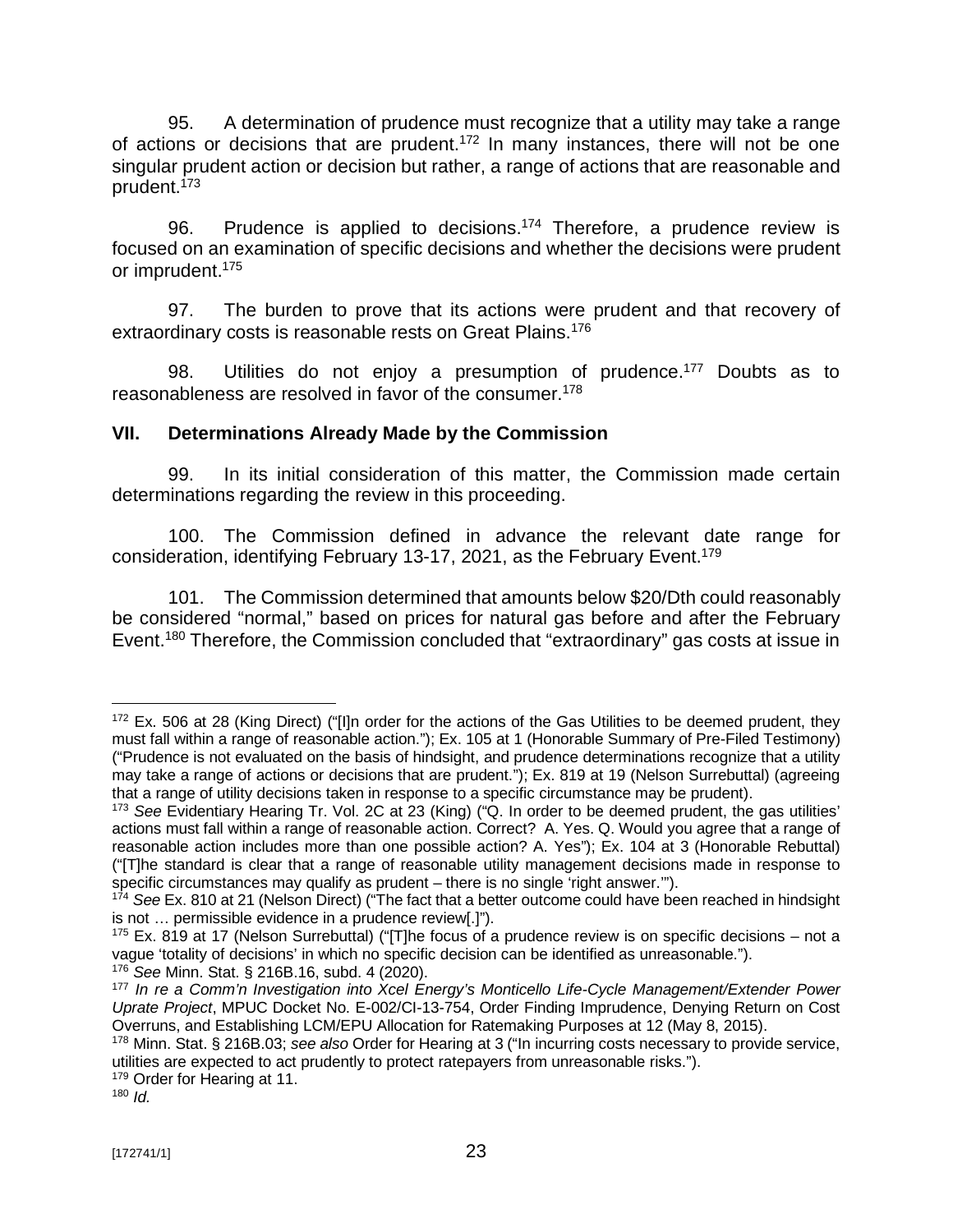this prudence review are the costs between a floor of \$20/Dth and the actual average daily price experienced by the Gas Utilities during the February Event.<sup>181</sup>

102. For Great Plains, the amount of extraordinary gas costs is \$8,827,249.<sup>182</sup>

103. The Commission determined that certain customers should be exempted from cost recovery: (1) customers who currently qualify for assistance through the Low Income Home Energy Assistance Program (LIHEAP), or who qualified for such benefits at any time during the 2019-2020, 2020-2021, 2021-2022 or 2022-2023 heating seasons; and (2) customers with bills more than 60 and less than 120 days past due.<sup>183</sup>

104. To the extent that the Great Plains is granted cost recovery, such recovery will be made over an extended period of time to reduce customer impacts using a volumetric charge with seasonally adjusted, stepped rates.<sup>184</sup>

## **VIII. Undisputed Issues**

105. As noted above, the Commission directed that certain issues be explored to determine the prudence of the Gas Utilities' actions related to the February Event.<sup>185</sup> The issues addressed in this section are undisputed, or largely so. The ALJs find that Great Plains met its burden to demonstrate the prudence of its actions as to these issues, as explained herein.

# **A. Geographic Diversity of Gas Supply**

106. The Commission directed consideration of whether each utility had "enough geographic diversity of gas supply and, if not, what was the potential financial impact."<sup>186</sup>

107. Geographic diversity of supply refers to a gas utility's ability to acquire gas supply from a variety of locations. The Gas Utilities' geographic diversity of supply is ultimately tied to the transportation arrangements they hold with pipelines. In any particular area, the pipelines that exist are the result of years of history based on the demand at major market centers and the production of natural gas from supply basins.<sup>187</sup> Reliance on a few pipeline hubs does not necessarily indicate a lack of geographic diversity.<sup>188</sup>

<sup>185</sup> Order for Hearing at 7-8.

<sup>188</sup> *Id.* at 44.

<sup>181</sup> *Id.* at 11-12.

<sup>182</sup> *Id.* at 11.

<sup>183</sup> *Id.* at 16-17.

<sup>184</sup> *Id.* at 14. The Commission made an initial determination to permit recovery of prudently incurred costs over a 27-month period. The Commission is considering whether to extend that recovery over a longer period, but as of the date of this Recommendation had not made a decision to do so for Great Plains. *See* Notice of Comment Period (Jan. 28, 2022) (eDocket No. 20221-182103-02); *see also* Compliance Filing (Apr. 1, 2022) (eDocket No. 20224-184317-01).

<sup>186</sup> *Id.* at 8.

<sup>187</sup> Ex. 506 at 42 (King Direct).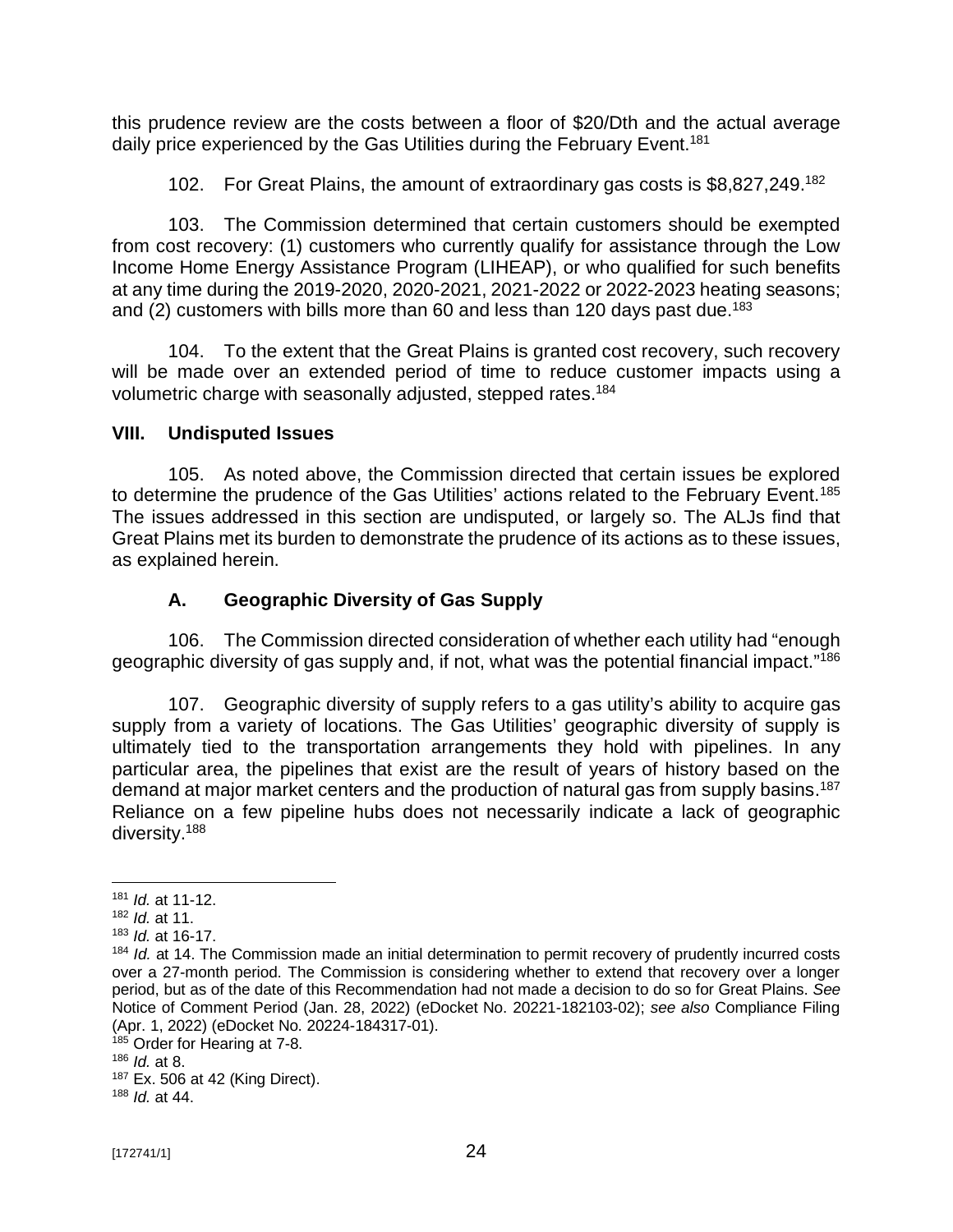108. As NNG is the key interstate pipeline serving the Minnesota Gas Utilities, a large quantity of gas supply purchases are tied to the NNG pricing hubs of Ventura and Demarc. Another major pipeline, VGT, is tied to the Emerson hub.<sup>189</sup>

109. Great Plains seeks to ensure supply diversity through its annual RFP process, in which it seeks supply offers from gas receipt locations on the VGT and NNG pipelines that serve its customers. Great Plains obtained a geographically diverse supply of gas during the February Event, by contracting "for receipt capacity (locations where Great Plains receives gas for redelivery to its firm retail sales customers) on both VGT and NNG. Great Plains contracts for transmission capacity from geographically diverse locations to protect against a regional loss of supply." 190

110. Great Plains' ability to completely diversify its portfolio, however, depends "upon the Company's ability to find trading partners with which to transact business at the desired locations and pricing structure."<sup>191</sup> With respect to the February Event:

Great Plains had purchased and scheduled gas from its contracted receipt locations of Emerson, Carlton, Marshall, Demarc, Ventura, and Ogden. In addition to scheduling gas from its Emerson receipt location, Great Plains also scheduled gas on VGT from the interconnecting point with NNG called Chisago. Emerson is where TransCanada feeds both Great Lakes Pipeline and VGT on the Canada/Minnesota Border in northwest Minnesota, Carlton is located in northeast Minnesota near the Wisconsin Border and is the intersection of Great Lakes Pipeline and NNG, Marshall is the intersection of Northern Border Pipeline and NNG near Marshall, Minnesota in southwest Minnesota, Demarc is the point of demarcation between NNG's Field and Market Zones and is located in northeast Kansas, Ventura is the intersection of Northern Border Pipeline and NNG in north central Iowa, and Ogden is the point of receipt for Great Plains' contracted storage and is located in central lowa.<sup>192</sup>

111. Great Plains also attempted to secure swing gas at VGT-Emerson for the 2020-2021 heating season, but received no offers in response to its RFP.<sup>193</sup> In general, "Great Plains' experience trying to purchase gas from VGT-Emerson is that there are far fewer counterparties with which to transact day gas than there are at either NNG-Ventura or NNG-Demarc. Given the lack of a guaranteed swing supply offers at VGT-Emerson for the winter, Great Plains opted for a base supply purchase in a quantity which filled its downstream transportation capacity to ensure adequate supply on a peak day." 194

<sup>189</sup> *Id.* at 43.

<sup>190</sup> Ex. 302 at 7 (Connell Direct).

<sup>191</sup> *Id.* at 5-6.

<sup>192</sup> *Id.* at 8-9.

<sup>193</sup> *Id.* at 9-10.

<sup>194</sup> *Id.* at 10-11; *see also* Ex. 506 at 50 (King Direct) (noting that it was not unreasonable for Great Plains to baseload at Emerson).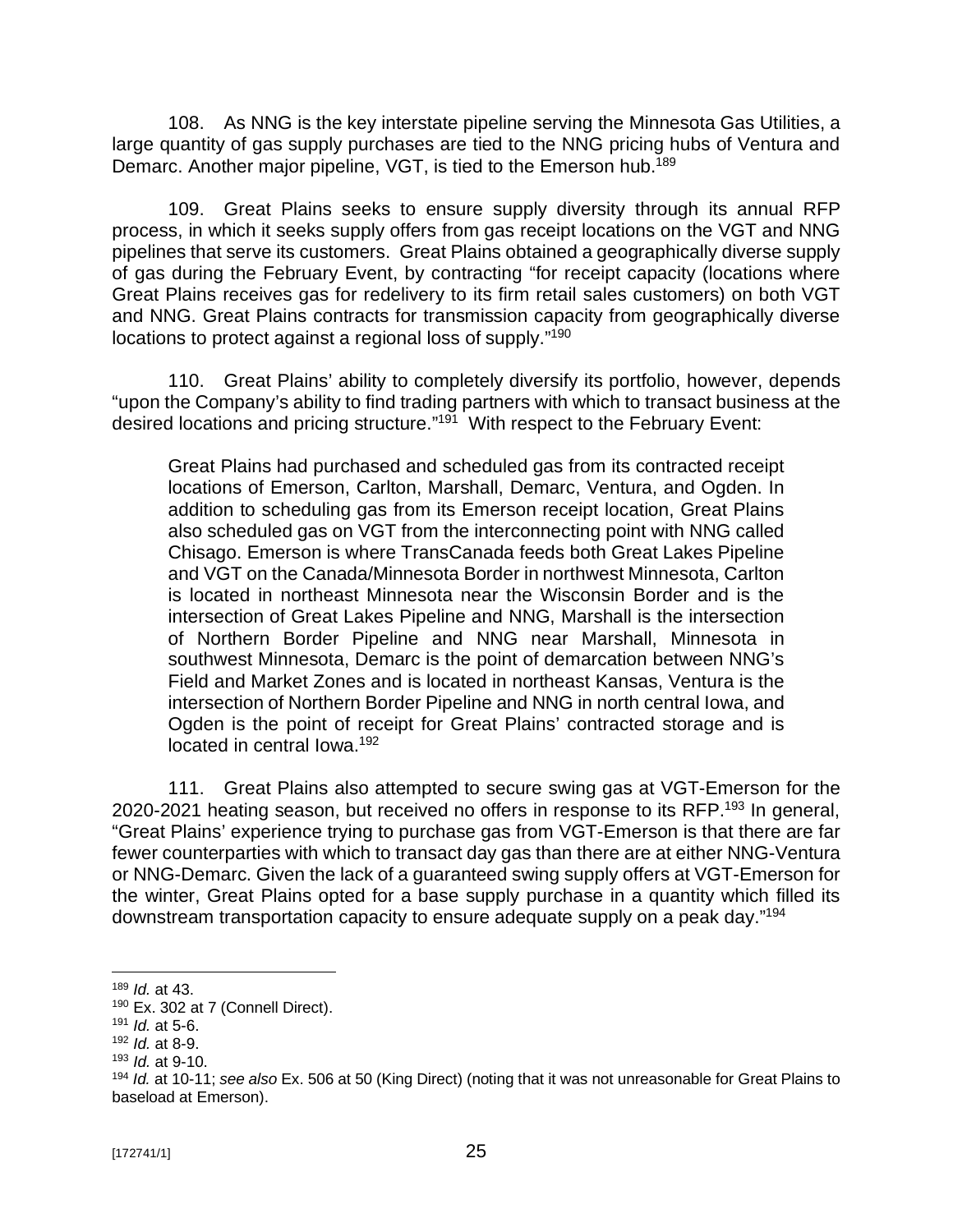112. Further, Great Plains' ability to access other trading hubs is limited by its available transportation capacity because Great Plains does "not hold the upstream transportation necessary to access pricing at the Chicago hub" and "[i]f alternative pipeline capacity is not readily available, then causing it to be built would require an ongoing, fixed cost at a significant level."<sup>195</sup>

113. Great Plains maintained sufficient geographic diversity of supply and its actions in this respect were prudent.

### **B. Fixed-Price Contracts**

114. The Commission directed that this Report should consider whether each utility should "have had additional fixed-price contracts and, if so, what was the potential financial impact." 196

115. Daily spot gas can be bought at either a fixed-price or index price. In a fixedprice transaction, the buyer and seller agree upon a price for a certain amount of gas. Fixed-price transactions can occur at a variety of prices, depending on how volatile the spot market is, throughout a trading day.<sup>197</sup>

116. For gas bought at an index price, the buyer and seller agree to a certain amount of gas priced at the midpoint of the culmination of that day's fixed-price trading.<sup>198</sup> The index price is calculated by data submitted from market actors to industry trade publications.<sup>199</sup>

117. Index-priced transactions are generally offered earlier in the gas trading day. As a result of these dynamics, to make a fixed price purchase during the February Event, the Gas Utilities would have had to decide not to purchase their full gas quantities at index and instead to reserve a portion of their supply to purchase at fixed price later in the day.<sup>200</sup>

118. Therefore, "[b]uying at index ensures that the price paid will reflect the market midpoint for that day. Buying at a fixed-price represents a risk that the price paid could ultimately be higher or lower than the index." <sup>201</sup> It is not reasonable to expect the Gas Utilities to "systematically beat the index."<sup>202</sup>

<sup>195</sup> Ex. 506 at 48-49 (King Direct).

<sup>196</sup> Order for Hearing at 8.

 $197$  Ex. 506 at 74 (King Direct).

<sup>198</sup> *Id.* at 74-76.

<sup>199</sup> *Id.* at 74.

<sup>200</sup> *Id.* at 75.

<sup>201</sup> *Id.* at 76.

<sup>202</sup> *Id.*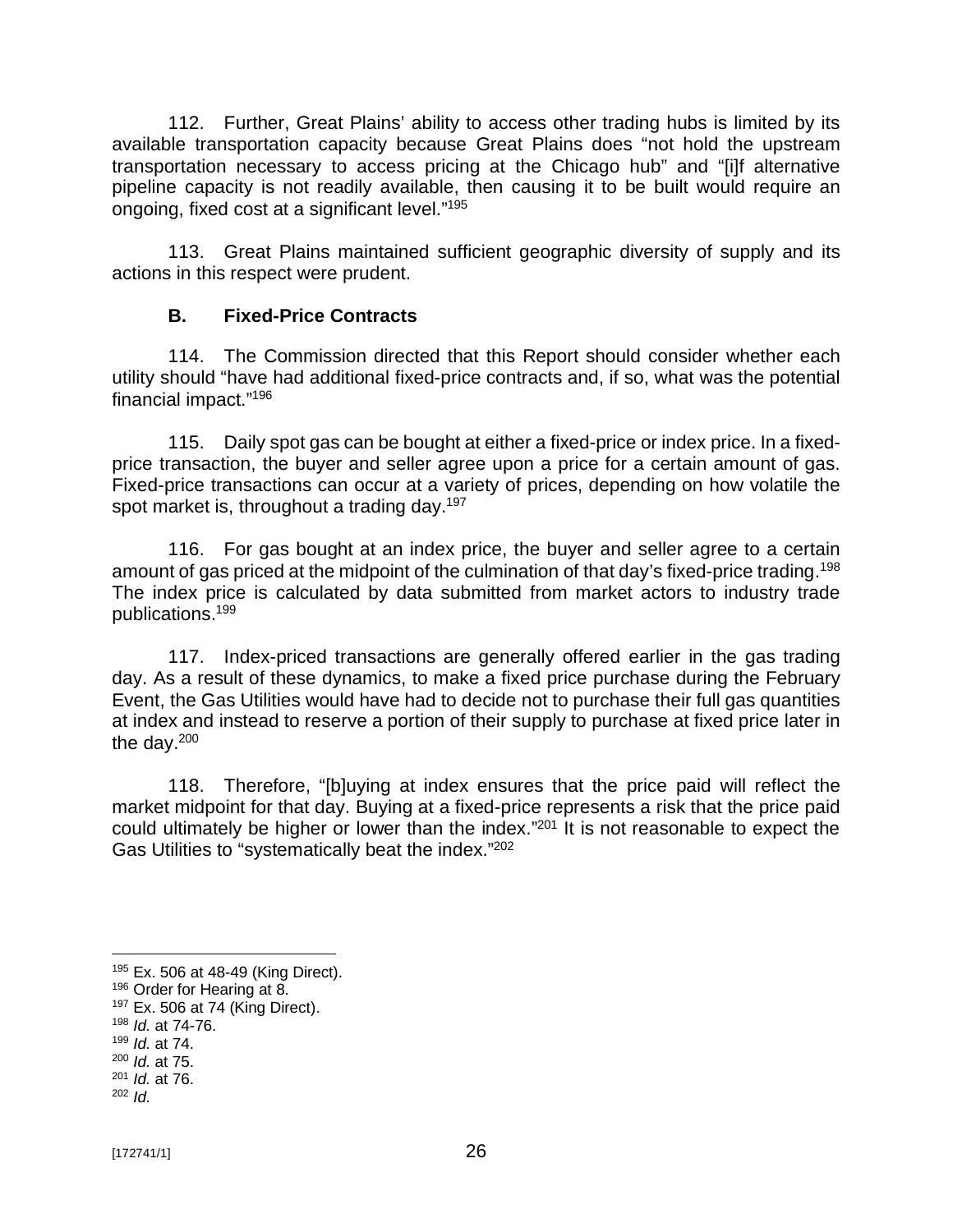119. At 7:57 a.m. on Friday, February 12, 2021, Great Plains was offered a fixed priced swing purchase of \$85/Dth.<sup>203</sup> Great Plains declined the offer because it was "higher than any price expected to settle under [its] index/contracts" and "the highest settlement price Great Plains had experienced in the past ten years occurred in December of 2017 when the Platt's Gas Daily Ventura settled at \$67.455/[Dth]."<sup>204</sup>

120. In deciding whether to accept or reject the fixed price offer, Great Plains considered whether the offered price was "going to fall in the 50% greater than the eventual index settlement or will it be in the 50% of deals done under the settlement price" 205

121. Based on Great Plains' knowledge of gas pricing history, it determined "an offer of \$85/[Dth] seemed extremely excessive for weekend natural gas supply" and it decided to purchase at average index pricing.<sup>206</sup>

122. Great Plains could not have anticipated the extremely high pricing that occurred during the February Event. Expecting Great Plains to mitigate costs by securing additional fixed-price contracts in these circumstances would be unreasonable. <sup>207</sup> Great Plains has established that it acted prudently regarding its decision not to purchase additional fixed price contracts.

## **C. Conservation Appeals**

123. The Commission directed that the record should address whether the Gas Utilities should have made more robust conservation efforts and, if so, what was the potential financial impact.<sup>208</sup> This issue relates to the question whether the utilities should have made voluntary conservation pleas to customers to reduce usage during the February Event.

124. A conservation plea is a request from the utility to customers to voluntarily reduce usage for a defined amount of time. These types of pleas are driven by a shortterm event and distinguishable from general long-term efficiency and conservation measures, such as home weatherization and the installation of more efficient gas appliances.<sup>209</sup> Conservation pleas have generally been limited to extraordinary circumstances.<sup>210</sup>

 $203$  Ex. 302 at 16 (Connell Direct).

<sup>204</sup> *Id.* at 17.

<sup>205</sup> *Id.* 

<sup>206</sup> *Id.*

<sup>&</sup>lt;sup>207</sup> The Department concurred that it would not have been reasonable to expect the utilities to beat the market by buying fixed price gas. *See* Ex. 506 at 76 (King Direct).

<sup>208</sup> Order for Hearing at 8.

<sup>209</sup> Ex. 506 at 101 (King Direct).

<sup>210</sup> *Id.* at 103.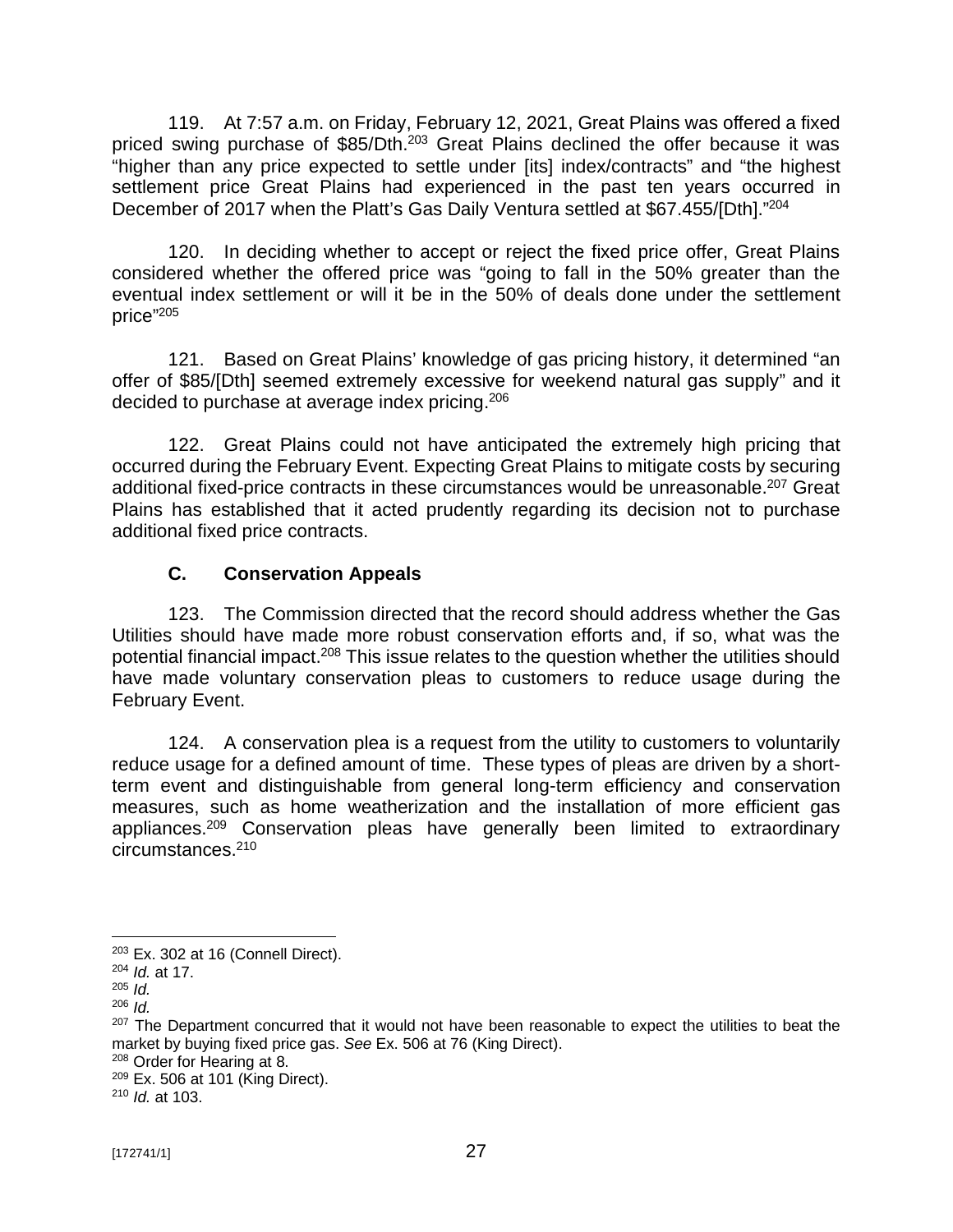125. As noted previously, Great Plains was required to lock in prices before 8:00 a.m. the morning or February 12 for the four-day Presidents' Day weekend. Following that, "customer demand reductions after the weekend natural gas supplies were purchased and scheduled would have required an offsetting reduction in storage utilization as that was the only scheduled supply that could be reduced to match demand over the weekend." 211

126. "In order to reduce purchases, the Gas Utilities would have needed to estimate the impact of a conservation plea. While such an estimation could be made, there could be significant deviation from the actual impact which could have exposed the Gas Utilities to other issues such as imbalance penalties."<sup>212</sup> The Gas Utilities should not "have reduced their spot market purchases during the February Event for planned conservation" as "conservation pleas are traditionally a last-resort reliability tool."<sup>213</sup>

127. With respect to any potential excess gas Great Plains might have had if it had issued a conservation appeal, Great Plains could not reasonably have sold such gas, as Great Plains is not in the business of selling wholesale natural gas – it is a retail gas provider.<sup>214</sup>

128. Accordingly, the record shows that more robust conservation efforts would not have mitigated the extraordinary gas costs incurred and prudence did not require Great Plains to issue a conservation plea.

### **D. Recovery from Other Sources**

129. The Commission directed that this proceeding address whether the Gas Utilities timely and appropriately pursued "recovery through insurance, federal regulatory actions, market rules, contract enforcement, and other available legal actions such that they have not missed deadlines or become barred from possible recovery on behalf of ratepayers and, if not, what is the potential financial impact."<sup>215</sup>

130. The Commission also directed the Gas Utilities to make quarterly compliance filings detailing their efforts to pursue recovery from other sources on behalf of ratepayers.

<sup>215</sup> Order for Hearing at 8.

 $211$  Ex. 302 at 13 (Connell Direct).

 $212$  Ex. 506 at 102 (King Direct).

<sup>213</sup> *Id.* at 102-03; *see also* Ex. 100 at 36-37 (Smead Direct) ("The response to conservation appeals is the aggregate of a very large number of individual decisions, decisions that can change at any time, e.g., conserving during the day but then deciding to increase usage in the evening. In purchasing gas the morning before the Gas Day, it is essential to reliability that the LDC purchase enough supply for what its customers can take, not what it hopes they will take.").

<sup>214</sup> Ex. 302 at 13 (Connell Direct); *see also* Ex. 506 at 62 (King Direct) ("It was not unreasonable that the Gas Utilities did not attempt to make sales. The Gas Utilities are traditionally buyers of gas, and they have done zero to very little wholesale sales in the past. Additionally, the Gas Utilities were operating in an unprecedented pricing environment driven by extreme weather-induced widespread demand increase and production declines throughout a holiday weekend.").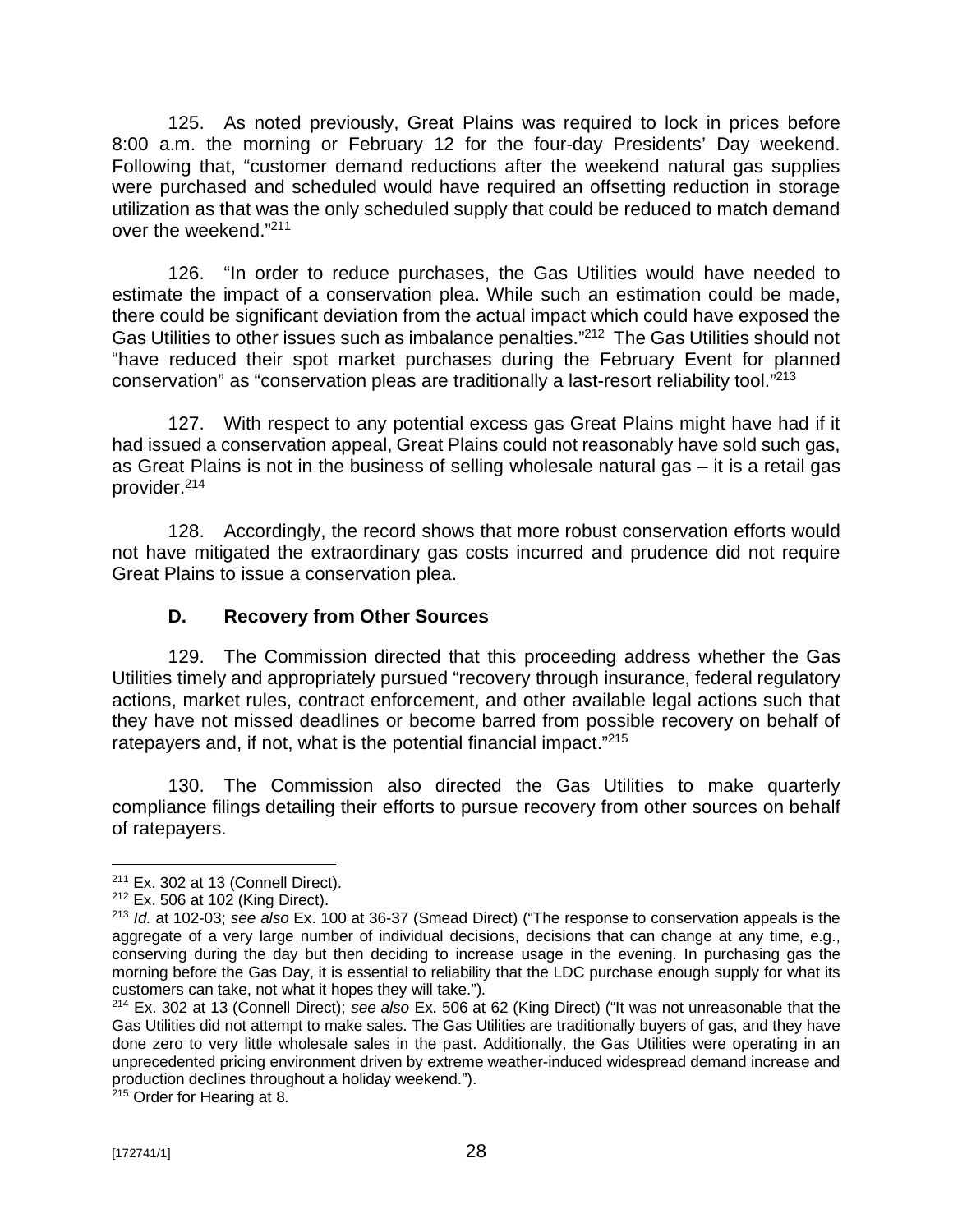131. Great Plains has pursued relief and has reported recoveries in its quarterly reporting to the Commission.<sup>216</sup> At this time, Great Plains "is currently unaware of any potential wrongdoing or market manipulation but is aware there are investigations ongoing" and "continues to investigate whether any third parties are at fault" for the February Event.<sup>217</sup>

132. Great Plains has not found "evidence of wrongdoing by any counterparties with whom [it] was transacting agreements during the February Weather Event. As is standard practice, Great Plains reviewed and reconciled all invoices against transaction confirmations and settlement prices." 218

133. In filings with the Commission, the Department noted that "[t]he Gas Utilities unanimously state that they do not hold insurance policies that would be relevant to the Extraordinary Costs (or the conditions that caused them) and that such policies are generally unavailable. Because of the unprecedented nature of the February Event and the risk profile of such an event, the lack of insurance is not unexpected." 219

134. Further, "FERC and other entities are investigating possible market manipulation related to the February Event price spike. Since announcing its investigation, FERC has indicated that its investigation has narrowed and is still ongoing. The outcome of any investigations will take more time to unfold."<sup>220</sup>

135. The Department urges the Commission to withhold a determination of the prudency of Great Plains' actions on this issue. It notes that facts related to the February Event and its causes remain unknown and are subject to ongoing investigation. The Department contends that the Commission should continue to review reporting from the Gas Utilities and make a determination of prudence regarding regulatory investigations, and the Gas Utilities' efforts to pursue legal or contractual remedies, as more facts come to light.<sup>221</sup>

136. The record in this proceeding establishes that Great Plains has complied with the Commission's direction to investigate and pursue any available recoveries. Great Plains has reasonably evaluated, and continues to review, avenues to pursue recovery of extraordinary gas costs through insurance, federal regulatory actions, market rules, contract enforcement, and other available legal actions. There is no basis on this record to reject the prudency of Great Plains' efforts on this issue. Therefore, the ALJs recommend that the Commission make an initial determination that Great Plains has appropriately sought recovery from other sources, but require ongoing compliance filings

 $216$  Ex. 300 at 15 (Jacobson Direct).

<sup>217</sup> *Id.*

<sup>218</sup> Ex. 303 at 18 (Nieuwsma Direct).

<sup>219</sup> Ex. 506 at 103 (King Direct).

<sup>220</sup> *Id.* at 104.

<sup>221</sup> Department Initial Br. at 81-82 (Mar. 15, 2022) (eDocket No. 20223-183839-08).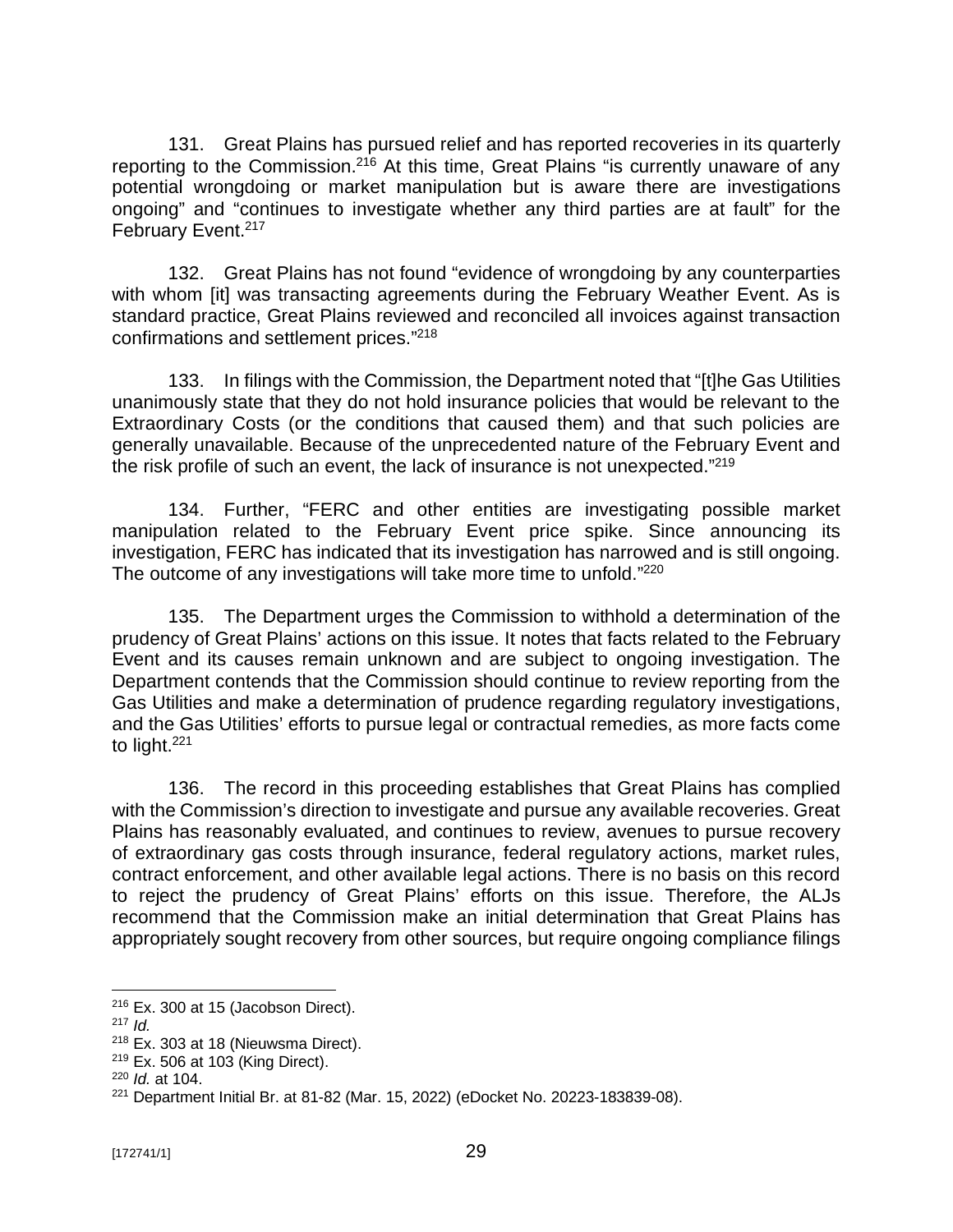from Great Plains and the other Gas Utilities. The Commission can take additional action at a later date based on further developments, if warranted.

### **E. Assignment of Extraordinary Costs to Customers or Customer Classes Based on Their Consumption During the February Event**

137. The Commission directed that this proceeding address whether it is "possible to assign extraordinary costs to customers or customer classes based on their consumption during the February Event and, if so, would it be reasonable to do so?"<sup>222</sup>

138. Great Plains tracks usage based on its two classes for purposes of gas cost recovery: firm and interruptible sales.<sup>223</sup> Consistent with its Purchased Gas Adjustment (PGA) mechanism in its Tariff, Great Plains has assigned the extraordinary gas costs from the February Event based on consumption for both classes during that period.<sup>224</sup>

139. Great Plains does not have actual consumption data for all customers in those sales classes for the February Event, and Great Plains would not be able to bill a specific cost assigned to each customer over the recovery period established by the Commission.<sup>225</sup>

140. The Department recognizes that it is not possible to assign extraordinary gas costs to customers or classes based on consumption during the February Event consumption, stating that "[t]he Gas Utilities explain that they lack the metering and billing infrastructure that would be necessary to conduct cost assignment and billing on such a granular level. This is not surprising given traditional utility metering, rate design, and billing."<sup>226</sup> The Department also contended that incremental cost causation improvements would need to be balanced against other ratemaking goals such as having rates that are simple, understandable, and affordable. The Department asserts that customer usage going forward can be a reasonable approximation of usage during the February Event.<sup>227</sup>

141. The Department recommended that the Gas Utilities track large customers to ensure that sales service customers during the February Event do not switch to transportation service to avoid paying for the extraordinary gas costs incurred.<sup>228</sup> In response, Great Plains confirmed that it is monitoring such activity, but has not identified any customers that have switched to transportation service to avoid paying for extraordinary gas costs.<sup>229</sup>

<sup>222</sup> Order for Hearing at 8.

<sup>&</sup>lt;sup>223</sup> Ex. 300 at 16 (Jacobson Direct).

 $224$  *Id.* 

<sup>225</sup> *Id.*

<sup>226</sup> Ex. 506 at 107 (King Direct).

<sup>227</sup> *Id.* at 108.

<sup>228</sup> *Id.* at 108-09.

<sup>229</sup> Ex. 301 at 9 (Jacobson Rebuttal).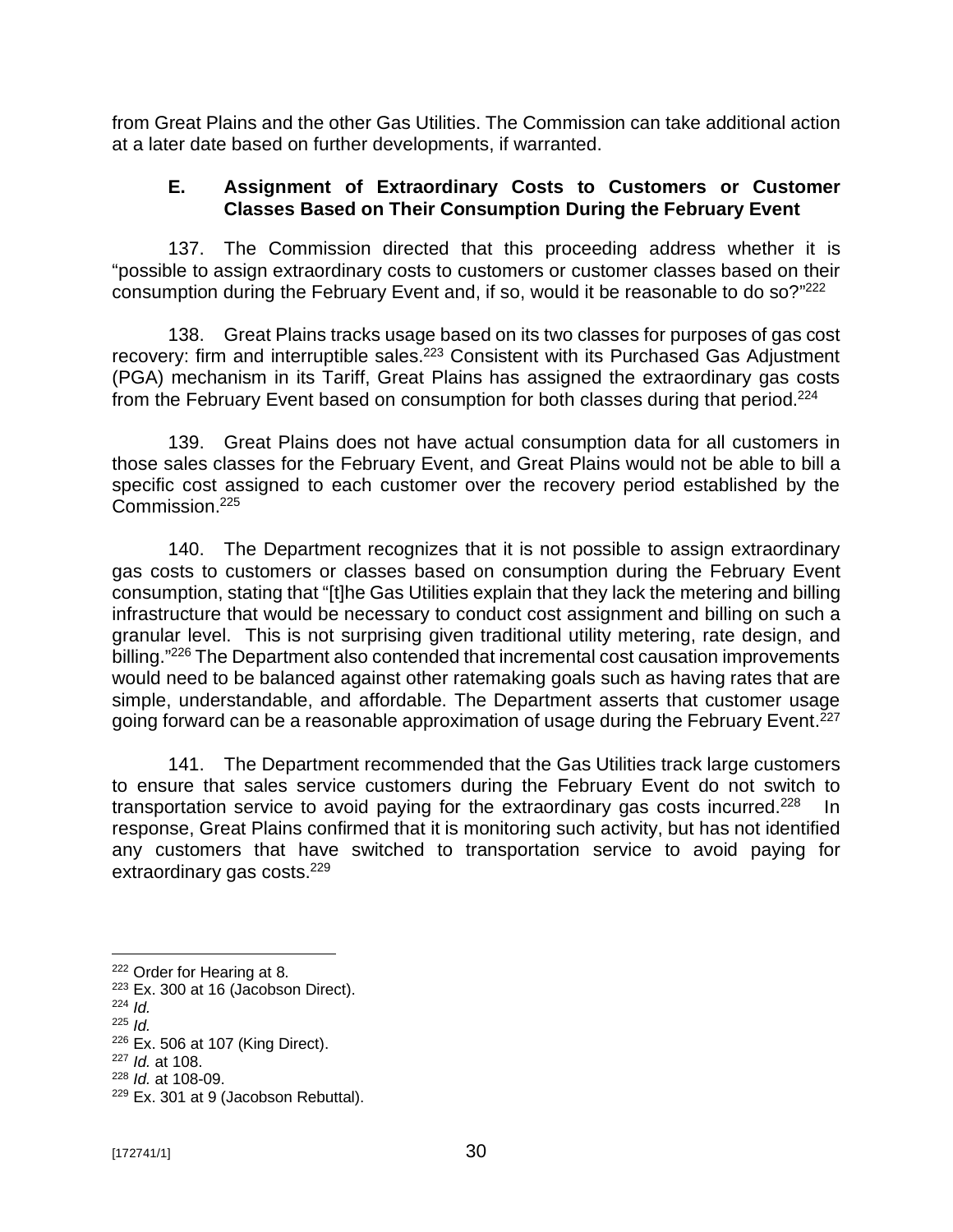142. The record shows that it is not possible to assign extraordinary gas costs to customers or customer classes based on their consumption during the February Event.

143. The Commission should require the Gas Utilities to continue to track large customers to ensure that sales service customers during the February Event do not switch to transportation service to avoid paying for the extraordinary gas costs.

## **IX. Disputed Issues**

144. There are three disputed issues between Great Plains, the Department and the OAG.<sup>230</sup> The Department contends that Great Plains was imprudent with regard to its actions related to gas purchases for February 17, 2021, by failing to: (1) maximize storage withdrawals; and (2) curtail interruptible customers.<sup>231</sup> The OAG contends the Gas Utilities, including Great Plains, failed to employ various financial hedging strategies that the OAG argues could have offset all or a portion of the extraordinary gas costs incurred during the February Event. 232

# **A. Storage Utilization**

# **(1) Great Plains' Use of Storage Gas During the February Event**

145. Great Plains maintains storage capacity for deployment during the winter heating season. Storage is used to ensure reliable operations and maintain service to customers in the event of unexpected changes in demand or a sudden loss of supply and "[a] sudden increase of storage withdrawal can only be done if the Company has scheduled less than its daily withdrawal maximum."<sup>233</sup> Storage can also moderate the price of gas for ratepayers over the course of the heating season because storage is filled in the summer.<sup>234</sup>

146. Great Plains fully utilized its storage capacity for the four-day President's Day weekend.<sup>235</sup> Great Plains then reduced its level of withdrawal on February 17.<sup>236</sup> Great Plains maintains it did so "to 1) maintain supply flexibility in the event supplies were otherwise cut due to pipeline conditions and 2) to maintain the security of storage during

<sup>&</sup>lt;sup>230</sup> The Department and the OAG are the only parties to this proceeding that have taken a position with respect to whether the extraordinary gas costs incurred by Great Plains were prudently incurred. CUB filed testimony in this proceeding but did not take a position with respect to Great Plains' actions. *See* Ex. 810 at 6 (Nelson Direct) ("Strategen is not providing analysis or opinion on the prudency of Great Plains Natural Gas Co. and takes no position in regard to Great Plains in direct testimony.").

 $231$  Ex. 507 at 6, 49 (King Surrebuttal).

 $232$  Ex. 600 at 43-44 (Lebens Direct).

<sup>&</sup>lt;sup>233</sup> Ex. 304 at 7 (Nieuwsma Rebuttal).

 $234$  Ex. 506 at 21 (King Direct).

<sup>&</sup>lt;sup>235</sup> Ex. 309 at 2 (Nieuwsma Testimony Summary) ("Great Plains did withdraw 100% of its available storage capacity, to minimize exposure to daily gas market prices from February 13-16 because customer demand approached peak levels."); *see also* Ex. 303 at 15 (Nieuwsma Direct). As the Department's witness Mr. King noted, "For the most part, the Gas Utilities maximized the use of their storage assets to mitigate spot gas costs." Ex. 506 at 79 (King).

<sup>&</sup>lt;sup>236</sup> Ex. 309 at 2 (Nieuwsma Testimony Summary).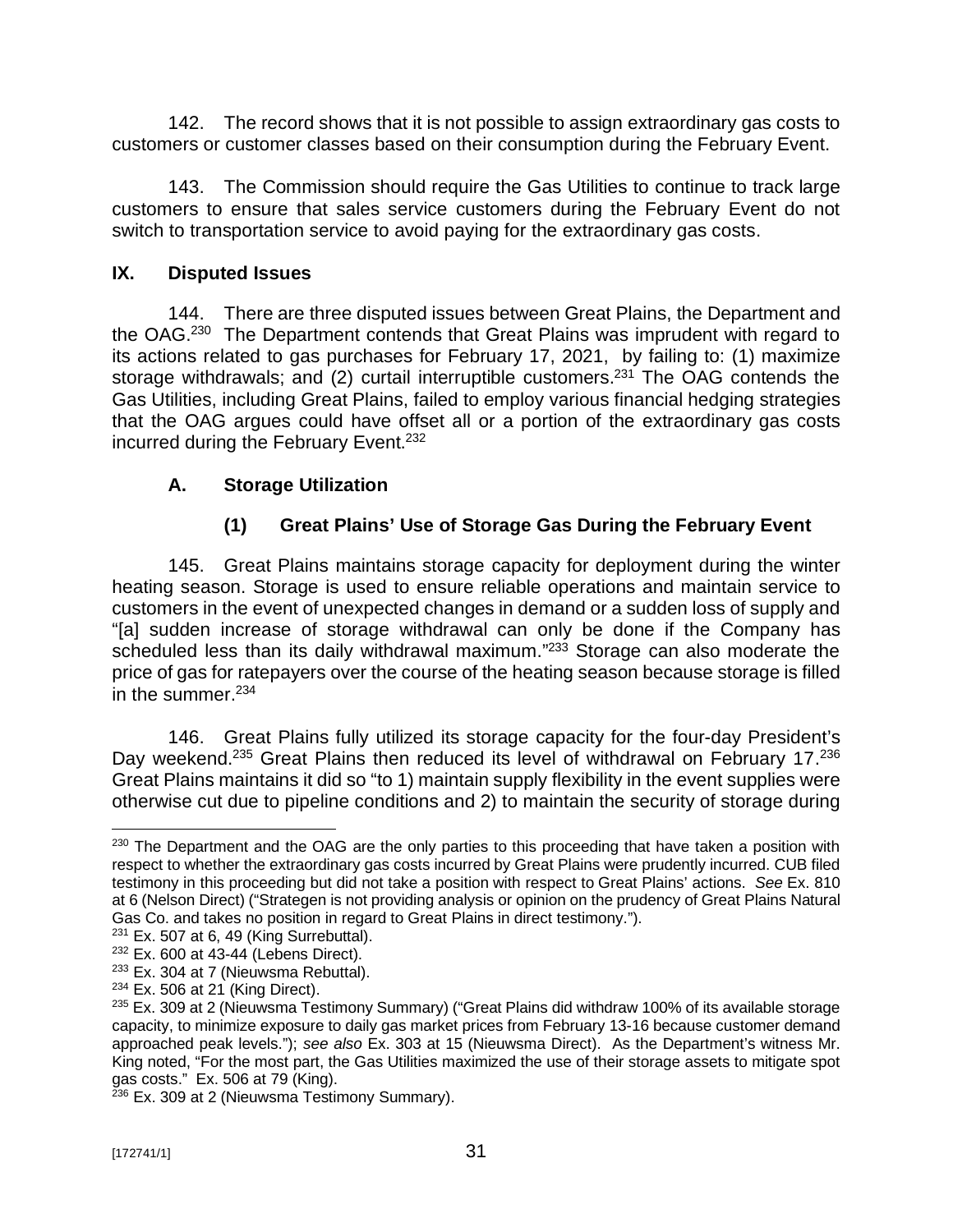the forthcoming March and April," and that "[a]djustments allowed Great Plains to stay near its targeted end-of-month inventory."<sup>237</sup>

147. Great Plains has explained that: "Knowing that greater than planned storage withdrawals had taken place for the first sixteen days of February, that forecasted temperatures were expected to be warmer, demand decreased significantly from Sunday's peak, and expecting index pricing to return to pre-event pricing, the storage withdrawal for Gas Day 17 was scheduled to the monthly planned 2,174 [Dth] withdrawal to begin working back to the monthly storage plan." 238

148. The Department contends that Great Plains failed to maximize its use of storage capacity on February 17, stating that Great Plains' decision to "return its storage withdrawals to business-as-usual levels" for February 17 was unreasonable as there was no clear end to the price spike "meaning it could very well extend beyond the Four-Day Period and into February 17."<sup>239</sup> The Department calculated its recommended disallowance "by determining what [Great Plains] would have bought spot had it fully incorporated storage into its plan. That reduced spot amount is determined by grossing [Great Plains'] February 17 load forecast up for a 2% supply reserve margin and reducing that by baseload and available storage."<sup>240</sup> The Department asks that the Commission disallow \$439,450 of Great Plains' gas costs, which is based on Great Plains' jurisdictional allocation for Minnesota customers, related to its use of storage assets.<sup>241</sup>

149. The Department correctly asserts that, by the time it was purchasing gas on February 16, Great Plains knew or should have known that the country and its energy markets were in the midst of an extraordinary event with the associated risk of spot gas prices remaining extremely high.<sup>242</sup> At the same time, Great Plains has articulated a variety of factors it considered in its gas planning decisions on February 16.

150. Great Plains notes that regional forecasted temperatures were moderating. Forecasted daily average temperatures for February 17 were 16 to 20 degrees warmer compared to the coldest day of the previous weekend,<sup>243</sup> which Great Plains expected would lead to moderating pricing, based on its prior experience.<sup>244</sup> Further, in Great Plains' experience of the 2017-18 New Year Event prices spiked and moderated quickly:

<sup>243</sup> Ex. 304 at 5 (Nieuwsma Rebuttal); *see also* Ex. 302 at 15-16 (Connell Direct).

<sup>&</sup>lt;sup>237</sup> Ex. 303 at 13 (Nieuwsma Direct).

 $238$  Ex. 302 at 16 (Connell Direct).

 $239$  Ex. 507 at 49-50 (King Surrebuttal).

 $240$  Ex. 506 at 86 (King Direct).

 $241$  Department Initial Br. at 83 (Mar. 15, 2022) (eDocket No. 20223-183839-08). There was some disagreement about this amount. In its direct testimony, the Department recommended that \$546,810 be disallowed. *Id.* at 87, Sch. 5 at 1 (King Direct). However, Great Plains provided the jurisdictionally allocated amount in rebuttal testimony. Ex. 301 at 6 n.4 (Jacobson Rebuttal). The Department stated that it calculated the disallowance based on data provided by the Gas Utilities and did not dispute using the jurisdictional allocated amount. Department Initial Br. at 26 n. 98 (Mar. 15, 2022) (eDocket No. 20223-183839-08). <sup>242</sup> Ex. 506 at 62-63 (King Direct).

<sup>&</sup>lt;sup>244</sup> Ex. 304 at 6 (Nieuwsma Rebuttal).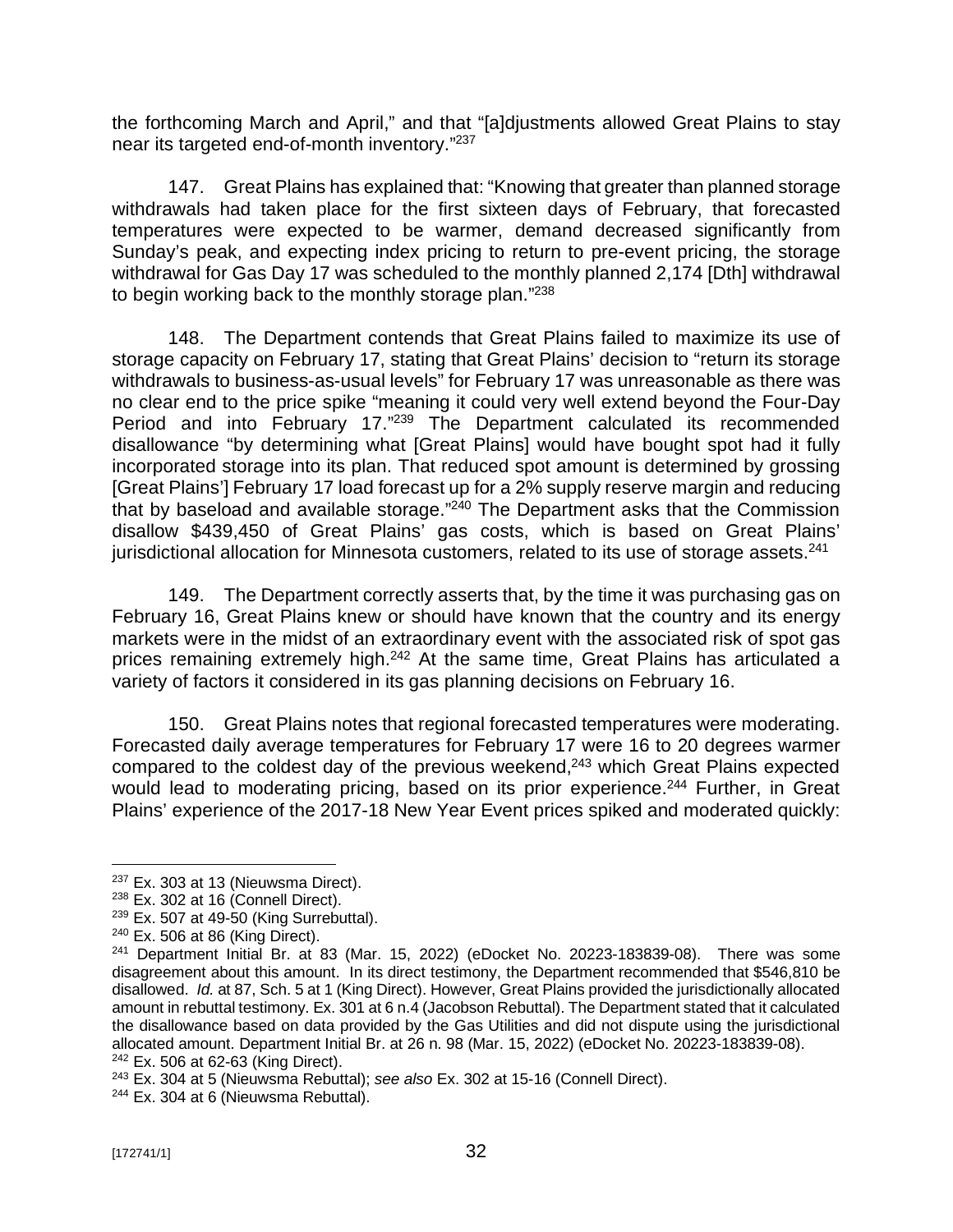"Daily settlement prices for December 29-31, 2017 closed at \$67.455/MMBtu for Ventura. Prices for deliveries on January 1-2, 2018 dropped to \$5.23/MMBtu."<sup>245</sup>

151. The Department points out that the facts surrounding the February Event were different from prior events in several respects and argues these differences suggested gas prices would take longer to rebound, including that the weather was colder farther south and the price spike covered the entire midcontinent market rather than solely the Ventura hub.<sup>246</sup> In addition, the 2017-18 New Year Event did not have the same magnitude of natural gas production losses. For the February Event, "[e]xtreme cold temperatures … led to sharp increases in gas demands for home heating and electricity generation across much of the Central U.S. At the same time, the cold … led to supply disruptions caused by well freeze-offs and natural gas processing plant outages in several producing areas in the U.S. South Central region (TX, OK, KS, LA, AR, MS, AL), which typically accounts for approximately 20-25% of total U.S. gas production."<sup>247</sup> Production outages represented "approximately 7% of total U.S. gas production."<sup>248</sup>

152. The Department asserts that Great Plains' position that it expected prices to return to more normal levels and pre-event pricing,<sup>249</sup> are contradicted by an email exchange in which Mr. Nieuwsma described Ventura pricing as a "risky price environment." <sup>250</sup> This email, in context, was part of a discussion about possible alternatives related to gas purchasing and does not support a determination that Great Plains should have used additional storage instead of purchasing gas. In the last email within the string, on the afternoon of February 16, Mr. Nieuwsma stated: "We had to purchase. Supply availability got really scarce just before 8:00 a.m. and our swing supply was our only option to take. Given that NNG has a Force Majeure in effect, we were at risk of losing supply cutting into our firm customers."<sup>251</sup> He went on to state that he expected supply cuts and "erred on the side of keeping gas available for our firm customers." <sup>252</sup> This email discussion illustrates the dynamic situation during the February Event and Great Plains' focus on ensuring that it maintained a reliable supply for customers.

153. Great Plains also notes that one of the factors it considered in reducing its reliance on storage gas for February 17, is directly related to the issue of supply disruptions based on production decreases. Great Plains was concerned that supply disruptions could occur on February 17 based on the supply disruptions experienced February 13-16.<sup>253</sup> During that time period, Great Plains' "[s]torage was not available to make up for this loss of supply because Great Plains had maximized its withdrawals

 $245$  *Id.* 

<sup>246</sup> Ex. 506 at 17 (King Direct).

<sup>247</sup> *Id.* at Sch. 11 at 7.

<sup>248</sup> *Id.* at Sch. 11 at 2.

<sup>249</sup> *See* Ex. 304 at 5 (Nieuwsma Rebuttal); Ex. 302 at 16 (Connell Direct)),

<sup>250</sup> Ex. 300 at Attach. A at 2 (Jacobson Direct).

<sup>251</sup> *Id*. at Attach. A at 1.

<sup>252</sup> *Id.*

<sup>253</sup> Ex. 304 at 8-9 (Nieuwsma Rebuttal).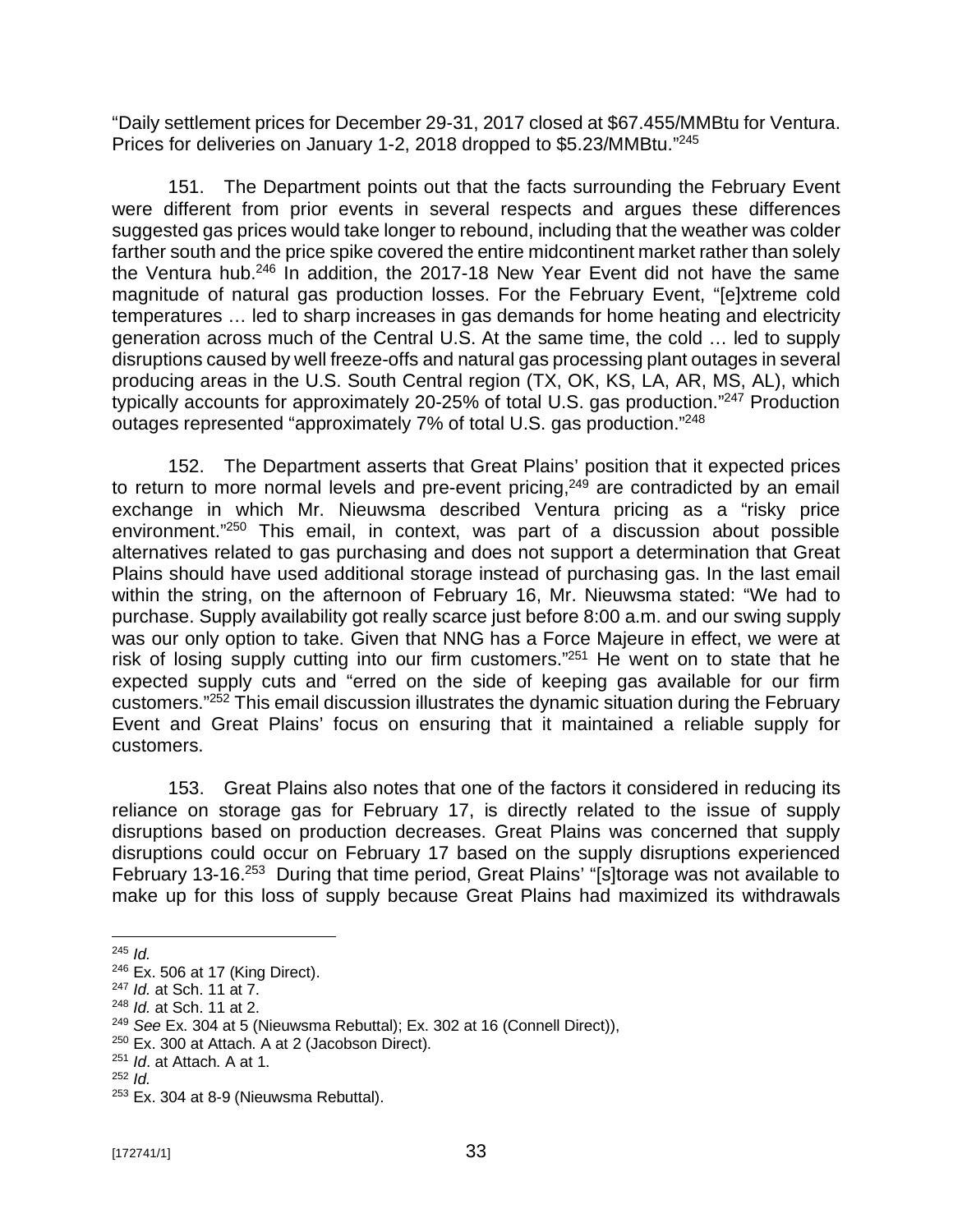leaving the only alternative supply options to be found in the intra-day market or through shedding load. Fortunately, city gate scheduling imbalances were within pipeline tolerances and there were no punitive damages from these supply disruptions."<sup>254</sup> Great Plains determined that maintaining storage flexibility on February 17 would prevent the situation whereby a supply disruption occurred and no additional storage was available because gas supply purchases the day before already assumed maximum withdrawal. $^{255}$ 

154. Further, Great Plains contends that its storage withdrawals had exceeded monthly planned withdrawals and there was a reasonable need to ensure supply flexibility for the remaining winter months for operational reasons.<sup>256</sup>

155. Storage is used operationally to maintain service to customers in the event of unexpected changes in demand or a sudden loss of supply and "[a] sudden increase of storage withdrawal can only be done if the Company has scheduled less than its daily withdrawal maximum."<sup>257</sup> "Storage is an essential swing supply that Great Plains relies on through the months of March and into April.<sup>258</sup> Storage gas is needed to "support deliverability throughout the entire winter period, not only at the days of peak delivery. To the extent that there is some variability between the cost of storage injections and withdrawals, it is an ancillary benefit of storage for a utility, not the primary function."<sup>259</sup>

156. The Department agrees that Great Plains and the other utilities use storage for operational reasons unrelated to price<sup>260</sup> and its witness, Mr. King, noted that storage is a "very valuable asset" and "provides an operational balancing tool to allow utilities to manage uncertainty and variability of load."<sup>261</sup>

157. At the same time, the Department contends that Great Plains' decision to maintain storage gas as an asset for future needs was not reasonable in light of the extraordinary pricing situation and the fact that Great Plains' maximization of storage on February 17 would not have had a great impact on its overall available storage volume for the rest of the heating season. The Department acknowledges that Great Plains had used a greater amount of storage gas than planned for February 2021, but asserts that it retained healthy amounts of gas in storage,  $262$  relying on the following chart:

<sup>254</sup> *Id.* at 9.

<sup>255</sup> *Id.* at 8.

<sup>256</sup> *Id.* at 5, 8.

<sup>257</sup> *Id.* at 7.

<sup>258</sup> *Id.*

 $259$  Ex. 305 at 22-23 (Porter Direct).

<sup>&</sup>lt;sup>260</sup> Evidentiary Hearing Tr. Vol. 2C at 67 (King).

<sup>261</sup> Ex. 506 at 21 (King Direct); *see also* Evidentiary Hearing Tr. Vol. 2C at 67 (King) (agreeing at the hearing that storage is used by Great Plains and other utilities for operational reasons – not simply price mitigation).  $262$  Ex. 507 at 51 (King Surrebuttal).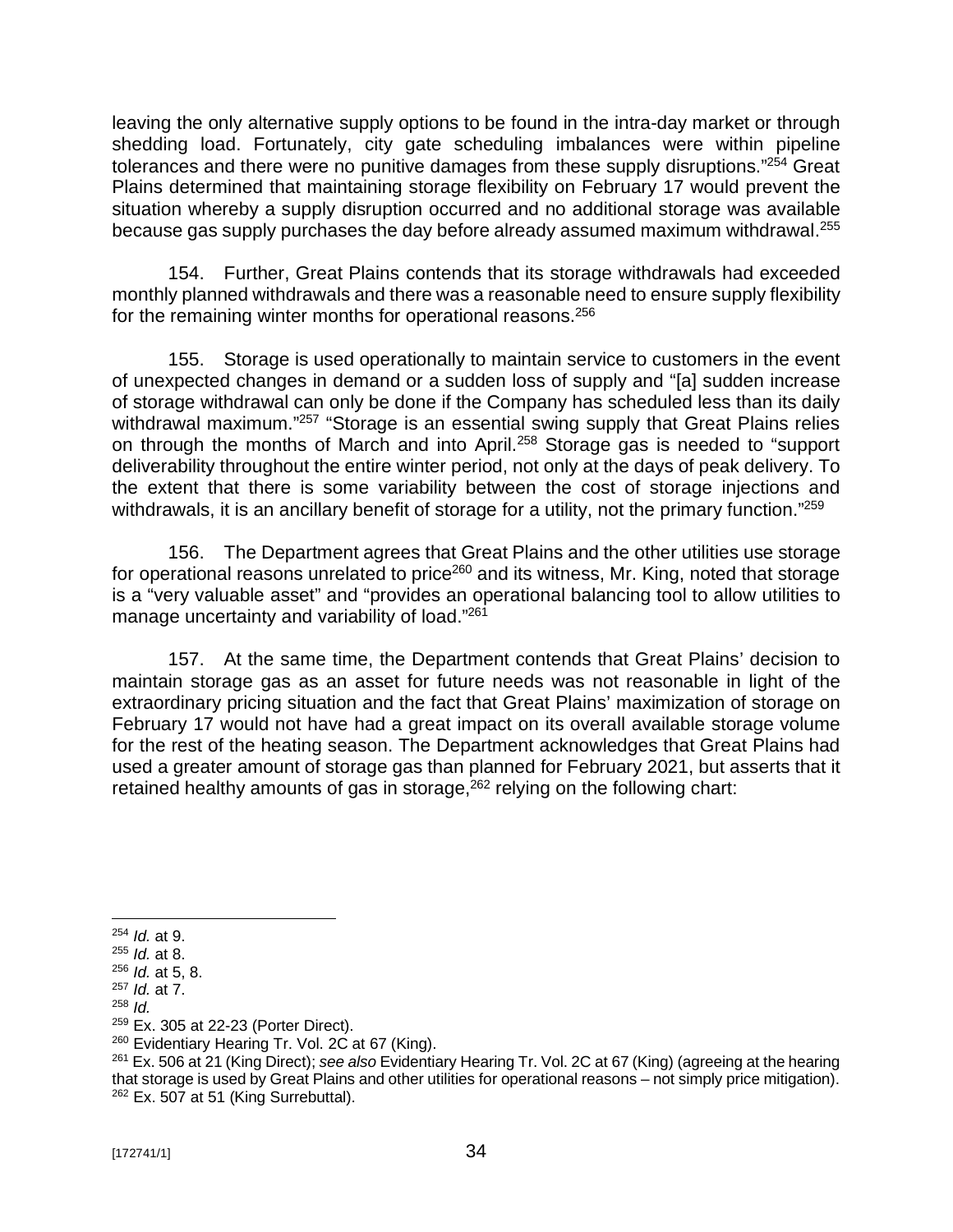

158. At core, the Department's argument requires a deviation from the standard used to determine prudency. That standard recognizes that utilities must make reasonable decisions based on all of the information available to them at the time and that there could be a range of prudent options at any time.<sup>263</sup> Adopting the Department's argument requires determining that there was only one prudent option: maximizing storage withdrawal to offset high prices. The Department's position elevates consideration of the price of gas over all other considerations, given the extreme and unprecedented nature of the price spike. As noted above, however, prudency applies to decisions and not outcomes,<sup>264</sup> meaning that the Commission must evaluate Great Plains' decisions at the time they were made.

159. The Commission is investigating forward-looking strategies to address future price spike events. The Commission may wish to consider imposing a requirement that gas utilities maximize storage in some situations and the Commission could establish parameters to guide the utilities in doing so.

160. As of the February Event, however, Great Plains and the other utilities were required to make decisions based on rapidly developing information during an unprecedented and complex gas purchasing environment. Great Plains has established that it considered a variety of factors and made a reasonable decision among a range of potentially reasonable options.

161. The record establishes that Great Plains' decision to revert to its storage withdrawal plan for February 17 was reasonable in light of the information available to Great Plains at the time the decision was made.<sup>265</sup> As a result, Great Plains' decision was prudent, and the Commission should not disallow recovery based on this issue.

<sup>&</sup>lt;sup>263</sup> Ex. 506 at 28 (King Direct); Ex. 103 at 13 (Honorable Direct); Ex. 819 at 13 (Nelson Surrebuttal).  $264$  Ex. 810 at 21 (Nelson Direct).

<sup>&</sup>lt;sup>265</sup> The ALJs note that the Department's proposed disallowance is based on a Great Plains' system wide basis, not only its Minnesota jurisdiction. If accepted, Mr. King's proposed curtailment and storage disallowances should be approximately 80.4 percent of the total recommended disallowance of \$1,051,317 or approximately \$844,903. Ex. 301 at 6 (Jacobson Rebuttal); *see also* Evidentiary Hearing Tr. Vol. 2C at 68 (King).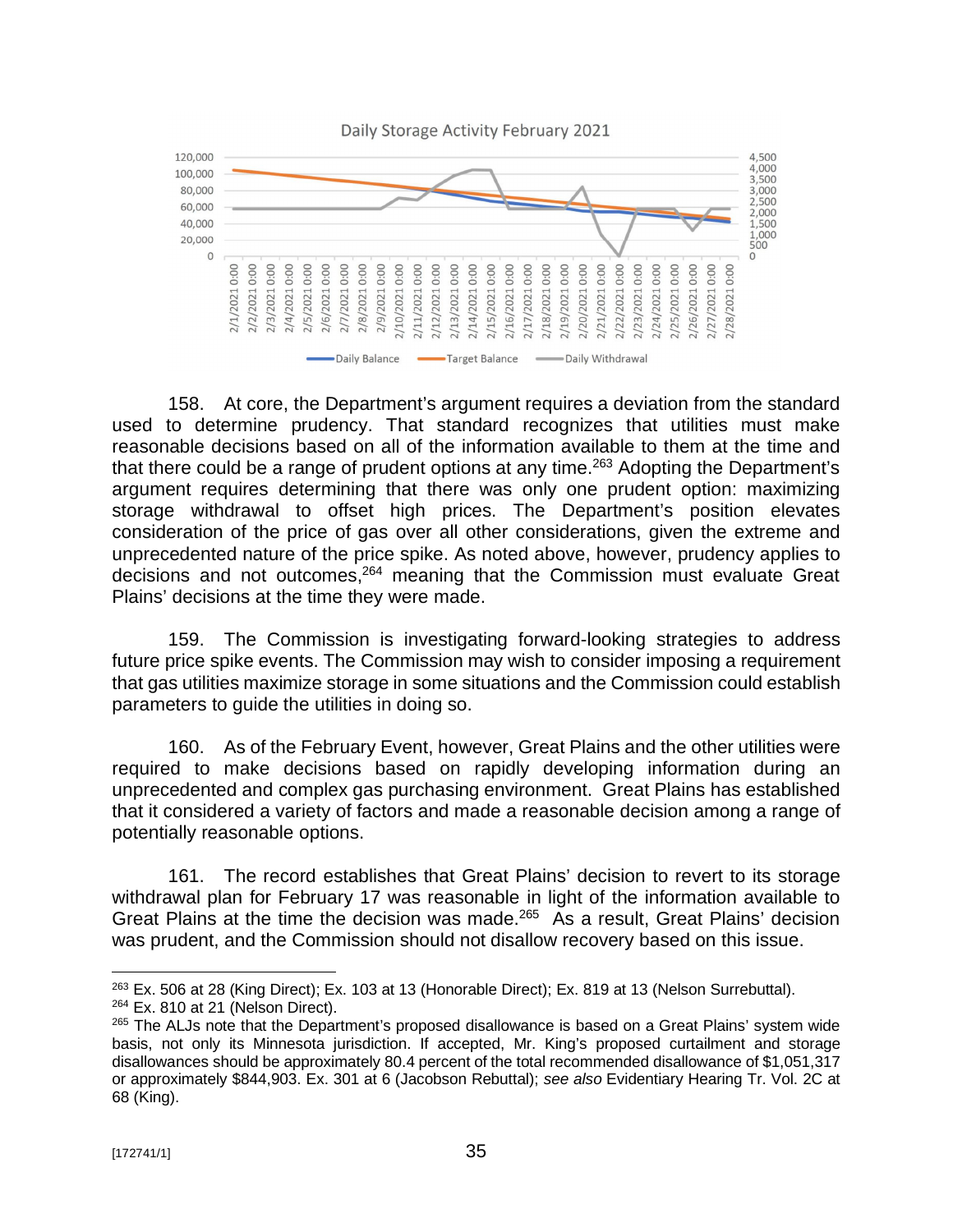## **(2) Supply Reserve Margin Issues**

162. On a related issue, the Department contends that Great Plains' supply reserve margin for February 17 was unreasonable and resulted in excess extraordinary gas purchases.

163. The Department's expert, Mr. King opined that: "I accept the practice and reasonableness of planning for supply slightly in excess of expected load requirements in concept (a supply reserve margin) in light of the risks of under-supply. However, I testified that the amount of a supply reserve margin should be deliberately determined and explainable."<sup>266</sup> With respect to Great Plains, Mr. King adopted a two percent supply reserve margin because "[Great Plains] itself procured supplies on February 14 that were 1.8% above its forecasted load." 267

164. Mr. King stated, however: "I don't think there is a single universal number or source you could go to establish what a reasonable supply reserve margin is. And given that, I think the actual behaviors of the gas utilities in the specific event is really the best basis for what a reasonable supply reserve margin should be, as well as I do believe that it should be a fairly small figure all in all. And that's why I use the two percent."<sup>268</sup> Therefore, Mr. King acknowledged that he offered no opinion that a supply reserve margin of two percent was a firm standard that utilities must use; instead, he confirmed that his use of a two percent supply reserve margin was based on the actual margin used by Great Plains the prior weekend.<sup>269</sup>

165. Great Plains' reserve margin for February 17 was 13 percent, based upon Great Plains' experience during the President's Day weekend.<sup>270</sup> During that weekend, "actual load exceeded forecasted load by a daily range" of 9.6 to 16.6 percent, and Great Plains determined that it needed to ensure that it procured sufficient supply to meet its customers' need if demand increased to unexpected levels on February 17, as had happened during the foregoing weekend.<sup>271</sup>

166. The Department contends that its proposed supply reserve margin of two percent is reasonable. However, Mr. King acknowledges that there is no "single figure for a supply reserve margin that can be universally applied," and that he "would not apply two percent outside of the specific facts and circumstances where it's being applied

 $266$  Ex. 507 at 32 (King Surrebuttal).

<sup>267</sup> *Id.* at 51.

<sup>&</sup>lt;sup>268</sup> Evidentiary Hearing Tr. Vol. 2C at 82 (King).

<sup>269</sup> *Id.* at 63.

<sup>270</sup> Ex. 304 at 14 (Nieuwsma Rebuttal).

<sup>271</sup> *Id.* at 12, 14. Note also that using a 10 percent reserve margin, Mr. King's proposed disallowance would drop to \$120,547, while the use of a 17 percent reserve margin would result in no disallowance. *See id.* at 13-14, Table 1, 2 . The use of Great Plains' actual reserve margin of 13 percent would result in a *de minimis*  disallowance of approximately \$344. *See id.* (showing the derivation of the disallowance by taking 13 percent of the load forecast (28,996 Dth x 13% = 3,769 Dth of reserves) and carrying the reserve margin through the calculation).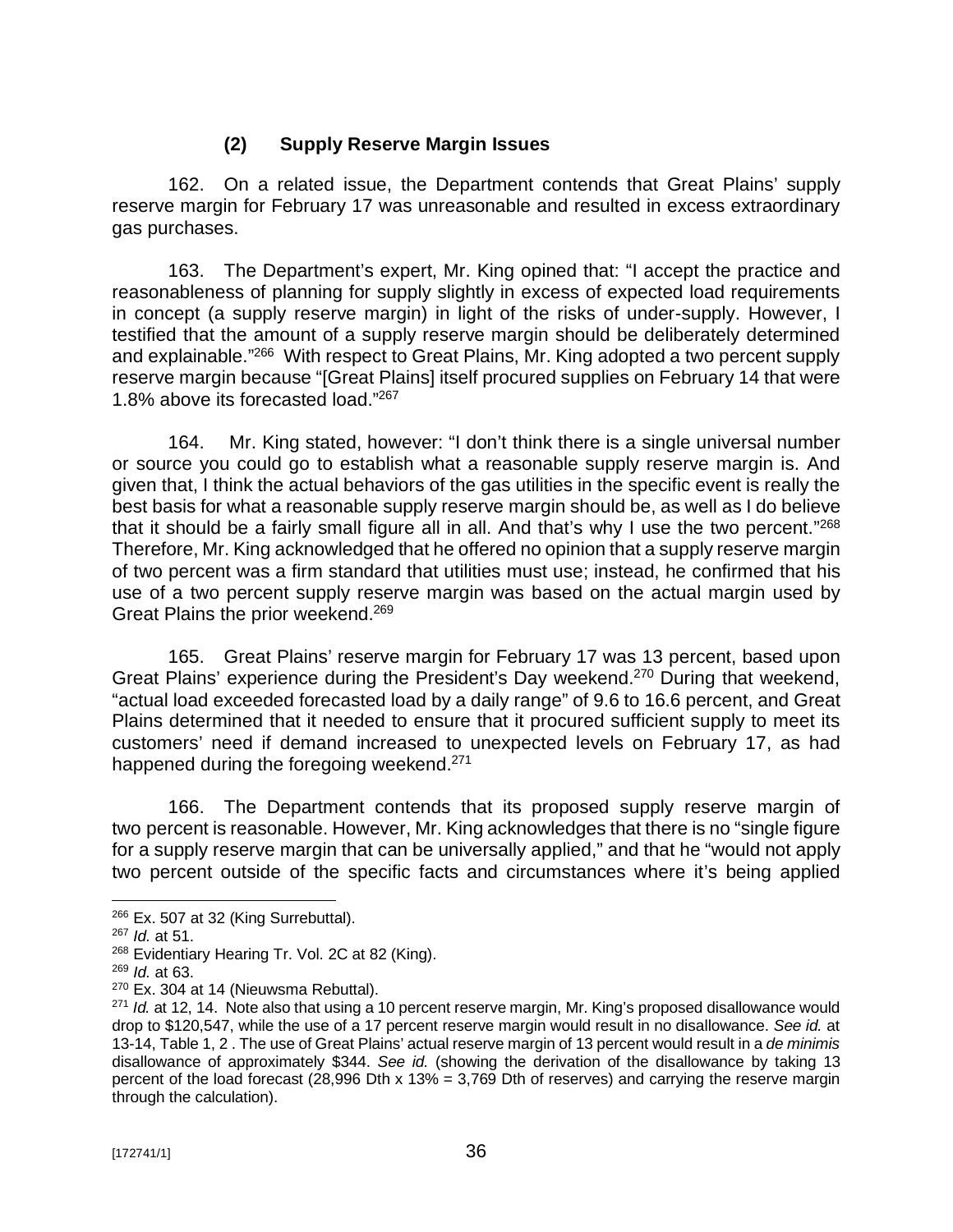here." <sup>272</sup> He testified that he was not recommending what a gas utility in Minnesota should use for a supply reserve margin on a permanent basis.<sup>273</sup>

167. Mr. King was asked about his selection of two percent as the recommended figure, in light of those other acknowledgements:

Q: "So I think, just to confirm that we're understanding this right, you said that you don't think there is a specific supply reserve margin that's, you know, reasonable in all cases, but you have to fix something, right, in order to calculate a disallowance, which is what the Commission asked you to do. Is that a fair characterization of what you just said?"

# A: "Yes."<sup>274</sup>

168. A two percent supply reserve margin is not a recognized standard within the natural gas industry, and Mr. King's opinion is based on the Gas Utilities' experience over a very short period of time. Further, the Department's position essentially requires the Commission to accept the two percent margin, notwithstanding all of the relevant circumstances, and then to require Great Plains to disprove that figure. That is not consistent with the framework of a prudency determination.

169. The Commission is reviewing this event in another docket to determine whether concerns about future price spikes warrant changes to the way gas utilities are regulated. The Commission may decide to adopt parameters governing gas utilities' planning and use of supply reserve margins to plan for future events, but it had not adopted any guiding parameters as of the February Event.

170. Great Plains' supply reserve margin was reasonable and is not a basis for disallowance.

# **B. Curtailment of Interruptible Customers**

171. During the February Event, Great Plains provided gas service to all customers to meet their needs safely and without interruption. There were no physical constraints on Great Plains' ability to serve its firm and interruptible customers.<sup>275</sup>

172. The Department evaluated whether the Gas Utilities could have reduced their spot purchases if they planned to economically curtail their interruptible customers

 $275$  Ex. 300 at 4 (Jacobson Direct).

<sup>&</sup>lt;sup>272</sup> Evidentiary Hearing Tr. Vol. 2C at 50 (King).

<sup>273</sup> *Id.* at 63.

<sup>274</sup> *Id.* at 82. Mr. King's opinion and testimony on this point suggests a result-oriented approach to his selection of 2 percent as an appropriate supply reserve margin. To be clear, the Administrative Law Judges have not read the Commission's charge to the parties or this tribunal as a directive to find and calculate disallowances. Rather, the Commission directed that this matter comprehensively consider the circumstances that arose during the February Event to determine if the Gas Utilities acted prudently, and if not, to identify the basis upon which disallowances should be calculated.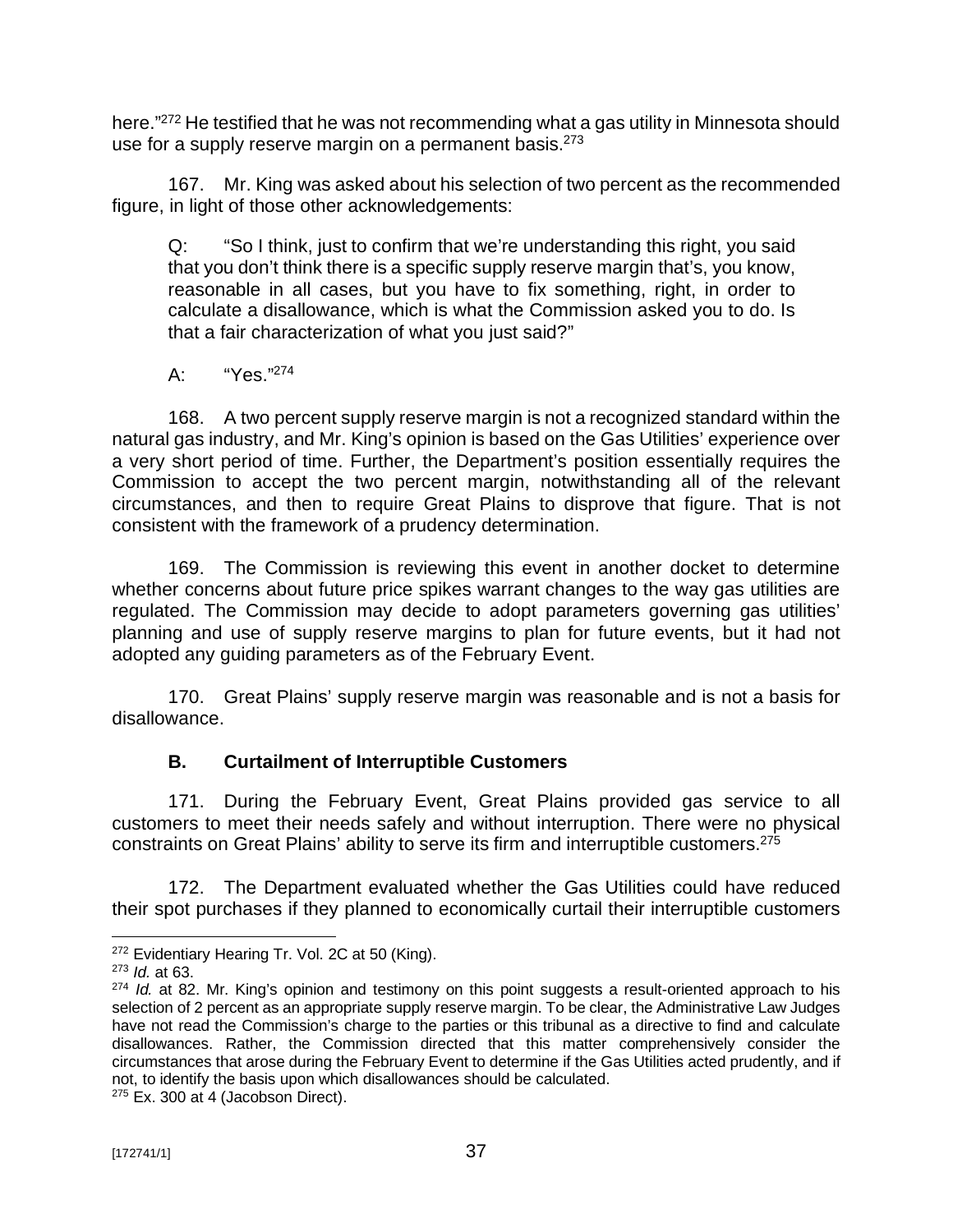during the February Event.<sup>276</sup> Mr. King concluded that "I do not believe it was unreasonable for the Gas Utilities (other than Xcel) to not plan on curtailing on February 12."<sup>277</sup> Mr. King based this conclusion on the fact the Gas Utilities have not previously curtailed interruptible customers for economic reasons and "the magnitude of the price spike was unprecedented and not fully understood by the Gas Utilities on February 12 when they made their purchasing decisions for the Four-Day Period."<sup>278</sup> The record supports this conclusion.

173. The Department asserts, however, that the scope of the price spike became clear by February 16, and that Great Plains should have reduced its spot purchases of natural gas on February 16 based on planned curtailments on February 17.<sup>279</sup> The Department originally recommended a disallowance for Great Plains of \$504,507 calculated based on an "assumed volume of planned curtailments equal to 50% of the usage of curtailment" on February 17.<sup>280</sup> The Department has revised its proposed disallowance figure to \$405,453.281

174. Minn. Stat. § 216B.05, subd. 1 (2020), provides that "[e]very public utility shall file with the commission schedules showing all rates, tolls, tariffs, and charges which it has established and which are in force at the time for any service performed by it within the state."

175. Great Plains' tariff related to interruptible customers specifies the circumstances under which a customer may be curtailed. The tariff authorizes curtailments only for operational reasons, based on whether the Company has the physical ability to serve firm customers.<sup>282</sup>

176. Both Great Plains' small and large interruptible service tariffs provide the following language:

> PRIORITY OF SERVICE – Deliveries of gas under this schedule shall be subject at all times to the prior demands of customers served on the Company's firm gas service rates. Customers taking service hereunder agree that the Company, without prior notice, shall have the right to curtail or to interrupt whenever, in Company's sole judgment, it may be necessary to do so to protect the interest of its customers whose capacity requirements are otherwise and hereby given preference. The priority of service and allocation of capacity

<sup>276</sup> Ex. 506 at 96-101 (King Direct).

<sup>277</sup> *Id.* at 99.

<sup>278</sup> *Id.*; *see also* Ex. 300 at 13 (Jacobson Direct) ("Great Plains has never curtailed any customers in the past for economic reasons, nor has the Commission authorized Great Plains to take such action."). <sup>279</sup> Ex. 506 at 100 (King Direct).

<sup>280</sup> *Id.* at 100-01.

<sup>281</sup> Department Initial Br. at 82 (Mar. 15, 2022) (eDocket No. 20223-183839-08).

 $282$  Ex. 300 at 8-9 (Jacobson Direct).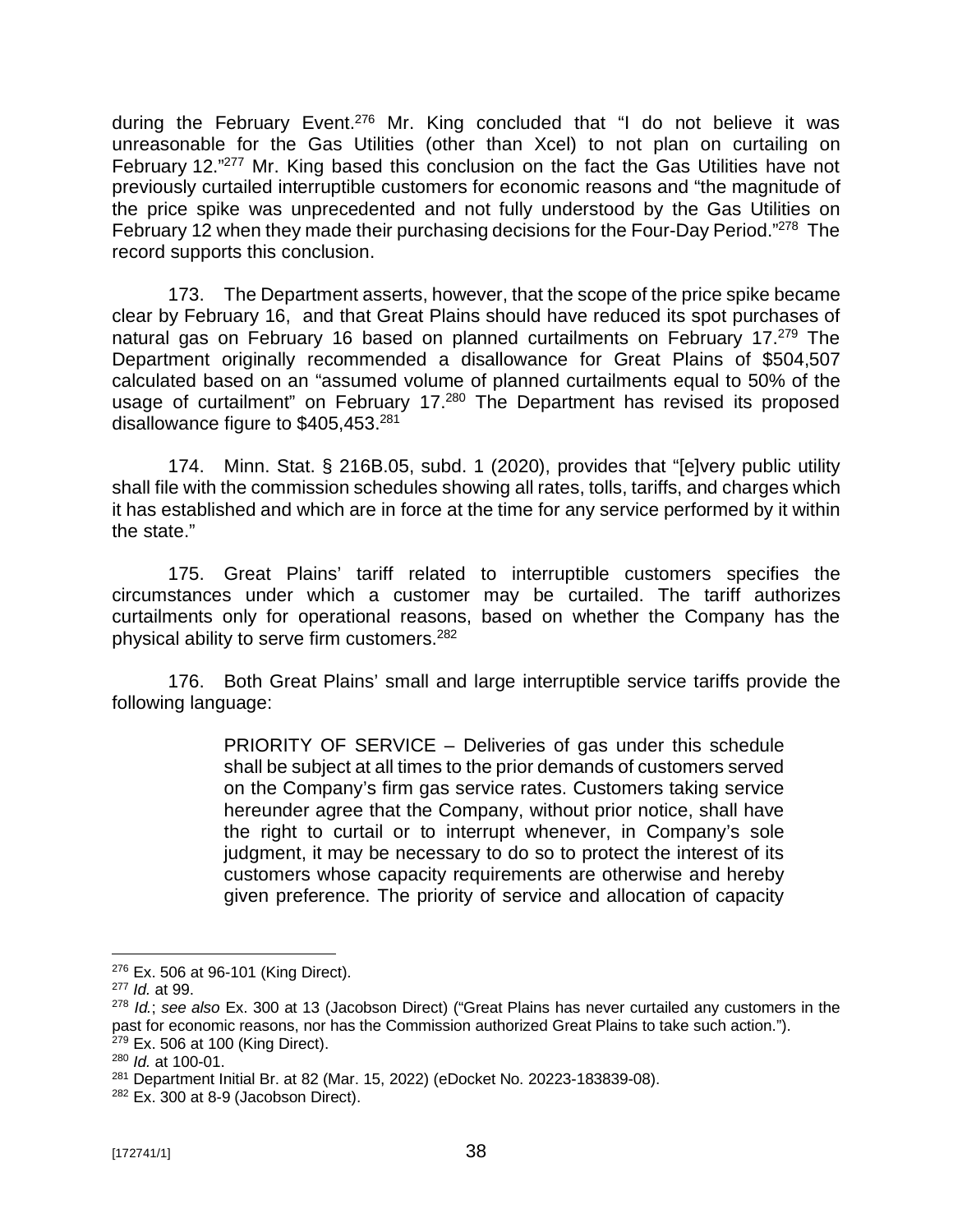shall be accomplished in accordance with the provisions of the General Terms and Conditions, Section 6, Paragraph V.17.<sup>283</sup>

177. Great Plains' tariff further provides:

PRIORITY OF SERVICE AND ALLOCATION OF CAPACITY – Priority of Service from Highest to Lowest:

- (a) Priority 1 Firm sales services.
- (b) Priority 2 Small interruptible sales and small interruptible transportation services at the maximum rate on a pro rata basis.
- (c) Priority 3 Large interruptible sales and large interruptible transportation services at the maximum rate on a pro rata basis.
- (d) Priority 4 Large interruptible transportation services at less than the maximum rate from the highest rate to the lowest rate and on a pro rata basis where equal rates are applicable among customers.
- (e) Priority 5 Interruptible grain drying sales services.

Company shall have the right, in its sole discretion, to deviate from the above schedule when necessary for system operational reasons and if following the above schedule would cause an interruption in service to a customer who is not contributing to an operational problem on Company system.

Company reserves the right to provide service to customers with lower priority while service to higher priority customers is being curtailed due to restrictions at a given delivery or receipt point. When such restrictions are eliminated, Company will reinstate sales and/or transportation of gas according to each customer's original priority.<sup>284</sup>

178. There is no dispute that the Gas Utilities have not historically curtailed customers based on price considerations. Notwithstanding that, the Department states that Great Plains could have "economically" curtailed interruptible customers on

<sup>283</sup> Original Sheet No. 5-30 (Small Interruptible Gas Sales Service Rate 71), *available at*  <https://www.gpng.com/wp-content/uploads/PDFs/Rates-Tariffs/Minnesota/MNGas71.pdf;>Original Sheet No. 5-50 (Lage Interruptible Gas Sales Service Rate 85) *available at* [https://www.gpng.com/wp](https://www.gpng.com/wp-)content/uploads/PDFs/Rates-Tariffs/Minnesota/MNGas85.pdf.

<sup>284</sup> Original Sheet No. 6-23 to 6-24 (Priority of Service and Allocation of Capacity), *available at*  <https://www.gpng.com/wp-content/uploads/PDFs/Rates-Tariffs/Minnesota/MNGeneralTermsConditions.pdf.>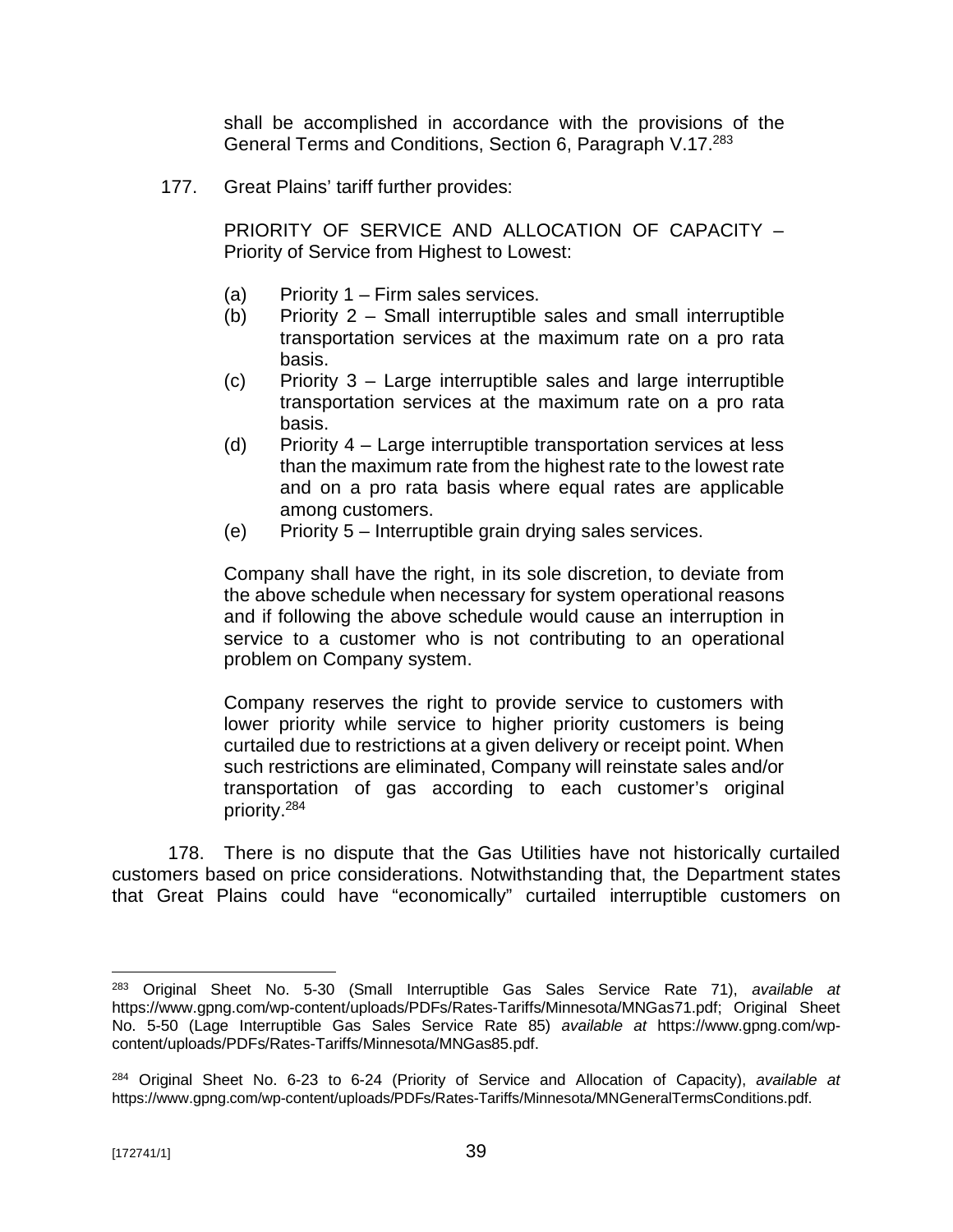February 17 on an "ad hoc" basis without the need to "fully develop a permanent program to do so." 285

179. When customers accept service under Great Plains' interruptible tariff, they are made aware that they can be curtailed for operational reasons and such "interruption is a condition of the service provided and is reflected in the service pricing."<sup>286</sup> It is important for interruptible customers to know before electing interruptible service from a utility the circumstances under which they could be curtailed, and a utility's tariff provides that notice.<sup>287</sup>

180. According to Great Plains, "[a]n economic curtailment is not a condition of service for the Company's interruptible natural gas customers. An economic curtailment has never been called by the Company and there are no predefined rules that would apply that have been shared with customers informing them of the circumstances under which they may be interrupted."<sup>288</sup>

181. The Department argues that Great Plains has broad authority to curtail customers under its tariffs. To the contrary, the tariffs at issue clearly do not contain any terms allowing curtailment due to cost. There is no set price at which an economic curtailment could be triggered, and no parameters in the tariff to govern the prioritization of customers in the event of an economic curtailment. The tariff's terms evidence that their purpose is to allow curtailment because of capacity, deficiencies in supply and other system operational reasons, without regard to price. 289

182. The Department relies on an email exchange in which employees of Great Plains discussed the tariff language and determined an argument could be made that the pricing event related to operational concerns.<sup>290</sup> This email exchange reflects that Great Plains' employees were attempting to explore all avenues to respond to pricing concerns and to ensure that they had capacity to serve all of their customers. It does not reflect consultations with counsel or show a final decision was made that Great Plains could economically curtail customers with interruptible service.

183. The record does not establish that Great Plains' tariffs permit it to curtail customers for economic reasons. As with other issues in these dockets, the Commission may wish to consider reviewing tariff language for the Gas Utilities to determine whether provisions related to curtailments should be adjusted and how. As of the time of the

<sup>290</sup> Ex. 300 at Attach. A (Jacobson Direct).

 $285$  Ex. 507 at 6 (King Surrebuttal).

<sup>&</sup>lt;sup>286</sup> Ex. 301 at 3 (Jacobson Rebuttal).

<sup>&</sup>lt;sup>287</sup> Evidentiary Hearing Tr. Vol. 2C at 61-62 (King).

<sup>288</sup> Ex. 301 at 3 (Jacobson Rebuttal).

<sup>&</sup>lt;sup>289</sup> The Department has suggested that Great Plains could have revised its Tariff in light of the February Event, such as by making a miscellaneous filing with the Commission. Department Reply Br. at 17 (Mar. 25, 2022) (eDocket No. 20223-184159-06). While this could theoretically be possible, it would represent a fairly significant shift in the way Great Plains operates within a rapidly developing pricing environment and over a long holiday weekend. This is not a reasonable suggestion.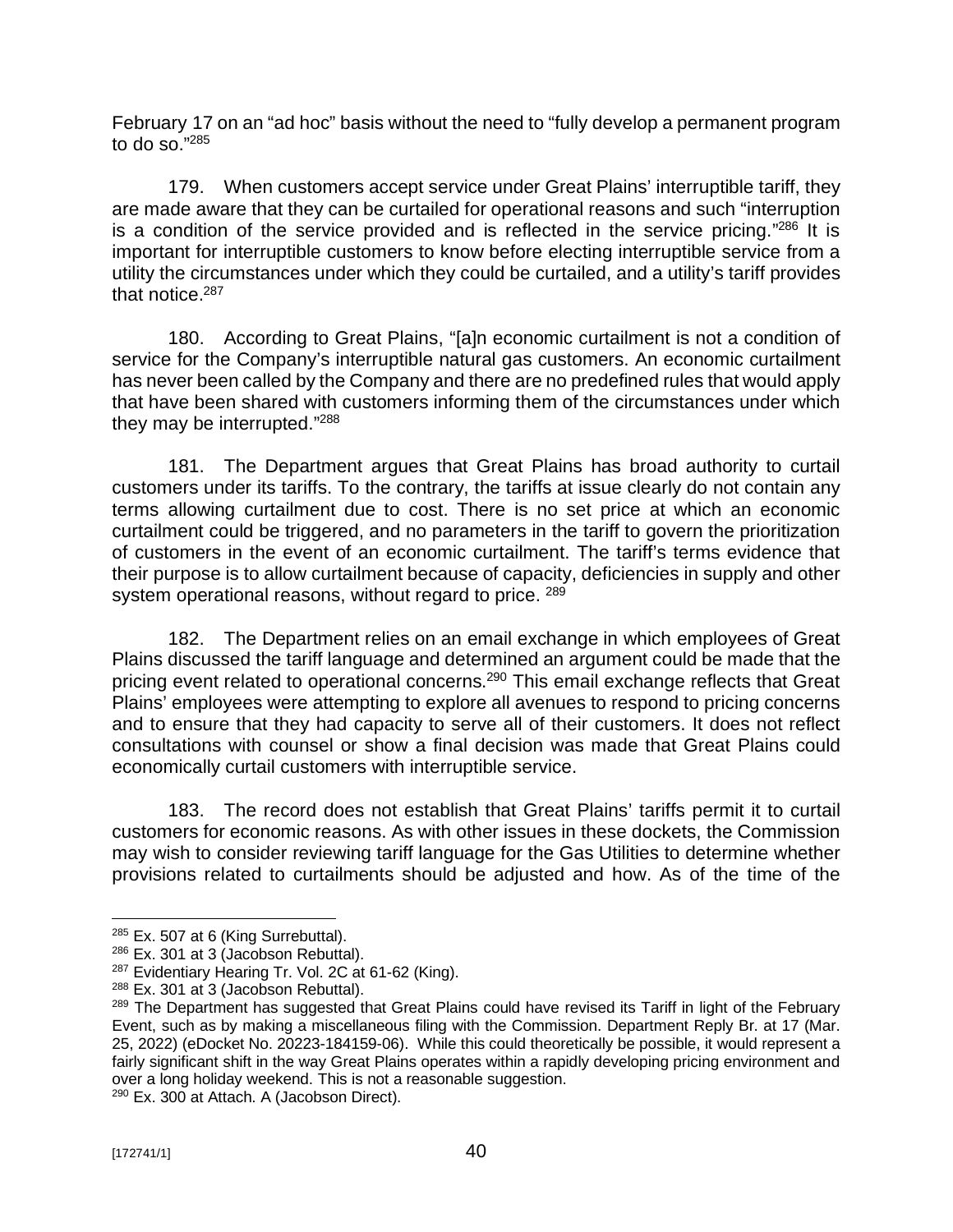February Event, however, such adjustments had not been made and curtailments had never been used under these circumstances. Therefore, it was reasonable for Great Plains not to engage in curtailments and the Department's proposed disallowance on this issue should be denied.

# **C. Financial Hedging Strategies**

184. The OAG asserts that there were "potential" hedges that the Gas Utilities "may have been able to pursue," either in the short-term (during February 2021) or longerterm (a year or more ahead of time), which could have offset some of the extraordinary gas costs incurred. <sup>291</sup> According to Mr. Lebens, the OAG's witness, the Gas Utilities could have pursued daily, weekly or short-term options<sup>292</sup> to mitigate exposure to extraordinary gas costs experienced during the February Event and "may have been able to pursue customizable over-the-counter (OTC) contracts that cap the maximum price that they would have paid."<sup>293</sup>

185. Specifically, the OAG contended that the utilities could have negotiated customized swing contracts with suppliers that included a "pre-negotiated . . . maximum, or ceiling, price above which [the utilities] would not have had to pay"<sup>294</sup> Mr. Lebens noted: "In order to enter into such an agreement, a potential counter party may request things like (1) an up-front payment (a premium) in exchange for agreeing to a ceiling price or (2) the counter party may also ask the utility to agree to a floor price below which the gas would not be priced." 295

186. Mr. Lebens reviewed monthly call options to illustrate the type of savings utilities could have achieved if they had negotiated hedges into some of their swing supply contracts,<sup>296</sup> and asserted the utilities could have saved in the range of \$71 to \$92 million by engaging in hedging practices.<sup>297</sup> The monthly call options that Mr. Lebens explored were illustrative, and were not intended to precisely mitigate a spike in the daily market. $^{298}$ Mr. Lebens opined, however, that the performance of these options provided a proxy for how a relatively small number of hedged swing contracts would have performed had utilities put them in place prior to the spike.<sup>299</sup> Mr. Lebens further opined that "given enough planning ahead of time [utilities] could have completely avoided [the Extraordinary Costs]." 300

<sup>300</sup> *Id.* at 13.

 $291$  Ex. 600 at 2 (Lebens Direct).

<sup>&</sup>lt;sup>292</sup> "The calls and puts OAG discusses are the purchase and sale of options to trade gas futures contracts at a specified price on the Chicago Mercantile Exchange (CME) at Henry Hub (Henry) in Louisiana." Ex. 101 at 4-5 (Smead Rebuttal).

 $293$  Ex. 600 at 6 (Lebens Direct).

<sup>294</sup> *Id.* at 11.

<sup>295</sup> *Id*.

<sup>296</sup> *See id.* at 15–24.

<sup>297</sup> *Id.* at 43.

<sup>298</sup> *See id.* at 7 (stating that monthly call options "do not fully hedge against" "price spikes for short-term gas supply during the middle of the month").

 $299$  Ex. 603 at 3, 13 (Lebens Surrebuttal).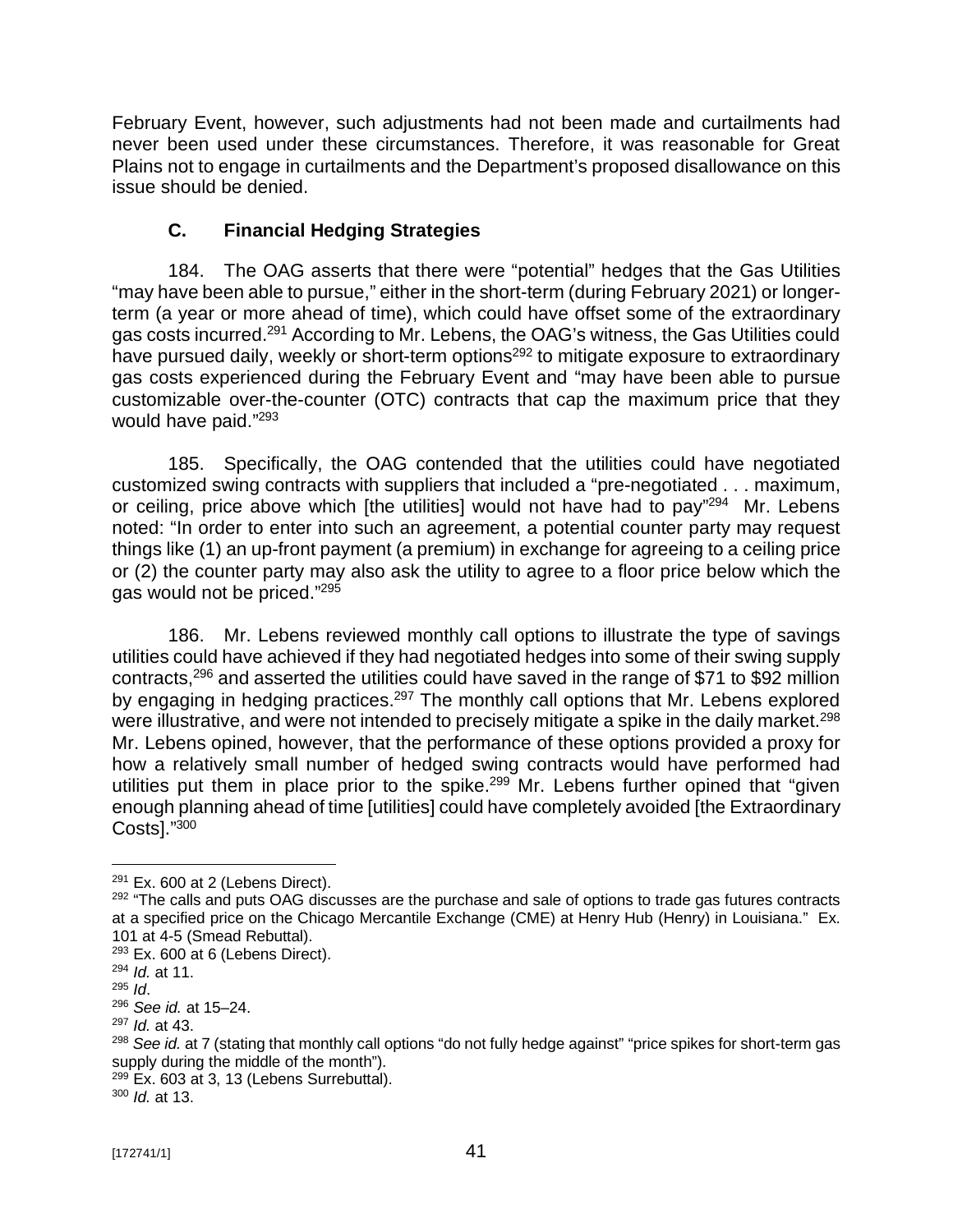187. Therefore, the OAG recommended that if the Commission found that the Gas Utilities should have both: (1) negotiated collars into their swing contracts; and (2) should not have been exposed to the risk of spot market prices, the Commission should disallow the full \$661,537,779 in extraordinary gas costs for all of the Gas Utilities.<sup>301</sup> Alternatively, he opined that a reasonable disallowance based on actual hedges would be in the range of approximately \$71 million to \$92 million, across all four entities.<sup>302</sup>

188. Great Plains contends that the OAG's position is unreasonable because it (1) relies on Henry Hub pricing, which is too remote from the Gas Utilities' markets to be a useful hedging tool; (2) relies on purely hypothetical hedging products that do not actually exist; (3) fails to recognize that a "costless" collar is not "costless" and would expose a utility to having to purchase excess gas at above market prices; and (4) employs hindsight by starting with known outcomes and working backwards to describe a "hedging" product that would have protected against that outcome.<sup>303</sup>

189. First, the OAG discussed hedging products related to trades at Henry in Erath, Louisiana – over 1,000 miles away from the Gas Utilities' market where the primary supply points or areas are Demarc, Ventura, and Emerson.<sup>304</sup> During the evidentiary hearing Mr. Lebens conceded that he was not aware of the availability of futures contracts on the CME exchange that are priced at Demarc and Ventura.<sup>305</sup> Great Plains also asserts that no market participant would willingly give up the "basis spread" between pricing at the different locations, relying on Mr. Smead's testimony that "[s]ellers who have produced or obtained their supply in Texas, Oklahoma, North Dakota, or Canada and then paid to have it transported to Demarc or Ventura would never price according to a completely unrelated point such as Henry. If they have committed to supply gas on call, as is the case in the swing contracts, they would never agree to forego the market value of that gas *at those points*." 306

190. Related to the OAG's position that the utilities could have obtained options with "collars" capping the price for gas, Great Plains contends such products would not have offset the gas costs incurred during the February Event, because "such options can only be exercised to buy a futures contract *before the month to which the futures contract would apply*. They cannot be exercised in the middle of a month (e.g., February 8 for

 $301$  Ex. 600 at 43 (Lebens Direct).

<sup>302</sup> *Id.* at 44.

 $303$  Ex. 101 at 4 (Smead Rebuttal).

<sup>304</sup> *Id.* at 6. According to the Gas Utilities' witness Mr. Smead, "[a]ll of these points are extremely remote from Henry, not directly connected to Henry, and characterized by their own price dynamics independent of Henry. The spike in market gas costs experienced by the Joint Utilities was caused by market conditions that affected pricing at the supply hubs serving the Joint Utilities, not at Henry" *Id.* Mr. Smead further articulated that Henry's geographic and economic separateness is demonstrated by the stark difference in pricing during the February Event where the price of gas at Demarc and Ventura reached \$223.12/Dth and \$171.37/Dth higher than the price for gas at Henry, respectively. *Id.* at 7.

<sup>&</sup>lt;sup>305</sup> Evidentiary Hearing Tr. Vol. 3 at 18 (Lebens).

<sup>306</sup> Ex. 101 at 7, 11 (Smead Rebuttal).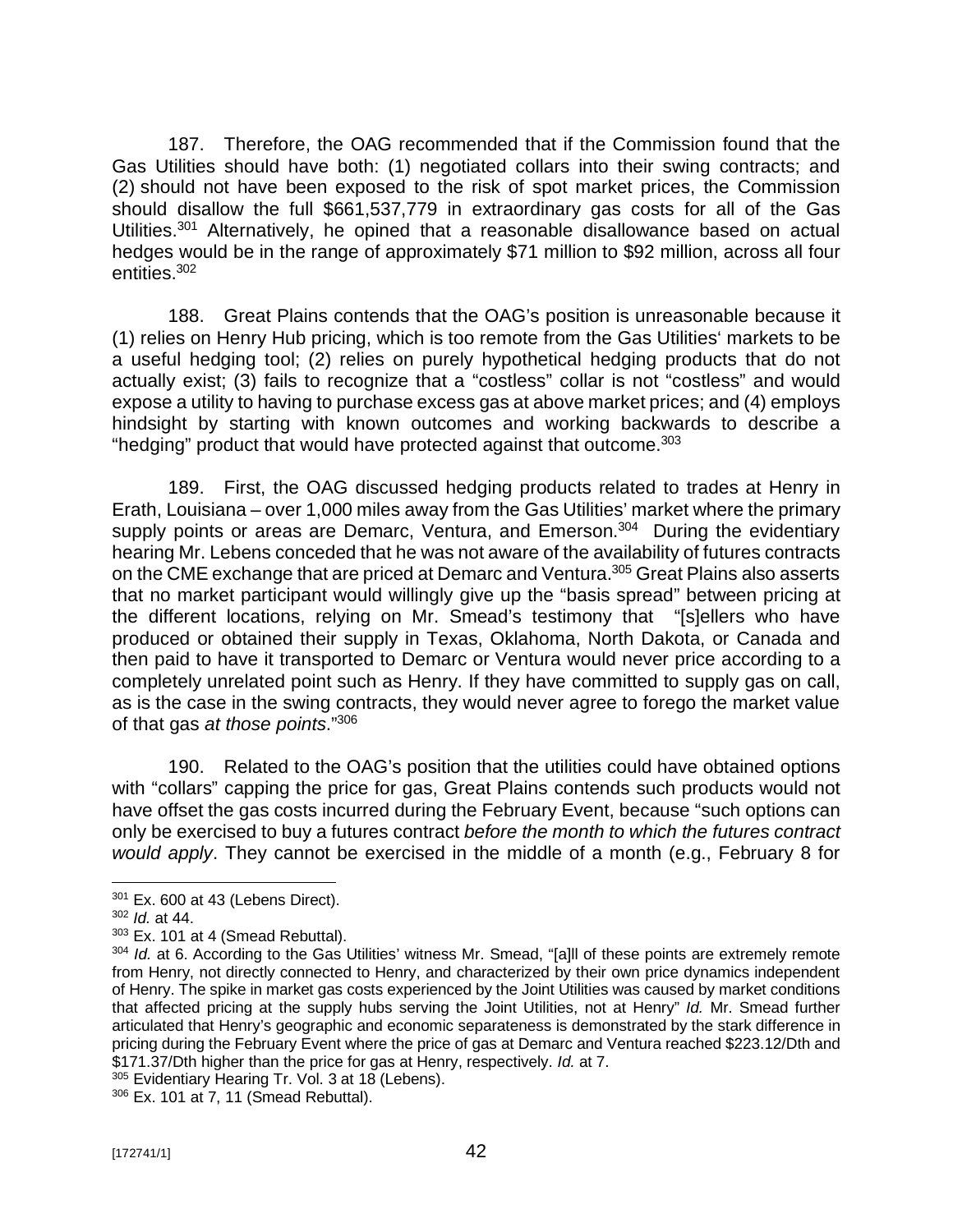February supply) when an unanticipated spike in gas cost takes place after the start of the month." <sup>307</sup> Great Plains also contends that these options would expose the Gas Utilities to significant price risk because buyers can be forced to take excess gas that would need to be disposed of at lower prices.<sup>308</sup> Further, such options would need to be negotiated in advance of the heating season, when the utility does not know how much gas its customers will consume because demand is tied to varying weather.<sup>309</sup> In addition, "in order to achieve costless collars, the end result is frequently (and predominately) a level of puts that significantly exceeds the level of call options, in order to balance the market values of the two options and thus the willingness or unwillingness of counterparties to engage with them."<sup>310</sup>

191. Great Plains contends that the OAG's suggested strategy would result in a utility being exposed to the risk that it could be forced to take larger volumes than necessary to meet demand during a warmer than normal winter at prices above daily market prices.<sup>311</sup> Mr. Lebens acknowledged at the hearing, that the types of hedging instruments the OAG supports require a willing counterparty and that counterparty will have the same market and pricing (current and historical) information available to Great Plains.<sup>312</sup> Great Plains provided testimony to the effect that buyers and sellers have the same information, and "any theory that some buyer or some seller could achieve a better price than the rest of the market is fundamentally flawed."<sup>313</sup>

192. Great Plains notes that speculative hedging may be appropriate for a pure play gas trader, but it does not comport with a utility's principal obligation, which is to ensure safe and reliable gas service to its customers, not attempt to profit from gas trading.<sup>314</sup> "Great Plains does not participate in options trading because of the inherent financial risks associated with doing so . . . Great Plains does not feel options trading is in the best interest of its customers and such actions have not been authorized by the Commission." 315

<sup>307</sup> *Id.* at 13.

<sup>308</sup> *Id.* Mr. Smead stated: "If engaging in such collars were business as usual, at a level to accommodate all of the utilities' swing gas, these additional costs would happen frequently over many years, leading to very large cumulative ratepayer costs, and still not protect against a totally unprecedented event such as [the February Event]." *Id.*

<sup>309</sup> *Id.* at 16.

<sup>310</sup> *Id.*

<sup>311</sup> *Id.*

<sup>&</sup>lt;sup>312</sup> Evidentiary Hearing Tr. Vol. 3 at 28 (Leben) ("Q. And you would agree that natural gas suppliers also were aware of publicly available market information concerning the factors that led to the price spike that resulted during the February market event? A. Yes. Q. And you would agree that going back historically natural gas suppliers are also aware of the historical information of prior price spikes or prior activity -- prior incidents in the market that would inform pricing related to seasonal hedges? A. I was with you until you said seasonal hedges. But, yeah. Yes. Q. Okay. And you would agree that just because a utility might seek to execute a swing option or a swing contract does not mean that natural gas suppliers would be willing to engage in such transactions? A. Yes.").

<sup>313</sup> Ex. 305 at 23 (Porter Direct).

<sup>314</sup> Great Plains Initial Br. at 34 (Mar. 15, 2022) (eDocket No. 20223-183828-01).

<sup>&</sup>lt;sup>315</sup> Ex. 304 at 17 (Nieuwsma Rebuttal).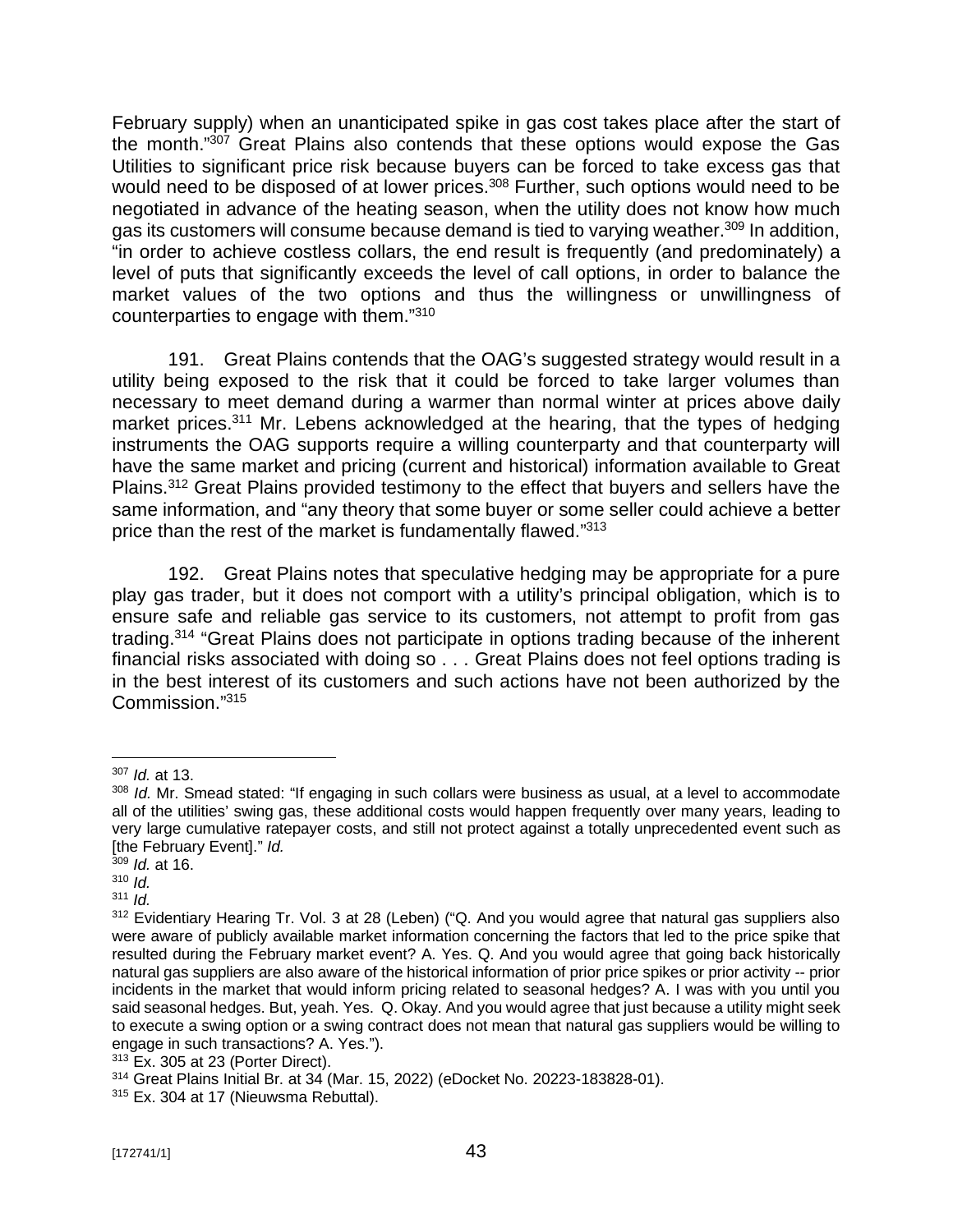193. Great Plains also criticizes the OAG's position related to actual hedging results. It notes that the OAG's examples relate to Henry Hub pricing, though Henry does not provide physical supply to any of the Gas Utilities' delivery points, meaning "the trade would be purely financial and speculative, providing no supply at Demarc or Ventura." 316

194. Further, the illustrative examples used by the OAG related to options for March gas, not February, so the prices plotted could not possibly have impacted the price of February purchases. All of the options and futures relevant to February were traded before the beginning of the month."<sup>317</sup> Under these circumstances, Mr. Smead opined that "[f]or an investment in March options to be reasonable at that point, any investor would have needed two pieces of knowledge that *could not have been reasonably known or knowable at that time*: (1) a clear picture of what was about to happen in February (which no one in the industry had), and (2) an expectation that if February markets spiked to unprecedented levels for a few days, the option market for *March* gas would *also* go crazy for a short period, despite the virtual certainty that March markets would be unrelated to what was happening in February."<sup>318</sup> According to Great Plains, the hedging strategy (options trading) as described by Mr. Lebens are "highly speculative," and rely "on numerous assumptions and predictions and requires the participant to accurately time the market." 319

195. Finally, Great Plains references its small size relative to other utilities, and notes that Great Plains has not been granted authorization to engage in financial hedging strategies.<sup>320</sup> Great Plains concluded it is not in the best interests of its customers to engage in speculative financial hedging strategies in light of Great Plains' limited size and scope.<sup>321</sup>

196. The OAG disputes that the size of a utility is a relevant consideration. It notes that Greater Minnesota Gas, a company even smaller than Great Plains, incurred no extraordinary costs.<sup>322</sup> Mr. Lebens speculates that Greater Minnesota Gas avoided extraordinary costs, likely due to its use of hedging strategies, however, Mr. Lebens acknowledged that he does not know whether Greater Minnesota Gas engages in hedging.<sup>323</sup>

<sup>318</sup> *Id.* at 21.

<sup>316</sup> Ex. 101 at 19-20 (Smead Rebuttal).

<sup>&</sup>lt;sup>317</sup> *Id.* at 20. Mr. Smead stated: "Because it cannot be directly relevant to the [Gas] Utilities' February supply at Demarc and Ventura, the hypothetical trade is nothing but commodity financial *speculation* in March options, which would not be prudent for a utility to make in my experience." *Id.*

<sup>&</sup>lt;sup>319</sup> Ex. 304 at 16 (Nieuwsma Rebuttal).

<sup>320</sup> Great Plains Initial Br. at 36-37 (Mar. 15, 2022) (eDocket No. 20223-183828-01); *see also* Ex. 506 at 30 (King Direct) ("[Great Plains] does not have a financial hedging plan that is approved by the Commission. As a result, [Great Plains'] target is not fully comparable to the other Gas Utilities for reasons further discussed below.").

<sup>321</sup> Ex. 304 at 17, 21-22 (Nieuwsma Rebuttal). Great Plains also contends that it does not trade in contracts at the size of those discussed in Mr. Lebens testimony. *See* Ex. 600 at 32 (Lebens Direct); *see also* Ex. 303 at 11 (Nieuwsma Direct); Ex. 304 at 21-22 (Nieuwsma Rebuttal).

<sup>322</sup> Ex. 603 at 15 (Lebens Surrebuttal).

<sup>&</sup>lt;sup>323</sup> Evidentiary Hearing Tr. Vol. 3 at 11, 37 (Lebens).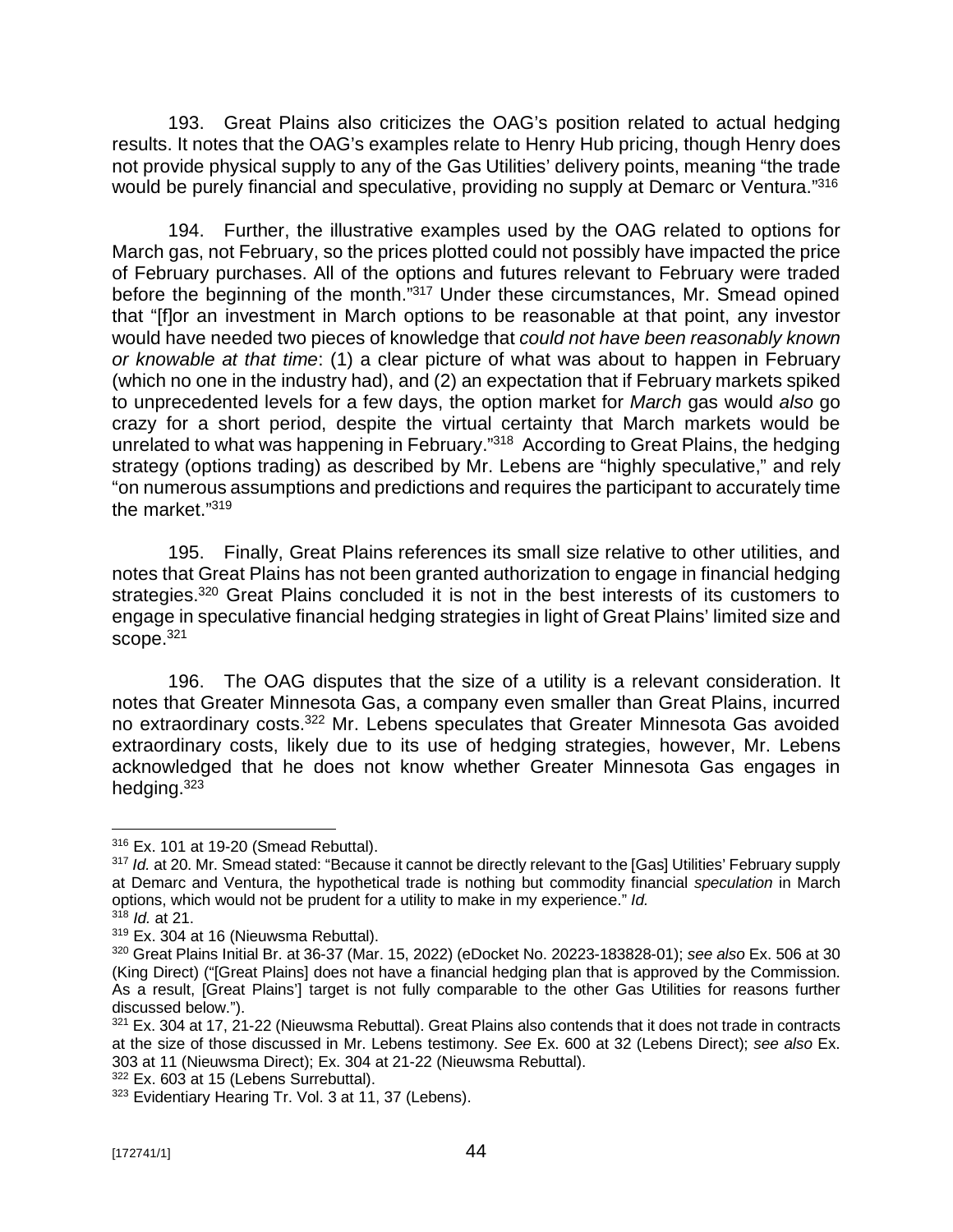197. The record shows that the hedging strategies proposed by the OAG would have required Great Plains to change its practices to engage in hedging strategies well before the February Event took place, when Great Plains had no knowledge that the February Event would occur. The OAG's proposals rely on speculation as the products and pricing that would have been available during the February Event, and provide illustrations that are intended to mimic how such products would have been used, but that are too attenuated to be reliable as a basis for disallowance.

198. Prudence did not require Great Plains to engage in the hedging strategies proposed by the OAG. If the Commission wishes to explore whether the Gas Utilities should be required to engage in hedging, it may do so in the docket considering forwardlooking strategies. As to the February Event, however, the disallowance proposed by the OAG is not supported by the record.

Based upon the foregoing Findings of Fact, the Administrative Law Judges make the following:

## **CONCLUSIONS OF LAW**

1. The Commission and the Administrative Law Judges have jurisdiction to consider this matter pursuant to Minn. Stat. §§ 14.50, 216B.03 (2020).

2. The Commission has complied with all procedural requirements of law and rule, and the parties have had notice and an opportunity to fully participate in this proceeding. Therefore, this matter is properly before the Commission and the Administrative Law Judges.

3. Every rate made, demanded, or received by any public utility must be just and reasonable.<sup>324</sup>

4. The burden to prove that its actions were prudent and that recovery of extraordinary costs is reasonable rests on Great Plains.<sup>325</sup>

5. Utilities do not enjoy a presumption of prudence.<sup>326</sup> Doubts as to reasonableness are resolved in favor of the consumer. 327

6. Great Plains has established that its actions during the February Event were prudent and that recovery of its extraordinary costs is warranted.

<sup>324</sup> Minn. Stat. § 216B.03.

<sup>325</sup> *See* Minn. Stat. § 216B.16, subd. 4.

<sup>326</sup> *In re a Comm'n Investigation into Xcel Energy's Monticello Life-Cycle Management/Extender Power Uprate Project*, MPUC Docket No. E-002/CI-13-754, Order Finding Imprudence, Denying Return on Cost Overruns, and Establishing LCM/EPU Allocation for Ratemaking Purposes (May 8, 2015).

<sup>327</sup> Minn. Stat. § 216B.03; *see also* Order for Hearing at 3 ("In incurring costs necessary to provide service, utilities are expected to act prudently to protect ratepayers from unreasonable risks.").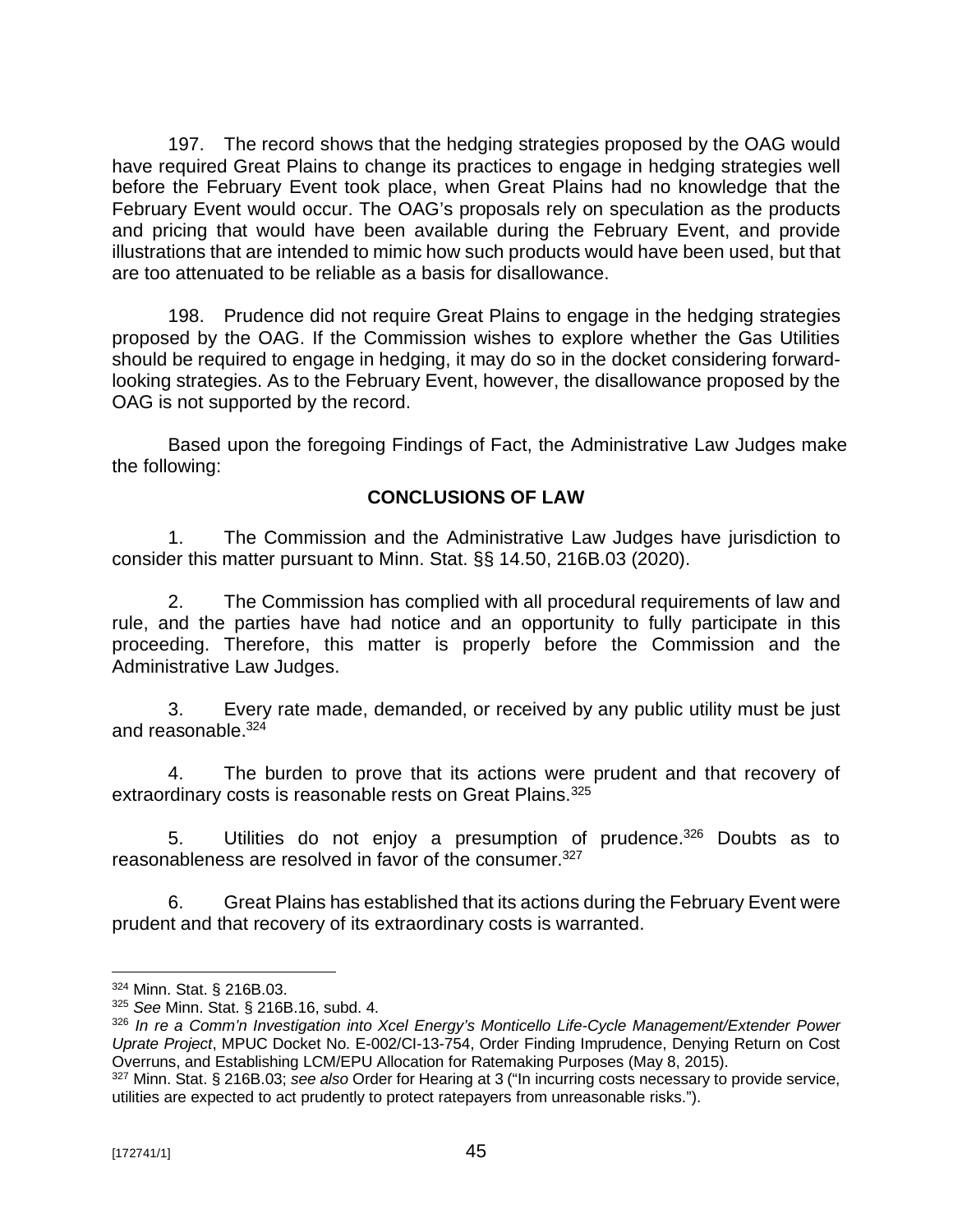7. The record does not support disallowing extraordinary costs incurred by Great Plains in connection with the February Event.

Based upon the Findings of Fact and Conclusions of Law, the Administrative Law Judges make the following:

### **RECOMMENDATION**

1. The extraordinary gas costs incurred by Great Plains to serve its customers during the February Event were prudently incurred.

2. No disallowance is warranted, and it is reasonable for Great Plains to recover the gas costs incurred during the February Event from its customers according to the recovery period established by the Commission.

3. Great Plains shall make further compliance filings as ordered by the Commission.

Dated: May 24, 2022

 $U$  psecurity as maximized

A A. PALMER-DENIG Administrative Law Judge

\_\_\_\_\_\_\_\_\_\_\_\_\_\_\_\_\_\_\_\_\_\_\_\_\_\_\_\_\_\_\_\_\_\_\_\_ BARBARA J. CASE

Administrative Law Judge

#### **NOTICE**

Notice is hereby given that exceptions to this Report, if any, by any party adversely affected must be filed under the time frames established in the Commission's rules of practice and procedure, Minn. R. 7829.1275, .2700 (2021), unless otherwise directed by the Commission. Exceptions should be specific and stated and numbered separately. Oral argument before a majority of the Commission will be permitted pursuant to Minn. R. 7829.2700, subp. 3. The Commission will make the final determination of the matter after the expiration of the period for filing exceptions, or after oral argument, if an oral argument is held.

The Commission may, at its own discretion, accept, modify, or reject the Administrative Law Judge's recommendations. The recommendations of the Administrative Law Judge have no legal effect unless expressly adopted by the Commission as its final order.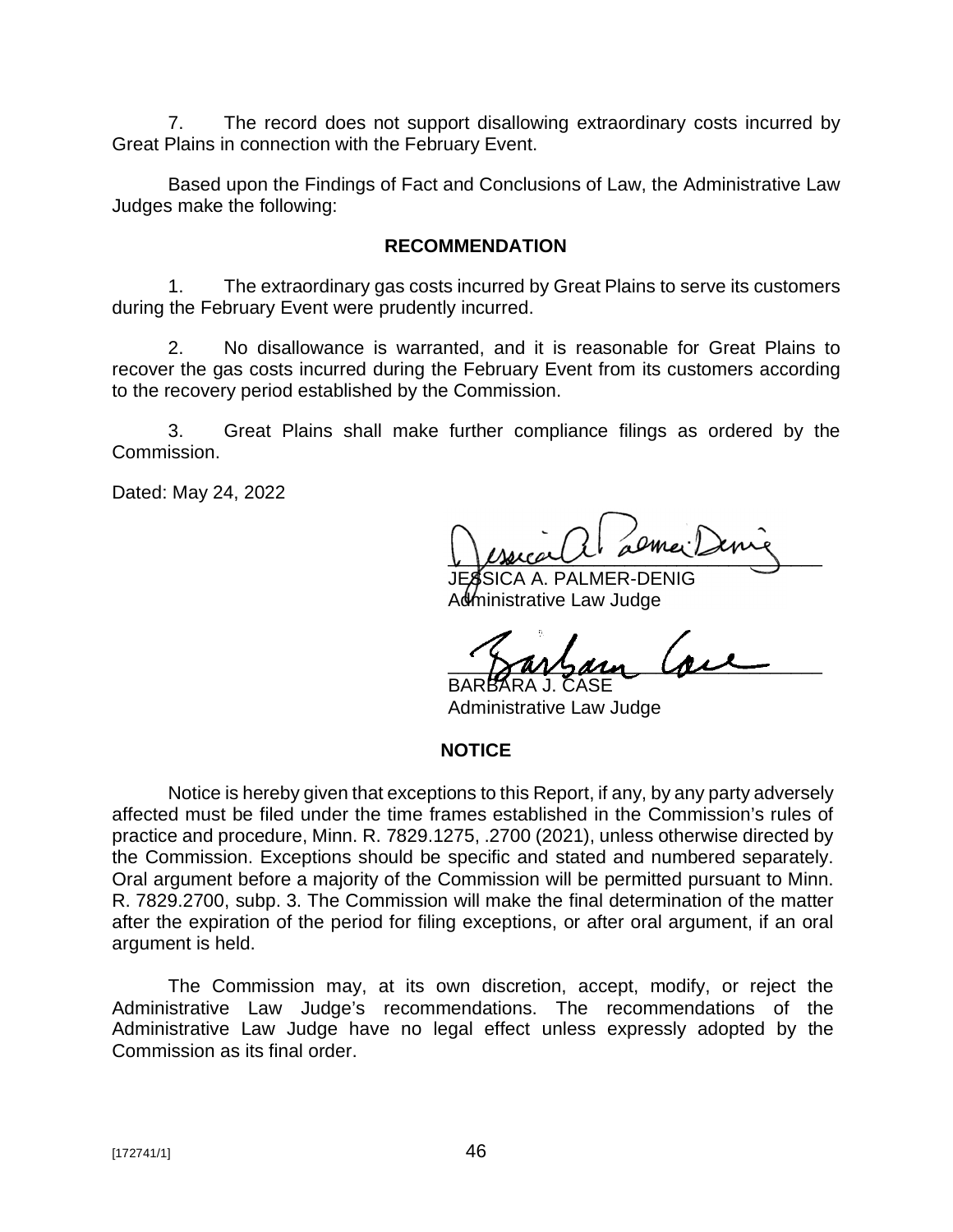mn.gov/oah

May 24, 2022

See Attached Service List

#### **Re:** *In the Matter of the Petitions for Recovery of Certain Gas Costs*

*In the Matter of the Petition by Great Plains Natural Gas Co., a Division of Montana-Dakota Utilities Co., for Approval of Rule Variances to Recover High Natural Gas Costs from February 2021*

**OAH 71-2500-37763 MPUC G-004/M-21-235**

To All Persons on the Attached Service List:

Enclosed and served upon you is the Administrative Law Judge's **FINDINGS OF FACT, CONCLUSIONS OF LAW, AND RECOMMENDATION** in the above-entitled matter.

If you have any questions, please contact me at (651) 361-7874, [michelle.severson@state.mn.us,](mailto:michelle.severson@state.mn.us,) or via facsimile at (651) 539-0310.

Sincerely, Michelle Siverpon

MICHELLE SEVERSON Legal Assistant

**Enclosure** cc: Docket Coordinator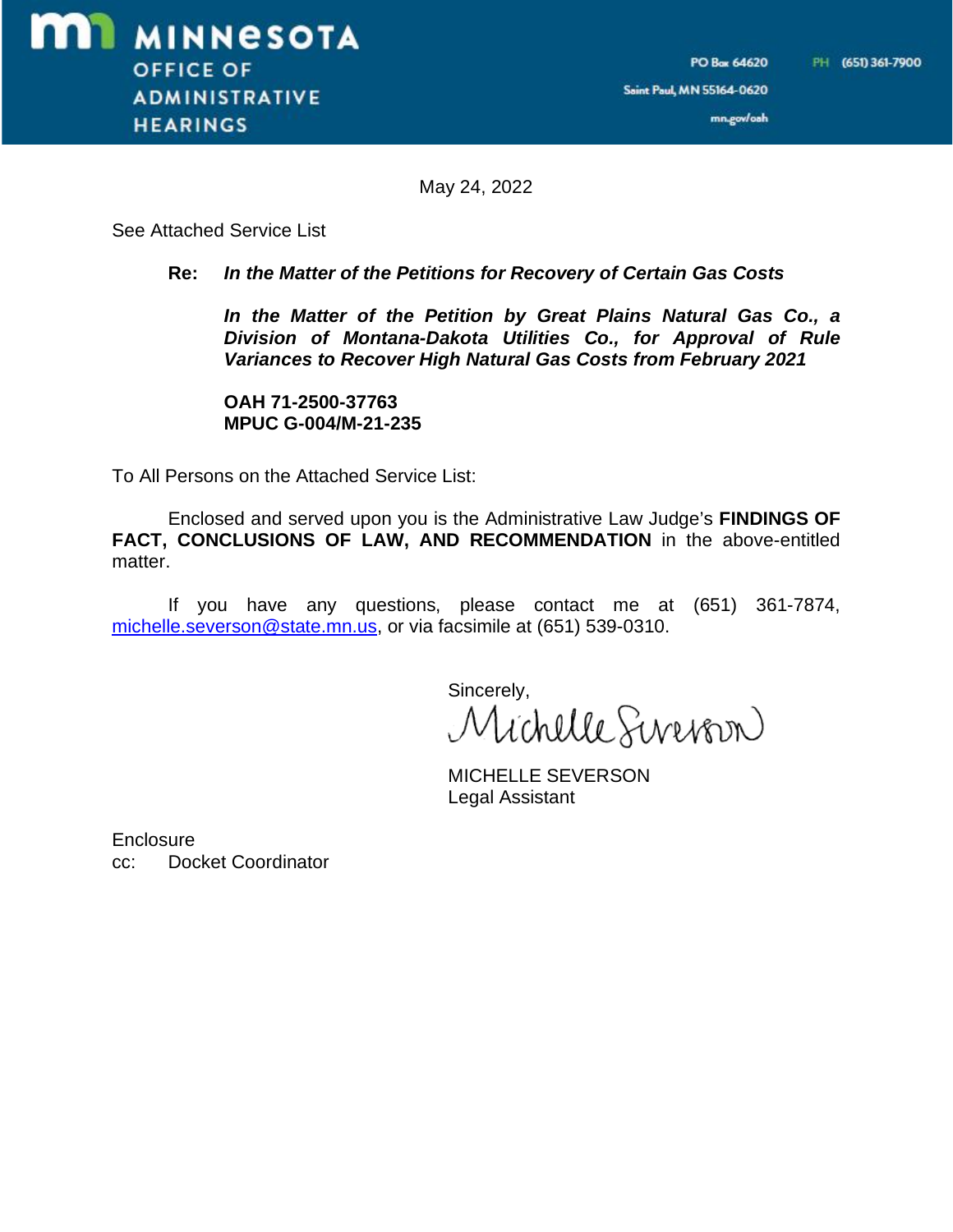### STATE OF MINNESOTA OFFICE OF ADMINISTRATIVE HEARINGS PO BOX 64620 600 NORTH ROBERT STREET ST. PAUL, MINNESOTA 55164

### **CERTIFICATE OF SERVICE**

| In the Matter of the Petitions for Recovery of<br><b>Certain Gas Costs</b>                                                                                                                                  | <b>OAH Docket No.:</b><br>71-2500-37763<br>MPUC G-004/M-21-235 |
|-------------------------------------------------------------------------------------------------------------------------------------------------------------------------------------------------------------|----------------------------------------------------------------|
| In the Matter of the Petition by Great Plains<br>Natural Gas Co., a Division of Montana-<br>Dakota Utilities Co., for Approval of Rule<br>Variances to Recover High Natural Gas<br>Costs from February 2021 |                                                                |

Michelle Severson certifies that on May 24, 2022, she served the true and correct

### **FINDINGS OF FACT, CONCLUSIONS OF LAW, AND RECOMMENDATION** by

eService, and U.S. Mail, (in the manner indicated below) to the following individuals:

| <b>First Name</b>        | <b>Last Name</b>      | <b>Email</b>                           | <b>Company Name</b>                           |
|--------------------------|-----------------------|----------------------------------------|-----------------------------------------------|
| Mara                     | Ascheman              | mara.k.ascheman@xcelenergy.com         | <b>Xcel Energy</b>                            |
| James H.                 | Barkley               | james.barkley@bakerbotts.com           | <b>Baker Botts</b>                            |
| Brenda A.                | Bjorklund             | brenda.bjorklund@centerpointenergy.com | CenterPoint Energy                            |
| Elizabeth                | <b>Brama</b>          | ebrama@taftlaw.com                     | <b>Taft Stettinius &amp; Hollister</b><br>LLP |
| <b>Barbara</b>           | Case                  | barbara.case@state.mn.us               | Office of Administrative<br><b>Hearings</b>   |
| Generic<br><b>Notice</b> | Commerce<br>Attorneys | commerce.attorneys@ag.state.mn.us      | Office of the Attorney<br>General-DOC         |
| Riley                    | Conlin                | riley.conlin@stoel.com                 | <b>Stoel Rives LLP</b>                        |
| <b>Brian</b>             | Edstrom               | briane@cubminnesota.org                | <b>Citizens Utility Board of</b><br>Minnesota |
| Sharon                   | Ferguson              | sharon.ferguson@state.mn.us            | Department of Commerce                        |
| Matthew B                | <b>Harris</b>         | matt.b.harris@xcelenergy.com           | <b>XCEL ENERGY</b>                            |
| Valerie                  | Herring               | vherring@taftlaw.com                   | <b>Taft Stettinius &amp; Hollister</b><br>LLP |
| <b>Travis</b>            | Jacobson              | travis.jacobson@mdu.com                | <b>Great Plains Natural Gas</b><br>Company    |